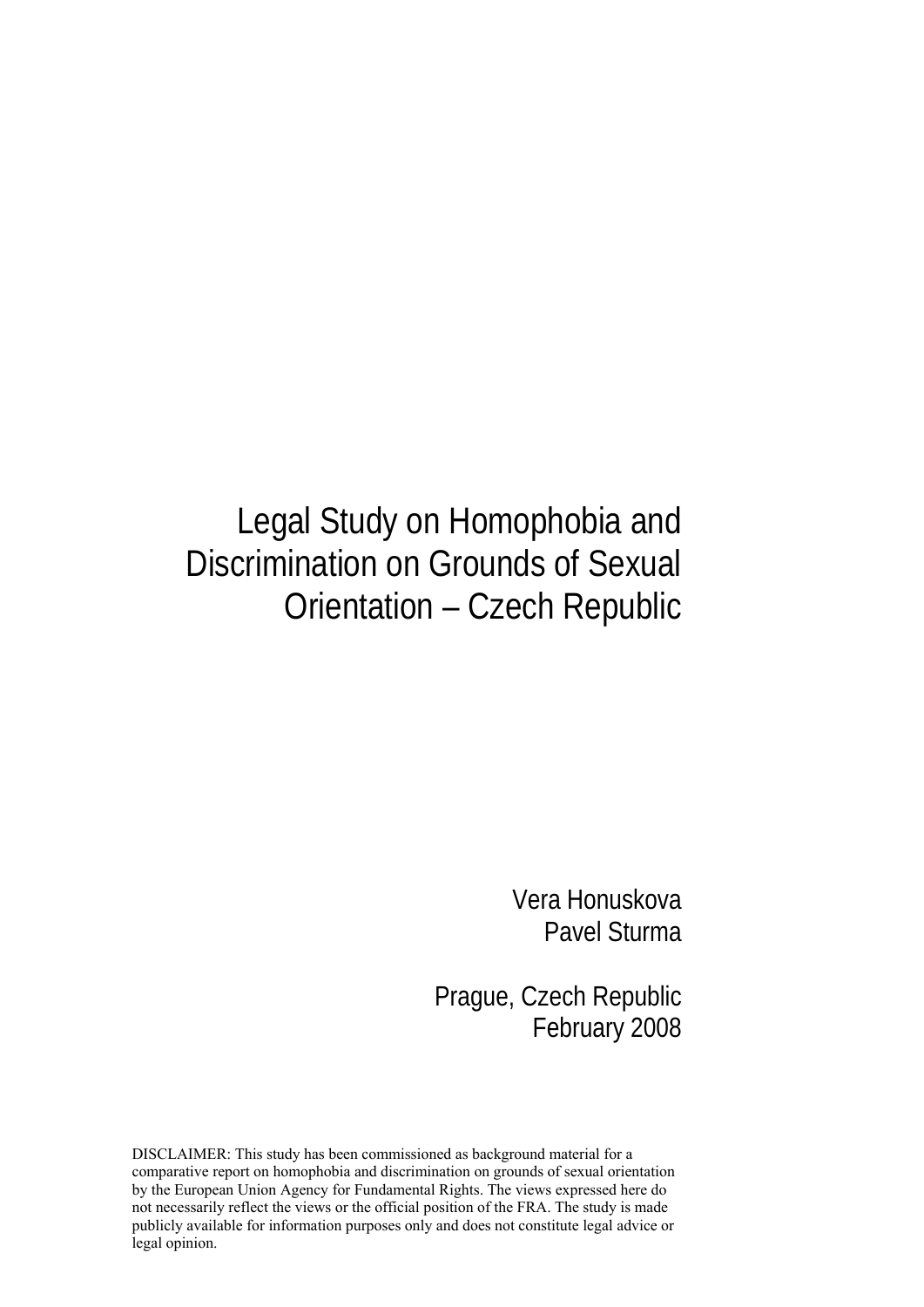# Contents

| A.        |  |  |
|-----------|--|--|
| <b>B.</b> |  |  |
| C.        |  |  |
| D.        |  |  |
| Е.        |  |  |
| F.        |  |  |
| G.        |  |  |
| H.        |  |  |
| I.        |  |  |
|           |  |  |
|           |  |  |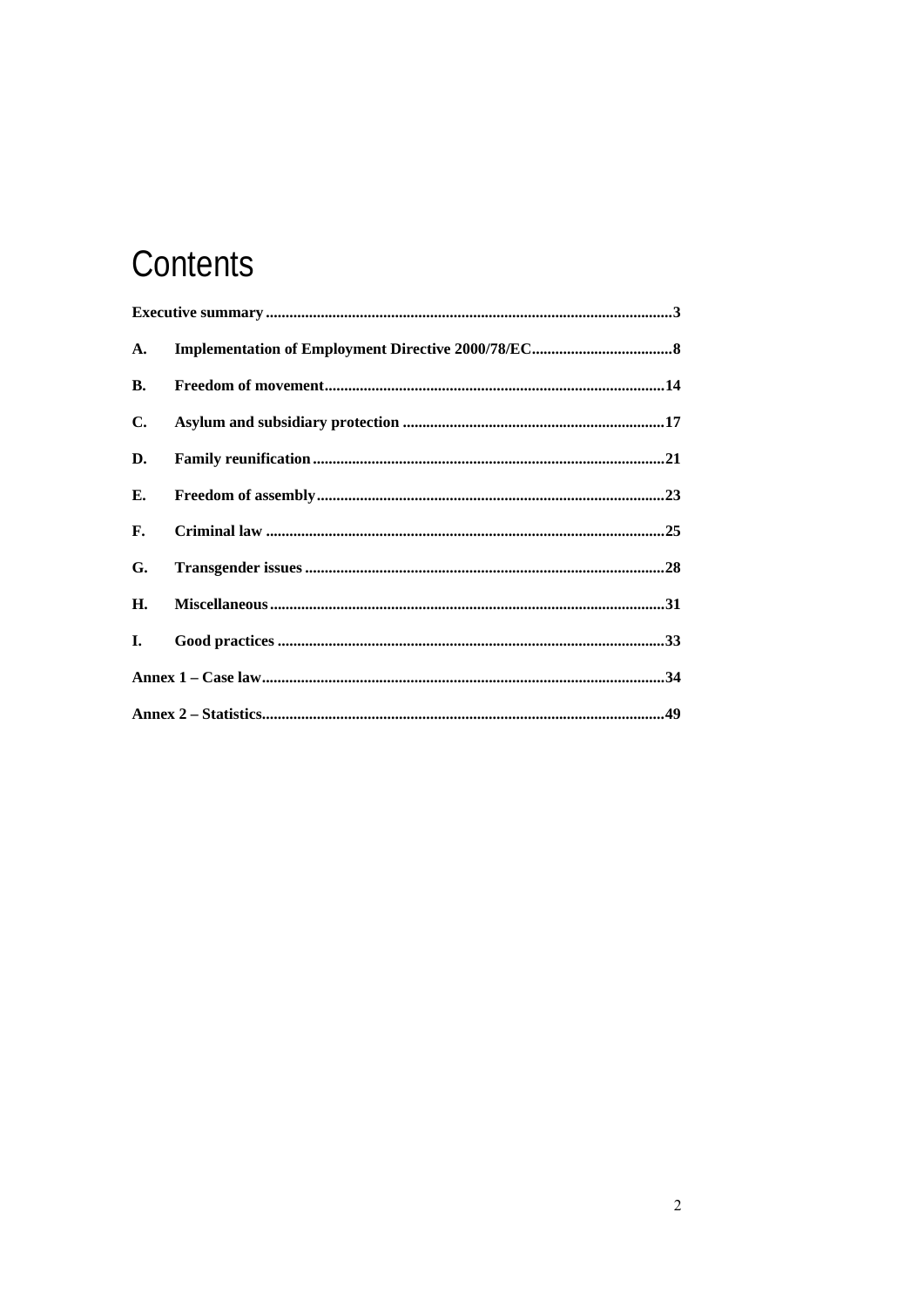## Executive summary

1

## Implementation of Employment Directive 2000/78/EC

- [1]. The transposition of Employment Directive 2000/78/EC is not yet finished and its implementation is therefore inadequate. The Antidiscrimination Act<sup>1</sup> (Antidiskriminační zákon) has not yet been adopted, although an attempt has been made to pass it; another draft is now being debated in the Parliament. The Anti-discrimination Act would not only provide a necessary definition of the relevant terms found in the existing anti-discrimination legislation and ensure the remedies against discrimination, it would also cover the whole area of prohibition of discrimination and supplement the currently rather diffuse legislation.
- [2]. The prohibition of discrimination in labour law and employment is quite detailed compared to other parts of the legal system. The Employment Act ( $\overline{Z}$ ákon o zaměstnanosti)<sup>2</sup> defines the basic terms (direct and indirect legislation), establishes certain remedies and explicitly prohibits both direct and indirect discrimination on the basis of sexual orientation. The Labour Code (Zákoník práce)<sup>3</sup> is not detailed, but still prohibits discrimination in labour relations; employers are inter alia obliged to ensure equal treatment with all employees in terms of working conditions, remuneration for work and the provision of other financial benefits vocational training and opportunities for functional or other promotion in employment. The Employment Directive 2000/78/EC is also transposed in the Czech legal system with regard to the other areas mentioned in the Racial Equality Directive 2000/43/EC, but there are problems with the general law regulating the prohibition of discrimination as such.

<sup>&</sup>lt;sup>1</sup> Vládní návrh zákona o rovném zacházení a ochraně před diskriminací (Draft Law on Equal Treatment and Protection Against Discrimination – Antidiscrimination Act). The Draft is being debated in the Chamber of Deputies (Lower House of the Parliament) under No. 253, the draft is available at http://www.psp.cz/sqw/text/tiskt.sqw?O=5&CT=253&CT1=0 (Czech only) (opened on February 19, 2008).

 $2$  Zákon č. 435/2004 Sb., o zaměstnanosti (Act No. 435/2004 Coll., Employment Act), available at http://portal.gov.cz/wps/portal/\_s.155/701?number1=435%2F2004&number2=&name=&text  $=$  (Czech only) (opened on February 19, 2008).

<sup>&</sup>lt;sup>3</sup> Zákon č. 262/2006 Sb., zákoník práce (Act No. 262/2006 Coll., Labour Code), available at http://portal.gov.cz/wps/portal/\_s.155/701?number1=262%2F2006&number2=&name=&text = (Czech only) (opened on February 19, 2008).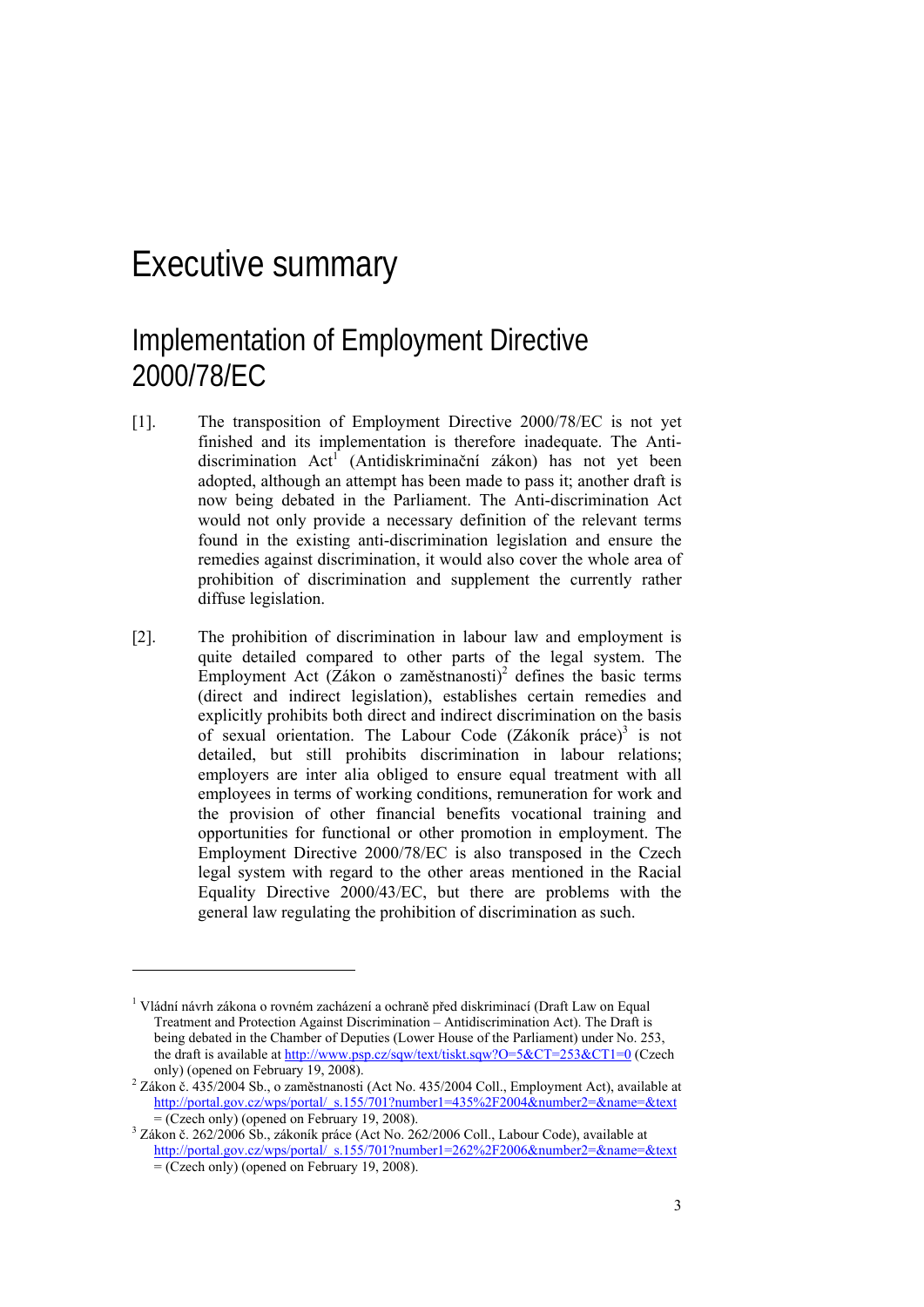## Freedom of movement

[3]. As regards freedom of movement, there is no discrimination between heterosexual and lesbian, gay, bisexual and transgender (LGBT) people (EU citizens or third country nationals). The term 'spouse' as it is used in the Aliens' Act (Zákon o pobytu cizinců)<sup>4</sup> also covers people who are registered partners within the meaning of the Act on Registered Partnership (Zákon o registrovaném partnerství),<sup>5</sup> i.e. same-sex partners (the law provides that the sections of the Aliens' Act which apply to 'marriage', 'spouse', 'child' also apply to people who have contracted a registered partnership). There is no obstacle in the issuing of visas or residence permits to registered partners whose registered partnership was concluded (validly) abroad (no procedure is stipulated for the recognition of registered partnerships, the Aliens' Act is applied to partners in a registered partnership and a marriage in the same way).

## Asylum and subsidiary protection

1

- [4]. Czech law provides for persecution on the grounds of sexual orientation as a ground for obtaining refugee status. The definition of refugee also covers persecution by non-state agents, combined with *de facto* state unwillingness, indifference or inability to protect an individual from non-state persecution.
- [5]. If an individual seeks international protection, the procedure on international protection is always followed (regardless of the illegality of his/her stay in the country etc.; the application is inadmissible if the individual is an EU citizen or where provisions of the Dublin Regulation apply). If there are reasons for granting protection pursuant to the Asylum Act (Azylový zákon)<sup>6</sup> then protection is granted (in the form of either asylum or subsidiary protection).

<sup>&</sup>lt;sup>4</sup> Zákon č. 326/1999 Sb., o pobytu cizinců (Act No. 326/1999 Coll., Aliens Act), available at http://portal.gov.cz/wps/portal/\_s.155/701?number1=326%2F1999&number2=&name=&text  $=$  (Czech only) (opened on February 19, 2008).

 $5$  Zákon č. 115/2006 Sb., o registrovaném partnerství (Act. No. 115/2006 Coll., on Registered Partnership), available at

http://portal.gov.cz/wps/portal/\_s.155/701?number1=115%2F2006&number2=&name=&text  $=$  (Czech only) (opened on February 19, 2008).

 $6$  Zákon č. 325/1999 Sb., o azylu (Act No. 325/1999 Coll., Asylum Act), available at http://portal.gov.cz/wps/portal/\_s.155/701?number1=325%2F1999&number2=&name=&text = (Czech only) (opened on February 19, 2008).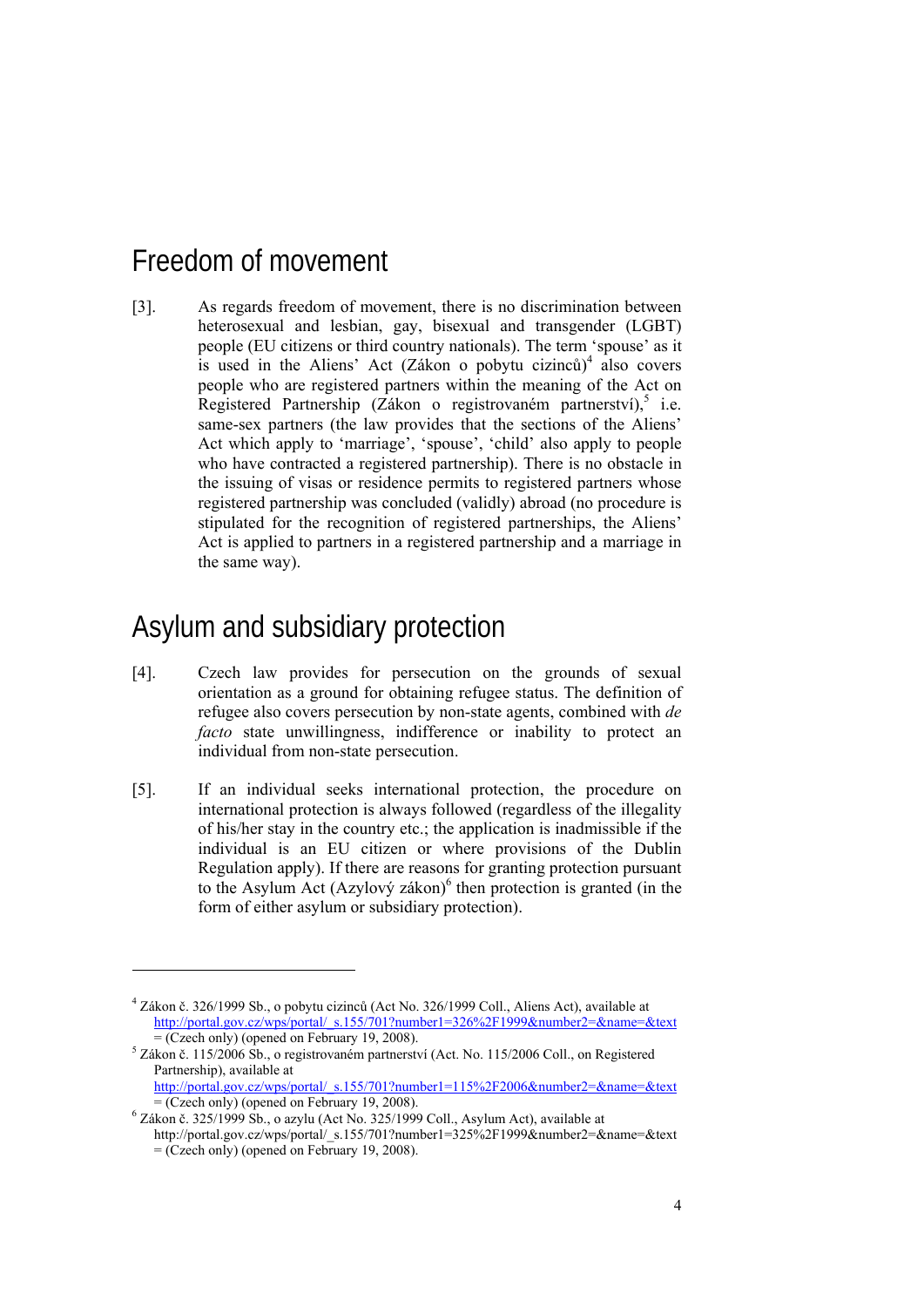[6]. Czech law provides for the possibility of family reunification for the spouses and registered partners of individuals granted asylum or subsidiary protection (i.e. includes registered same-sex partners)

## Family reunification

[7]. Family reunification is ensured for same-sex registered partners and spouses of third country nationals (where both partners/spouses are third country nationals). The registered partnership is recognised by the Aliens' Act only if there is a certificate testifying to the registered partnership. Partners who live in a stable and durable relationship without registering it are not recognised as partners for the purpose of the Aliens' Act. The right to family reunification is connected to the long-term residence permit (national temporary status) or higher status (national permanent residence status) of the sponsor. The law stipulates the period necessary for the exercise of the right to family reunification as being 15 months from the beginning of the stay in the country. Partners (same-sex or different sex) who live in a stable and durable relationship without registering it or marrying would nevertheless most probably be granted a different type of visa pursuant to the provisions of the Aliens' Act (which allows for a visa for 'another reason').

## Freedom of assembly

1

[8]. Freedom of assembly is guaranteed for all people irrespective of their sexual orientation. Homophobic demonstrations may be banned by law.

## Hate speech and criminal law

[9]. There is no crime of hate speech in the Criminal Code (Trestní zákon) $\int$  of the Czech Republic. In contrast to crimes committed on the grounds of race, ethnic group, nationality, political opinion, religion, etc., the Criminal Code does not impose higher punishment for crimes committed for homophobic motives, which are not an aggravating circumstance.

 $^7$  Zákon č. 140/1961 Sb., trestní zákon (Act. No. 140/1961 Coll., Crininal Code), available at http://portal.gov.cz/wps/portal/\_s.155/701?number1=140%2F1961&number2=&name=&text = (Czech only) (opened on February 19, 2008).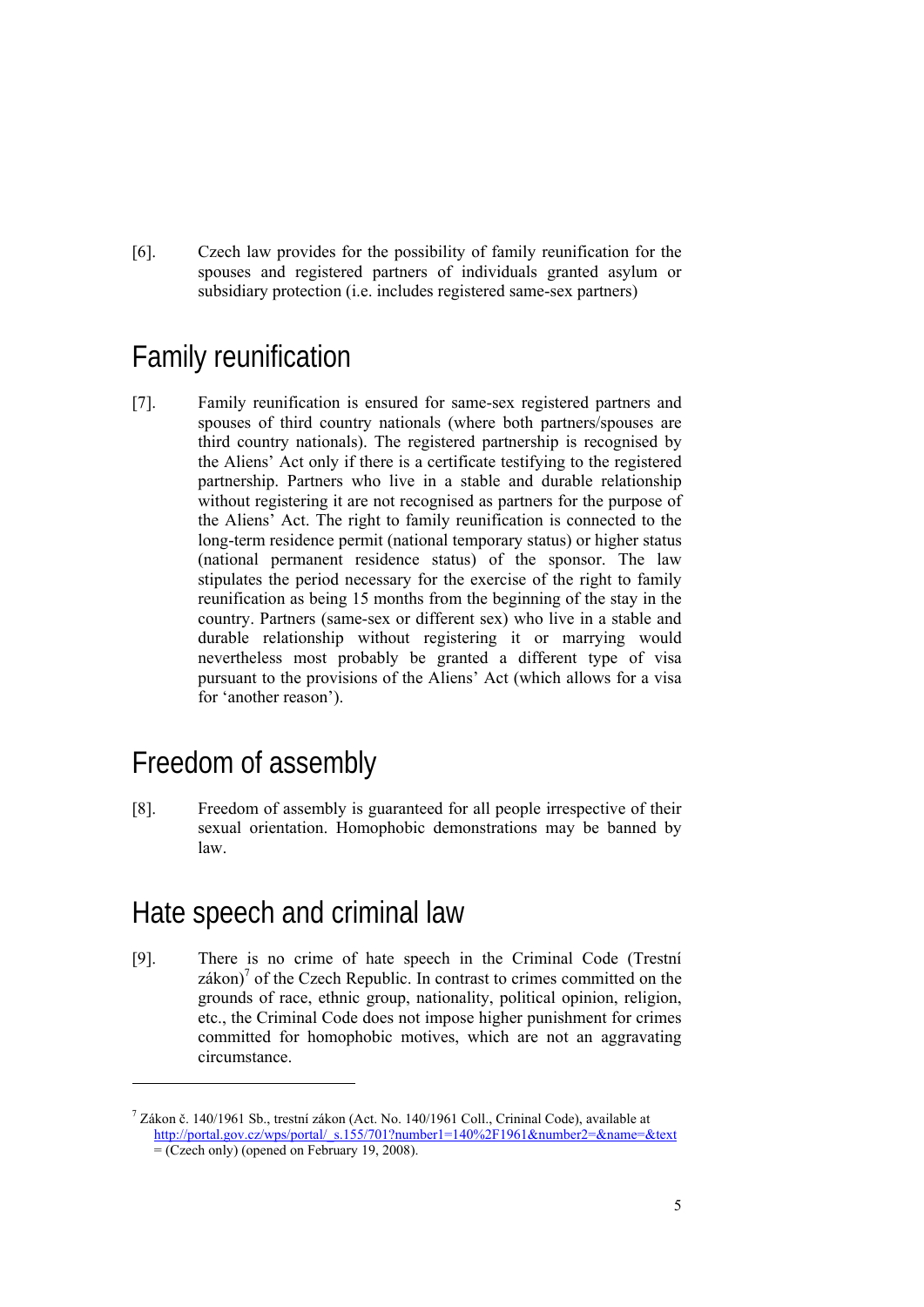## Transgender issues

- [10]. All legislation discussed in detail in the study is also applicable to transgender people. The legislation described is either based on the principle of non-discrimination on the grounds of sexual orientation or is applicable equally to same-sex partnership and heterosexual marriage. Czech legislation does not differentiate between LGBT people and most probably applies to all of them. As there is no case law on the matter and the terms are not defined in the laws, it is not possible to say whether transgender discrimination is likely to be classified as discrimination on the grounds of gender or of sexual orientation.
- [11]. There is a problem due to the fact that the Anti-discrimination Code has not yet been adopted. There is a highly unsatisfactory situation in relation to the prohibition of discrimination in several areas of law with which this study does not deal in detail (health care etc.) and it is unsatisfactory for both grounds – sexual orientation and gender. So the situation of transgender people is unsatisfactory in many areas of law where discrimination is not explicitly prohibited. There is nevertheless a general prohibition of discrimination in the Constitution  $(U$ stava)<sup>8</sup> (Sec. 3 of the Charter of Human Rights (Listina základních práv a svobod)<sup>9</sup>, but it is too general so that it cannot be said that the Czech laws are in compliance with the *acquis*.
- [12]. The law provides for the possibility of sex change. Surgery is performed on transsexuals at the request of the individual concerned, following approval by a commission. The activity of these commissions is not regulated by law, nor even by any standards. There is no possibility of appeal against the decision of the commission.

1

<sup>&</sup>lt;sup>8</sup> Zák. č. 1/1993 Sb., Ústava České Republiky (Act No. 1/1993 Coll., Constitution of the Czech Republic), available at http://www.hrad.cz/en/ustava\_cr/index.shtml (opened on February 19, 2008).

 $^{9}$  Usnesení předsednictva ČNR č. 2/2003 Sb., o vyhlášení Listiny základních práv a svobod jako součásti ústavního pořádku (Resolution of the Presidium of the Czech National Council No. 2/2003 Coll., on the declaration of the Charter of Fundamental Rights and Basic Freedoms as a part of the constitutional order of the Czech Republic), available at

http://angl.concourt.cz/angl\_verze/rights.php (opened on February 19, 2008).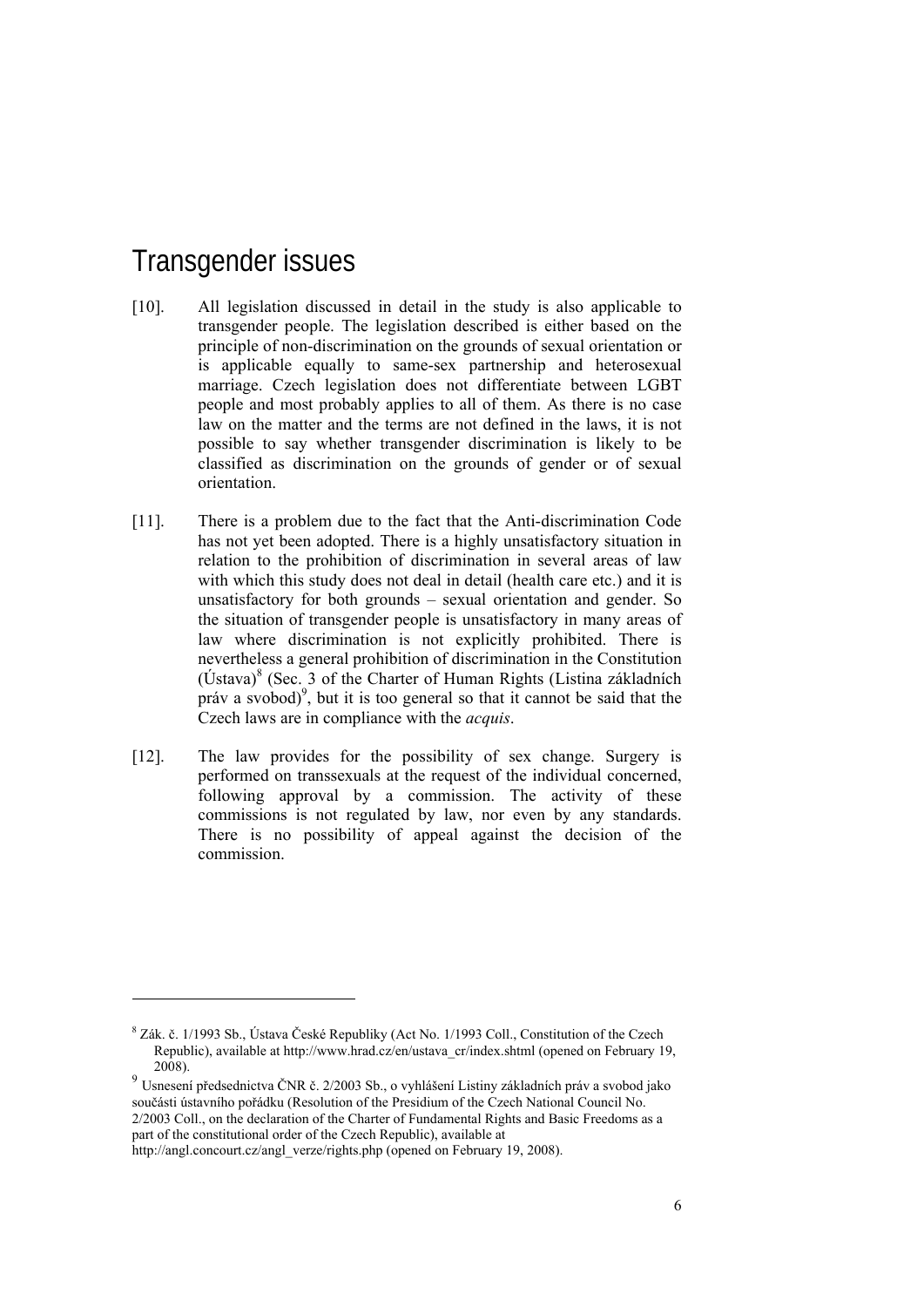## **Miscellaneous**

[13]. Civil society, mainly NGOs, are active and there are also a number of websites which provide information by and to the LGBT community.

## Good practices

- [14]. The Working Group on the Issue of Sexual Minorities (Pracovní skupina pro otázky sexuálních menšin) which was established by the Minister of Human Rights and Minorities (Ministryně pro lidská práva a národnostní menšiny) on the occasion of the European Year of Equal Opportunities made a detailed analysis of the situation of lesbian, gay, bisexual and transgender minorities in the Czech Republic. The report gives recommendations which are structured according to the relevant laws and may be used easily by politicians.
- [15]. Czech legislation on freedom of movement and family reunification provides for full equality of treatment of LGBT and other people.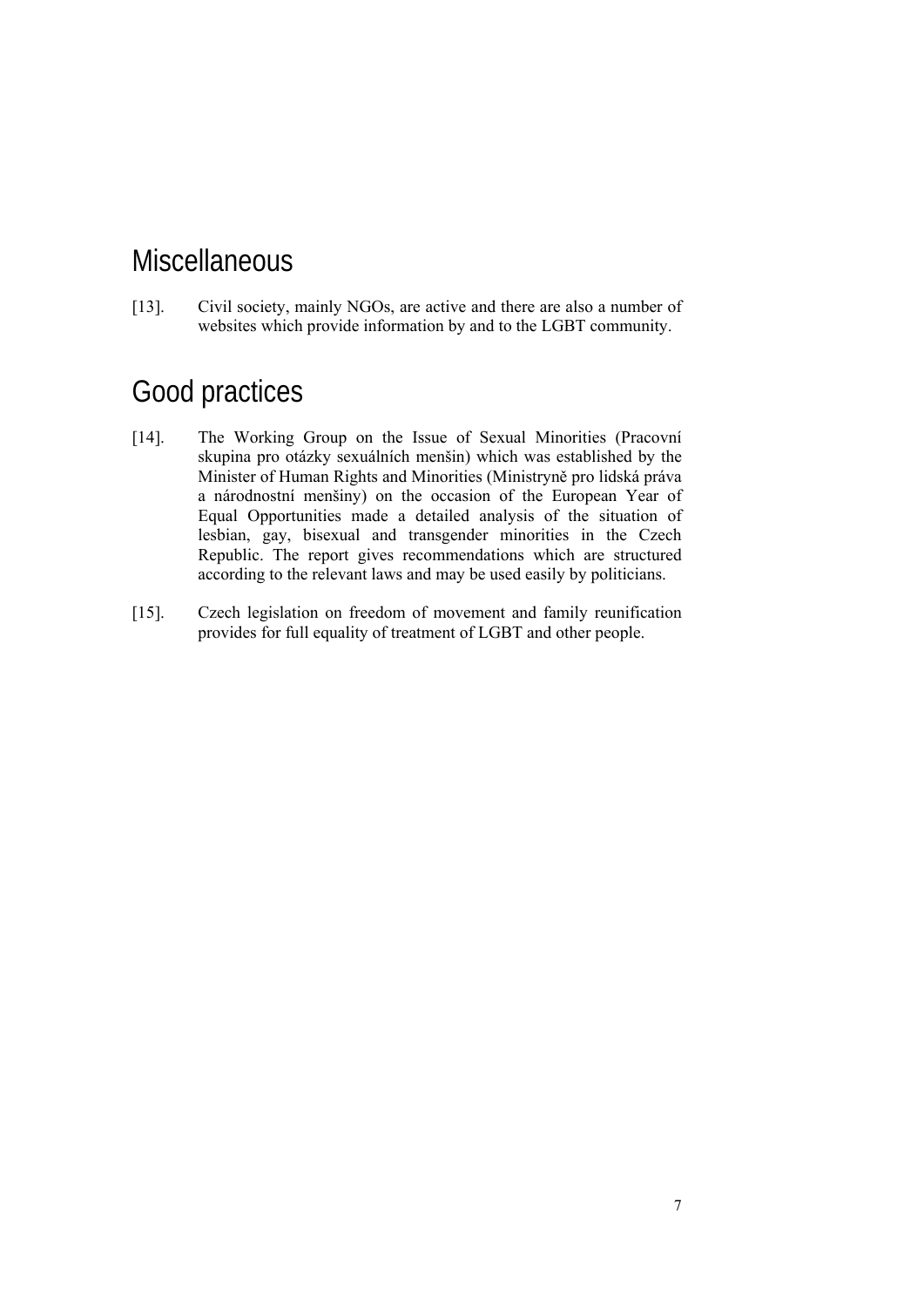# A. Implementation of Employment Directive 2000/78/EC

- [16]. The Employment Directive 2000/78/EC was transposed into the Czech legislation by several laws, mainly the Labour Code (Zákoník práce) and the Employment Act (Zákon o zaměstnanosti).
- [17]. The prohibition of discrimination in labour and employment law is quite detailed. The basic provisions are found in a new Labour Code which was adopted in 2006. According to the provisions of the Labour Code, employers are obliged to ensure equal treatment for all employees regarding working conditions, remuneration for work and the provision of other financial benefits vocational training and opportunities for functional or other promotion in employment (Sec. 16 (1) Labour Code). The Code explicitly prohibits discrimination (any discrimination in labour relations is prohibited, Sec. 16 (2) Labour Code) and stipulates that the relevant terms, such as direct and indirect discrimination, victimisation, inciting discrimination, harassment or sexual harassment, are to be defined by a special law, the Anti-discrimination Act. The Anti-discrimination Act has not yet been adopted (see below) and therefore the terms are not defined for the purposes of the Labour Code. The transposition of the prohibition of discrimination into labour law is not satisfactory and this will only be remedied once the Anti-discrimination Act is adopted.
- [18]. The Labour Code also states that legal remedies against discrimination are to be defined by the Anti-discrimination Act, which has not yet been adopted, and therefore the remedies are not stipulated by law (see below).
- [19]. Very detailed provision on non-discrimination can also be found in the Employment Act . Sec. 4 stipulates an obligation to treat individuals exercising the right of employment equally, it prohibits both direct and indirect discrimination on the grounds of sex, sexual orientation, racial or ethnic origin, nationality, citizenship, social origin, language, health, age, religion, matrimony or marital status or obligations to a family, membership of political parties or movements, trade unions or unions of employers. The Employment Act defines direct and indirect discrimination and also stipulates what the person discriminated against may claim. Sec. 12 of the Employment Act prohibits the employer from asking employees for information on *inter alia* sexual orientation.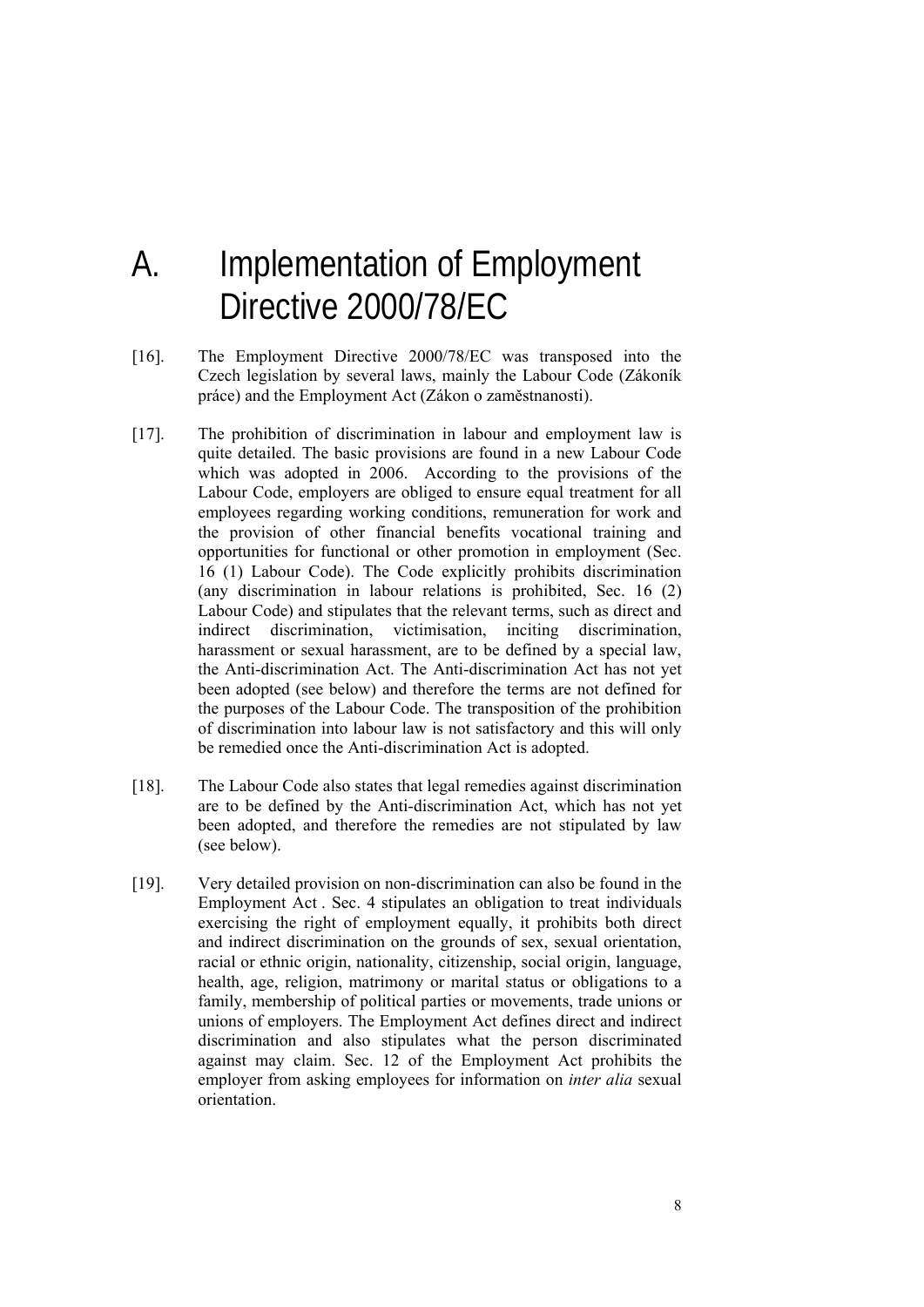- [20]. There is a shift in the burden of proof in civil cases where a party alleges discrimination on the grounds of sexual orientation (Sec. 133a (1) of the Civil Procedure Code (Občanský soudní řád)<sup>10</sup>. The allegations that the party has been directly or indirectly discriminated against on the grounds of his/her sex, racial or ethnic origin, religion, belief, world view, disability, age or sexual orientation, shall be deemed proved by the court in labour matters, unless the opposite transpires during the proceedings (facts bearing on the issue of discrimination are considered to be proved unless proven otherwise). The shifting of the burden of proof has been challenged before the Constitutional Court (Ústavní soud) as a principle which contravenes the principle of equality of the parties. The finding of the Constitutional Court was published under No. 419/2006 Coll., the court stated that the principle of reversing the burden of proof does not contravene the principle of equality of the parties, because the unequal position of the parties is objectively and reasonably justified.<sup>11</sup>
- [21]. A person who claims to have been discriminated against on the grounds of (*inter alia*) his/her sexual orientation can also be represented by a civil society organisation (pursuant to the provisions of the Code of Administrative Procedure, (Soudní řád správní) $^{12}$  Sec. 35 (4) and the Civil Procedure Code (Občanský soudní řád), Sec. 26 (3)); the civil society organisation must have stipulated in its statutes the possibility of representing a person before a court. The transposition of Art. 9 (2) of the Employment Directive is ensured by these provisions. The civil society organisations may be engaged by or act on behalf of the persons in court. This possibility is explicitly stipulated for court procedures. The possibility representation in court of an individual by any natural person or corporate body is basically limited (only attorneys – and notaries and patent attorneys to some extent – can act without limits), so this is why the exception was stipulated explicitly. The possibility to be engaged by or to act on behalf of an individual in administrative proceedings predating the court proceedings is not limited, therefore there was no need to stipulate the possibility explicitly. The transposition is in compliance

1

<sup>&</sup>lt;sup>10</sup> Zákon č. 40/1964 Sb., Občanský soudní řád (Act No. 40/1964 Coll., Civil Procedural Code), available at

http://portal.gov.cz/wps/portal/\_s.155/701?number1=40%2F1964&number2=&name=&text= (Czech only) (opened on February 19, 2008). 11 See also

http://www.ylada.cz/assets/cs/rvk/rlp/dokumenty/zpravy/Report\_on\_the\_State\_of\_Human\_Ri

ghts\_in\_the\_CZ\_in\_2006\_EN.pdf (opened on February 19, 2008).. 12 Zákon č. 150/2002 Sb., Soudní řád správní (Act. No. 150/2002 Coll., Code of Administrative Procedure), available on

http://portal.gov.cz/wps/portal/\_s.155/701?number1=150%2F2002&number2=&name=&text = (Czech only) (opened on February 19, 2008).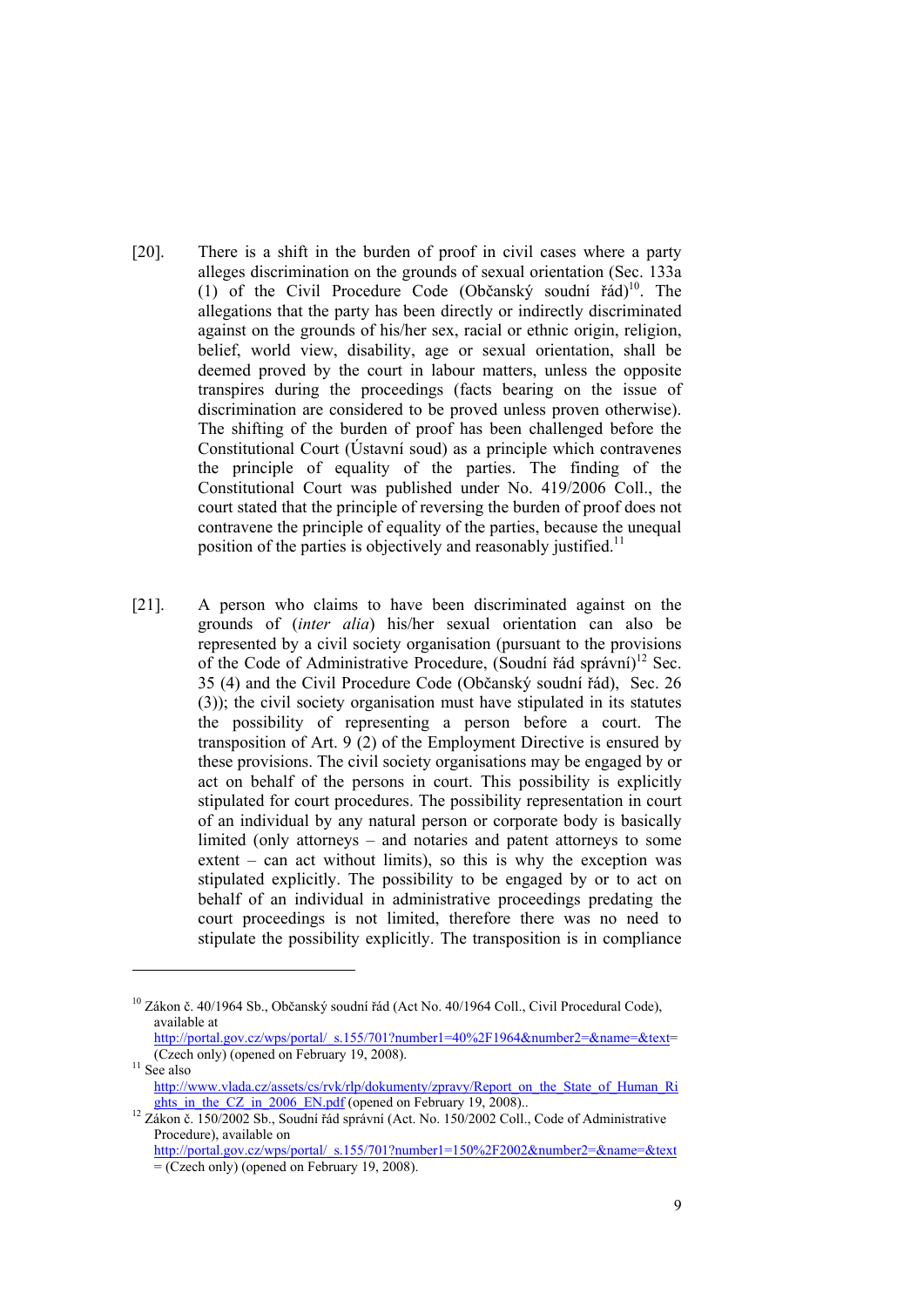with the Directive; there is no information available about problems with the implementation of this article.

- [22]. The central register of civil society organisations does not include the area of specialisation of the organisation and it is therefore not possible to give the number of organisations which deal with the issue of discrimination. There is no need for authorisation (e.g. from the state) in order to act on behalf of an individual, the only requirement is the explicit establishment in the organisation's statutes of the possibility to act in the matter of discrimination. There are at least two organisations which can act in the matter of discrimination on grounds of sexual orientation.
- [23]. There is currently (January 2008) no Anti-discrimination Act as such in the Czech legal system, although it has been proposed twice in recent years. The latest draft is now being debated in Parliament (Government Draft Law No. 253, delivered to Parliament on 07.07.2007). The anti-discrimination legislation is rather diffuse, dispersed among different pieces of legislation; the most detailed is the anti-discrimination legislation regarding employment issues (see below).
- [24]. The fact that there is no Anti-discrimination Act has been widely criticised. For example, by the Committee on the Elimination of All Forms of Discrimination against Women (Final recommendations of CEDAW to the Third Periodic Report of the Czech Republic on the Implementation of Commitments Arising from the Convention on the Elimination of All Forms of Discrimination against Women (CEDAW)), the Committee on the Elimination of Racial Discrimination (Final recommendations of the CERD to the Fifth Periodic Report of the Czech Republic on the Implementation of the Convention on the Elimination of All Forms of Racial Discrimination (CERD)).
- [25]. The Draft of the Anti-discrimination Act contains general provisions on the prohibition of discrimination and, without the adoption of this law, the transposition of Directive 2000/78/EC will not be complete and Czech law would not be in compliance with the Directive.
- [26]. The available statistics do not contain many cases of discrimination in the labour market on grounds of sexual orientation. Most of the statistical data are also not available publicly; the author of the report submitted a request for statistics to the *Ministerstvo spravedlnosti* [Ministry of Justice] and the Office of the Public Defender of Rights (Kancelář Veřejného ochránce práv). According to the information provided by the Office of the Public Defender of Rights there were no cases of discrimination held by the Office. The Ministry does not keep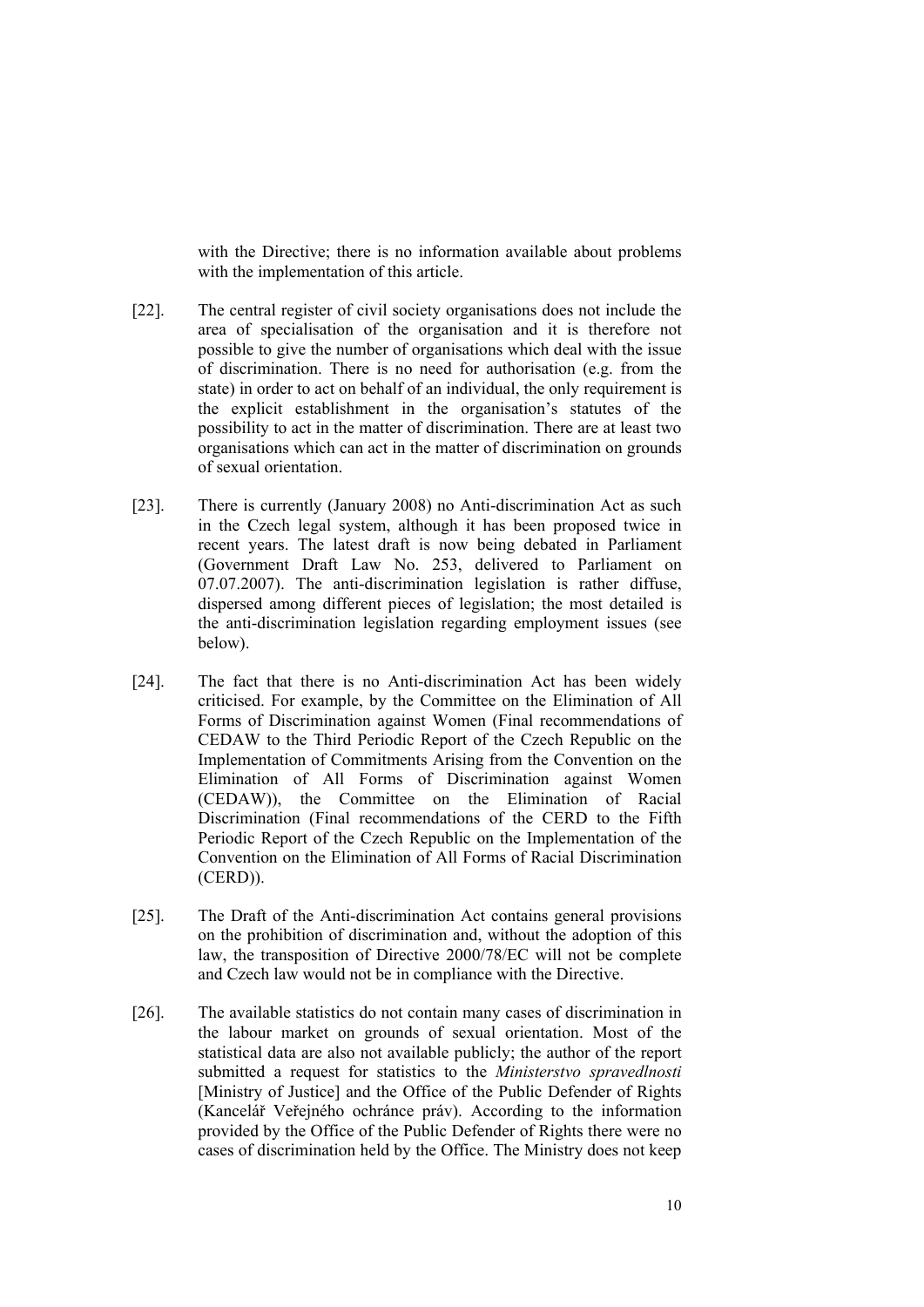statistics. There was one recent case of discrimination on the grounds of sexual orientation (beginning of 2007). The Report on the State of Human Rights in the Czech Republic in 2006 reports a case of discrimination at work on the grounds of sexual orientation: 'In 2006, Czech courts dealt with the first case of discrimination on the grounds of sexual orientation. The plaintiff, Mr. L.S., alleged that he had been discriminated against due to his sexual orientation when he was not hired as a masseur. The court upheld his case in January 2007 and ordered the defendant to issue an apology and to pay CZK 70,000 in damages (approx.  $2,700$  Euro).<sup>'13</sup>

- [27]. The situation can be illustrated by the findings of research conducted by Ivo Procházka in 2003: *Discrimination against lesbian women, gay*  men and bisexuals in the Czech Republic.<sup>14</sup> Of 267 respondents, 31 (12 per cent of the sample) stated they were seriously discriminated against in their jobs because of their sexual orientation, or they at least considered it probable. Ten respondents (four per cent of the sample) stated that they were refused a job because of their sexual orientation. Another eight (three per cent) stated it was very probable. Thirteen respondents (five per cent of the sample) claimed they were fired because of their sexual orientation. Almost one third of the respondents always hide their sexual orientation in matters relating to their employment.
- [28]. Although the issue of discrimination in labour law and employment is regulated in detail in comparison to other aspects of legislation, it is still not satisfactory. The Employment Directive has not been transposed fully as the anti-discrimination law has not yet been adopted.
- [29]. The Employment Directive 2000/78/EC has been transposed into the Czech legal system not only in relation to employment, but also regarding the other areas mentioned in the Racial Equality Directive 2000/43/EC. But the transposition is not complete, either in terms of all the areas mentioned by the Directive or for all the grounds covered by it. There are several laws which stipulate the prohibition of discrimination, e.g. the Consumer Protection Act (Zákon o ochraně

-

<sup>&</sup>lt;sup>13</sup> Available at

http://www.vlada.cz/assets/cs/rvk/rlp/dokumenty/zpravy/Report\_on\_the\_State\_of\_Human\_Ri\_<br>ghts\_in\_the\_CZ\_in\_2006\_EN.pdf (opened on February 19, 2008).

<sup>&</sup>lt;sup>14</sup> Available at http://gay.iniciativa.cz/download/diskriminace\_en.pdf (opened on February 19, 2008).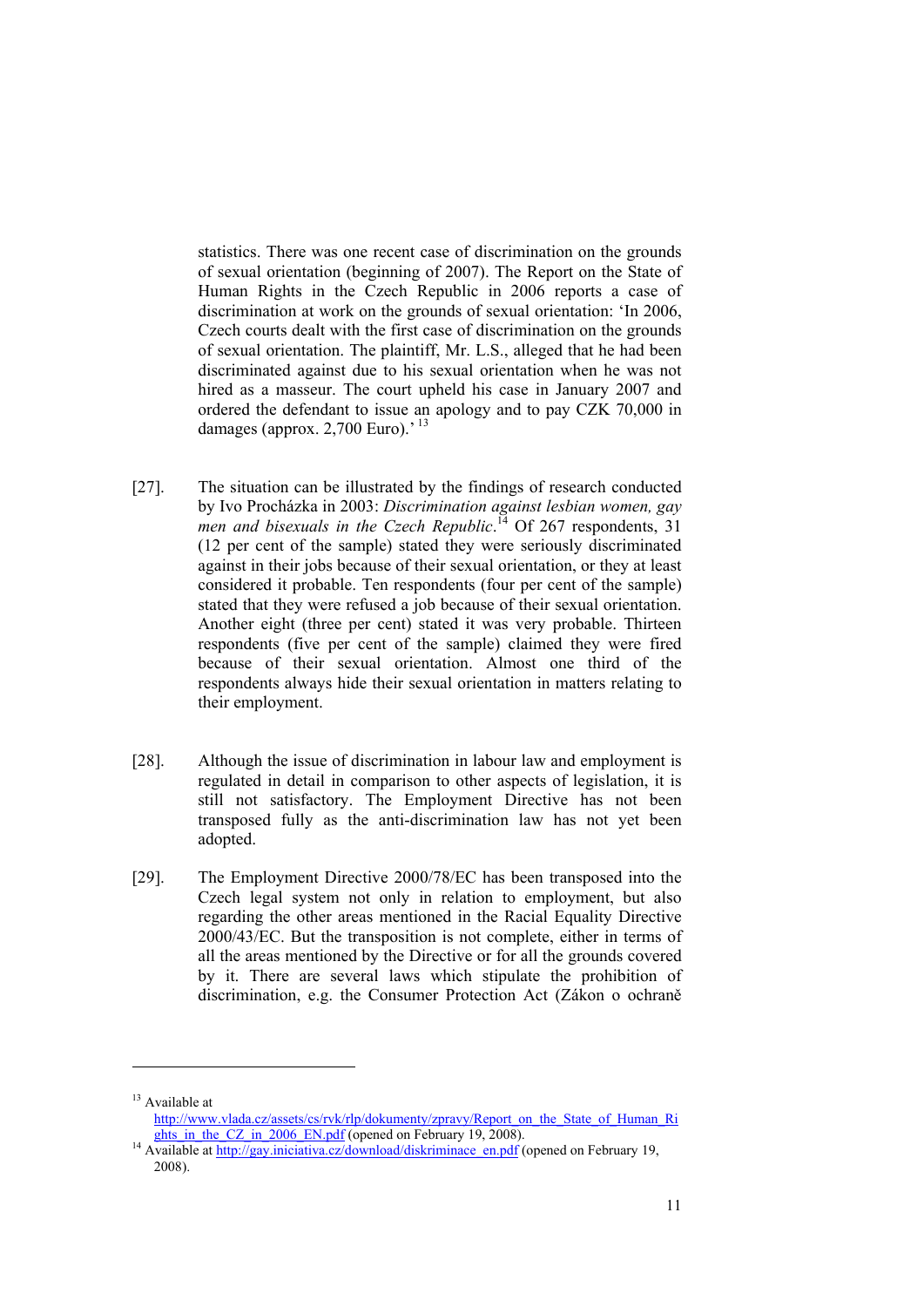spotřebitele),<sup>15</sup> which prohibits discrimination as such, but does not list the grounds for discrimination, the Education Act (Školský zákon),  $16$  which prohibits discrimination on a number of grounds, but does not include sexual orientation, The Act on Professional Soldiers (Zákon o vojácích z povolání) $17$ , the Act on the Service Relationship of Members of the Security Corps (Zákon o služebním poměru bezpečnostních sborů) 18 and the Act on the Service of Public Servants (Služební zákon)<sup>19</sup> explicitly prohibit discrimination *inter alia* on the grounds of sexual orientation, but laws on health care, for example, do not include any provisions on the prohibition of discrimination.

- [30]. The legislation is rather diffuse, dispersed among different pieces of legislation, often unsatisfactory and a general framework is needed.
- [31]. There is no equality body or special Ombudsman against Discrimination on the grounds of Sexual Orientation. The Office of the Ombudsman (Public Defender of Rights) of the Czech Republic, a general ombudsman, was established in January 2001 by the Statute of the Public Defender of Rights (Statut kanceláře Veřejného ochránce práv). The Statute is based on the Act on the Public Defender of Rights (Zákon o Veřejném ochránci práv).<sup>20</sup> The main role of the ombudsman is to ensure the protection of rights and legitimate interests mainly in the areas in which citizens and other entities encounter the offices of state administration. There are no direct means or mechanisms for enforcement at the Ombudsman's disposal. The Ombudsman requests that the state administration body

1

<sup>&</sup>lt;sup>15</sup> Zák. č. 634/1992 Coll., o ochraně spotřebitele (Act No. 634/1992 Coll., Consumer Protection Act (Sec. 6), available on

http://portal.gov.cz/wps/portal/\_s.155/701?number1=634%2F1992&number2=&name=&text  $=$  (Czech only) (opened at February 19, 2008). <sup>16</sup> Zák. č. 561/2004 Sb., školský zákon (Act No. 561/2004 Coll., Education Act (Sec. 2), available

at

http://portal.gov.cz/wps/portal/\_s.155/701?number1=561%2F2004&number2=&name=&text  $=$  (Czech only) (opened on February 19, 2008)<br><sup>17</sup> Zák. č. 221/1999 Sb., o vojácích z povolání (Act No. 221/1999 Coll., Act on Professional

Soldiers), available at

http://portal.gov.cz/wps/portal/\_s.155/701?number1=221%2F1999&number2=&name=&text = (Czech only) (opened on February 19, 2008).

<sup>18</sup> Zák. č. 361/2003 Sb., o služebním poměru bezpečnostních sborů (Act no. 361/2003 Coll., Act on Service Relationships of Members of the Service Corps), available at

http://portal.gov.cz/wps/portal/\_s.155/701?number1=361%2F2003&number2=&name=&text=<br>(Czech only) (opened on February 19, 2008).

 $^{19}$  Zák. č. 218/2002 Sb., Služební zákon (Act no. 218/2002 Coll., Act on Service of Public Servants), available at

http://portal.gov.cz/wps/portal/\_s.155/701?number1=218%2F2002&number2=&name=&text  $=$  (Czech only) (opened on February 19, 2008). <sup>20</sup> Zák. č. 349/1999 Coll., on the Public <sup>20</sup> Zák. č. 349/1999 Sb., o Veřejném ochránci práv (Act No. 349/1999 Coll., on the Public

Defender of Rights), available at http://www.ochrance.cz/en/ombudsman/obecne.php. (opened on February 19, 2008)..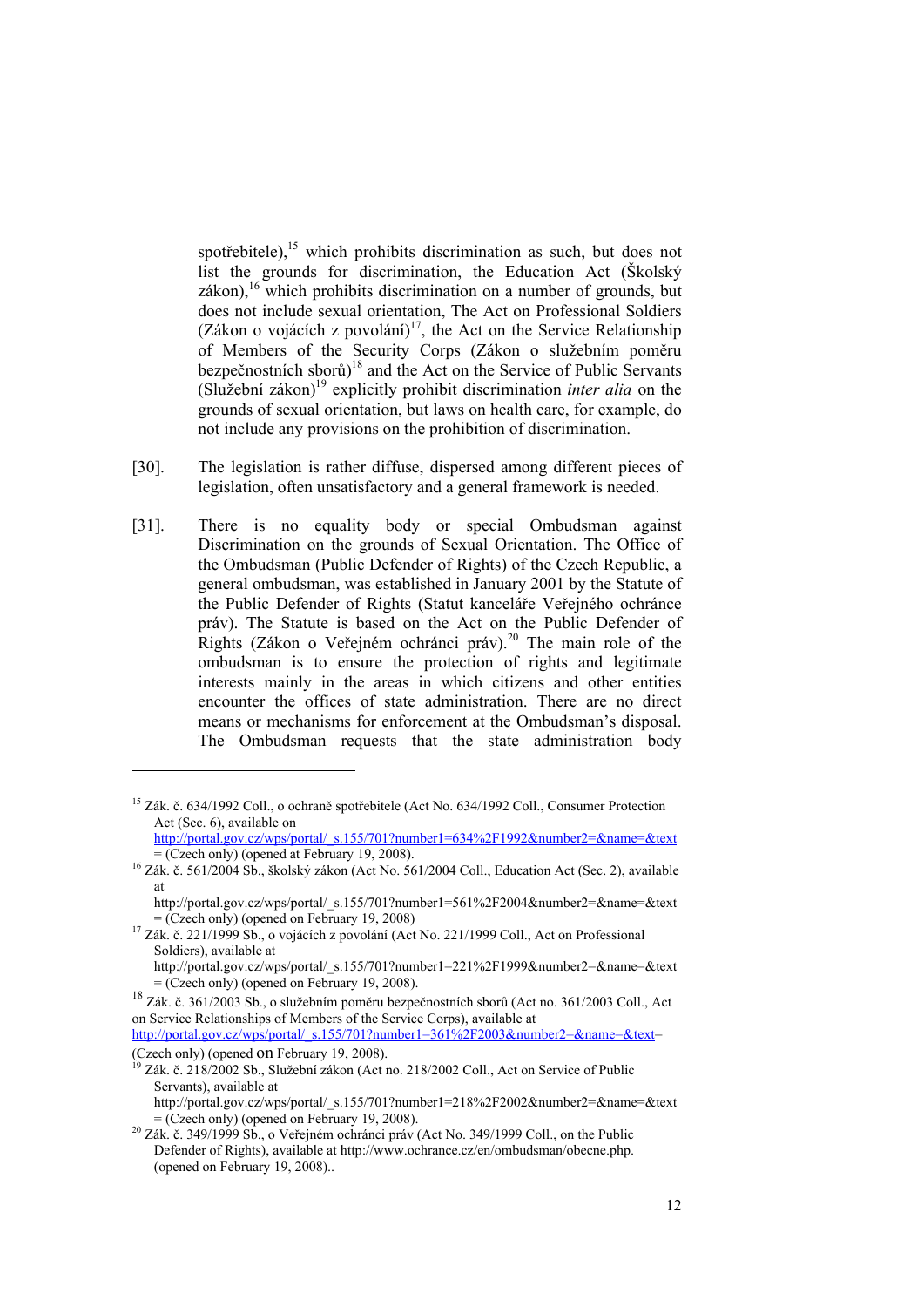responsible for malpractice or error to remedy the situation and ultimately passes the matter on to government if the remedy is not provided. The Ombudsman cannot change or replace the decision of the state administration body concerned, but it can instruct the supervisory bodies to apply their power to ensure remedy of the situation.The author of the report submitted a request for statistics to the Office of the Public Defender of Rights but, according to the information provided, no cases of discrimination on grounds of sexual orientation are held by the Office.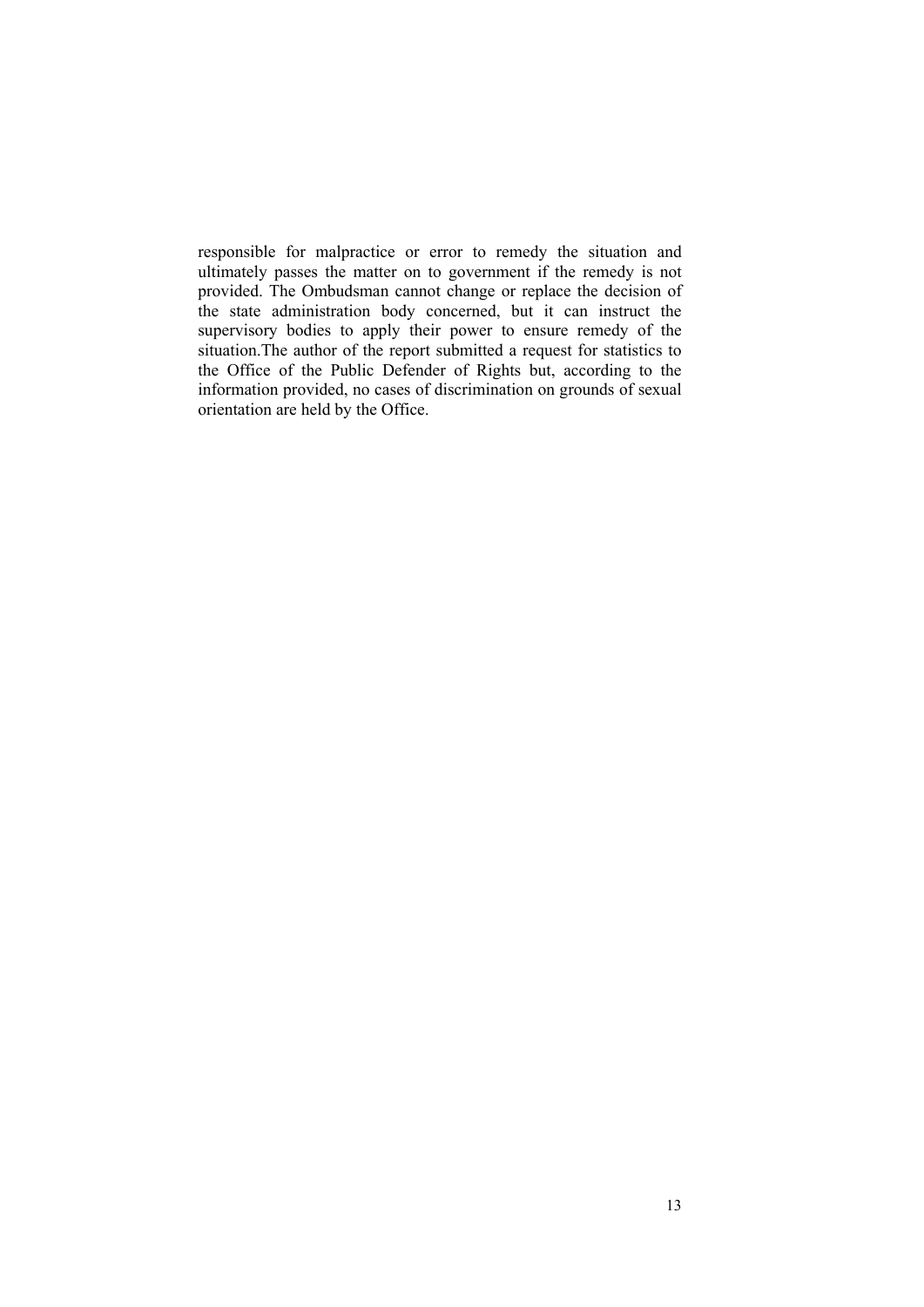## B. Freedom of movement

- [32]. Directive 2004/38/EC of 29.04.2004 was transposed into Czech law mainly by the amendments to the Aliens' Act (Zákon o pobytu cizinců). Most of the provisions of Directive 2004/38/EC were covered by Act No. 161/2006 Coll. amending the Aliens' Act and other transposing laws were adopted in 2007. The Aliens' Act focuses on the position of foreigners in general; it provides for the legal position of third country nationals and also for the legal position of EU citizens. The law is divided into sections on entry, residence and departure. One part of the law contains provisions only on the residence of EU citizens and their family members (Secs. 87a – 87aa), but their position is also reflected in other provisions of the law. The Act on Registered Partnership (Zákon o registrovaném partnerství) was adopted in 2006 and the relevant changes in the Aliens' Act were made in December 2007 (in force since January 2008).
- [33]. Section 180f of the Aliens' Act provides that the norms which apply to 'marriage', 'spouse' and 'child' also apply to partners who have contracted a registered partnership. Therefore wherever the law uses the term 'marriage', 'spouse' or 'child', it applies non-discriminatorily also to registered partnerships. The registration of a partnership is restricted to same-sex partners. The registered partnership is recognised by the Aliens' Act only if there is a certificate of registered partnership. Partners who live in a stable and durable relationship without registering are not recognised as partners for the purpose of the Aliens' Act. Family reunification of registered partners is therefore possible for the spouse, children (including children of the spouse) and certain other people as defined by the Aliens' Act (essentially the nuclear family).
- [34]. The legal definition of a family member of an EU citizen is established in the Alien's Act in Sec. 15a. For the purposes of the Alien's Act, a 'family member of an EU citizen' is (1) a spouse, (2) a parent, if the EU citizen is younger than 21 years of age and dependent on his/her parent, and lives in the same household, (3) a child under 21 years of age or such a child of a spouse of an EU citizen, (4) a dependent direct relative in the ascending or descending line, or such a relative of the spouse of the EU citizen. (5) If the purpose of the stay in the Czech Republic is to study then only the spouse and dependent children are taken into account. The provisions on family members also apply to (6) a foreigner who is a relative of an EU citizen and fulfils certain criteria (condition of living with the EU citizen, health reasons etc.), (7) a person who is living in a stable relationship similar to a family relationship with an EU citizen and lives in the same household, (8) a family member of the Czech citizen.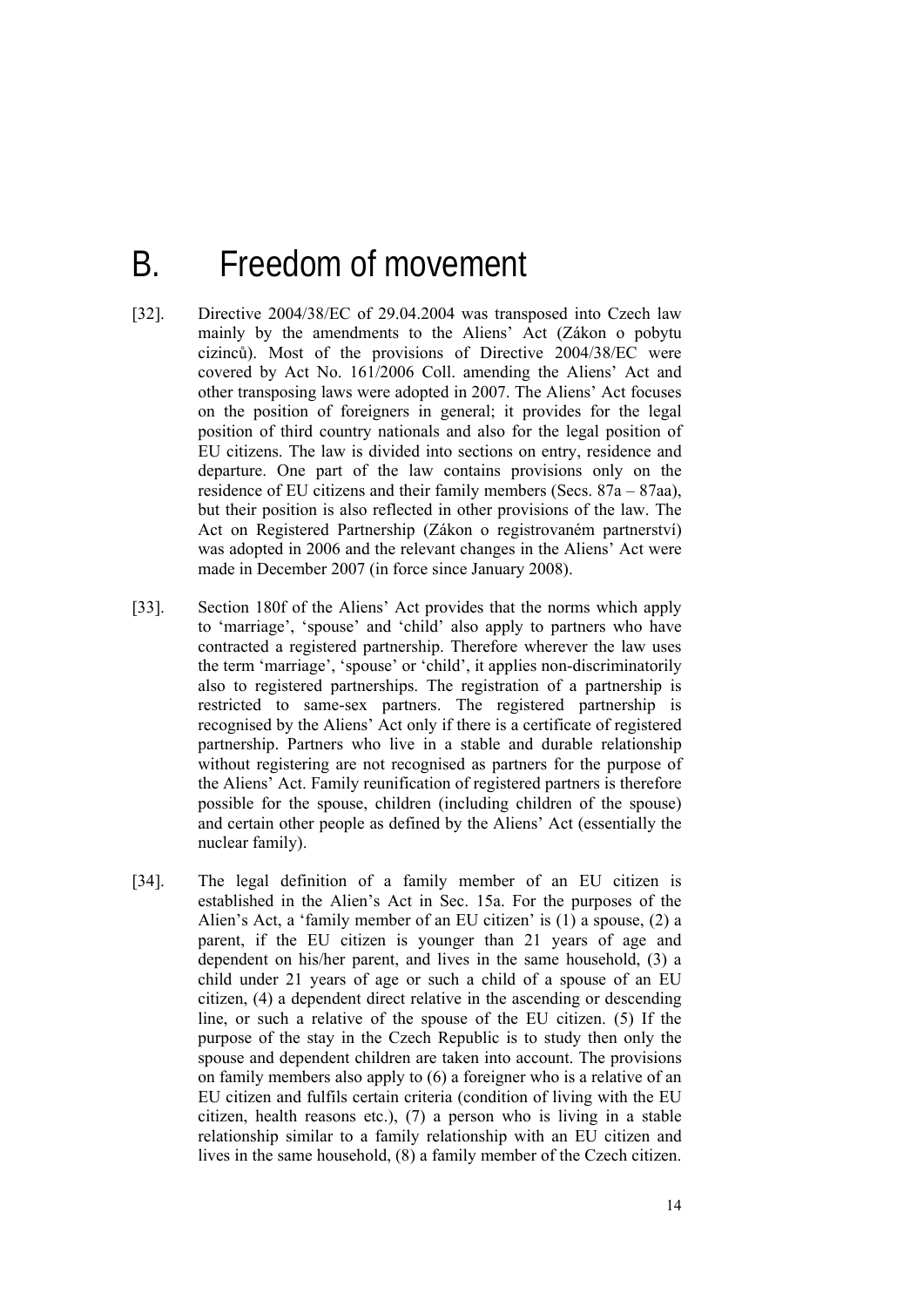Family reunification is therefore possible for a spouse, children of the EU citizen under 21 years of age and also such children of the partner and for others if the conditions of the law are fulfilled.

- [35]. Family members who are registered partners of EU citizens do benefit from the right to move and reside within the territory of the Member **States**
- [36]. Family members of EU citizens who are themselves EU citizens have the right of entry under the same conditions as EU citizens; entry can be denied under certain circumstances. The family member also has the right of residence; if he/she intends to reside in the Czech Republic with the EU citizen for more than three months he/she may apply for a temporary residence permit (right of residence for more than three month in accordance with Directive 2004/38/EC). The request for a temporary residence permit can be rejected or withdrawn under certain conditions; the law also contains provisions on retention of the right of residence by family members in the event of death, departure or divorce). Permanent residence permits (right of permanent residence in accordance with Directive 2004/38/EC) are issued by the alien's police departments, a special branch of the police, which deals with aliens, to the family member of an EU citizen under certain circumstances (length of the stay etc.). The law also contains provisions on marriages of convenience (refusal to issue or termination of the residence permit in such a case). The family member can be subject to expulsion under very special conditions of the Aliens' Act. A decision on expulsion can be issued only if its consequence does not have a negative impact on the private or family life of the person concerned; protection against expulsion is in compliance with Art. 28 of Directive 2004/38/EC. No exit visa or equivalent formality is imposed on foreigners. According to the Employment Act, citizens of other EU Member States and their family members have an equal position with Czech citizens in access to employment and access to public employment services, including registration in order to seek work etc.
- [37]. The family member of an EU citizen who is himself/herself a third country national has the same rights as described above; there are only small differences in accordance with the relevant *acquis*. The right of entry for third country nationals may be subject to visa obligations (if the partner who is a third country national needs a visa and does not possess one, he/she can also apply for the visa on entering the Czech Republic, the time limit for issuing the visa is up to 14 days). Another difference between the position of the family members who are third country nationals and family members who are EU citizens is the obligation to apply for a temporary residence permit if the third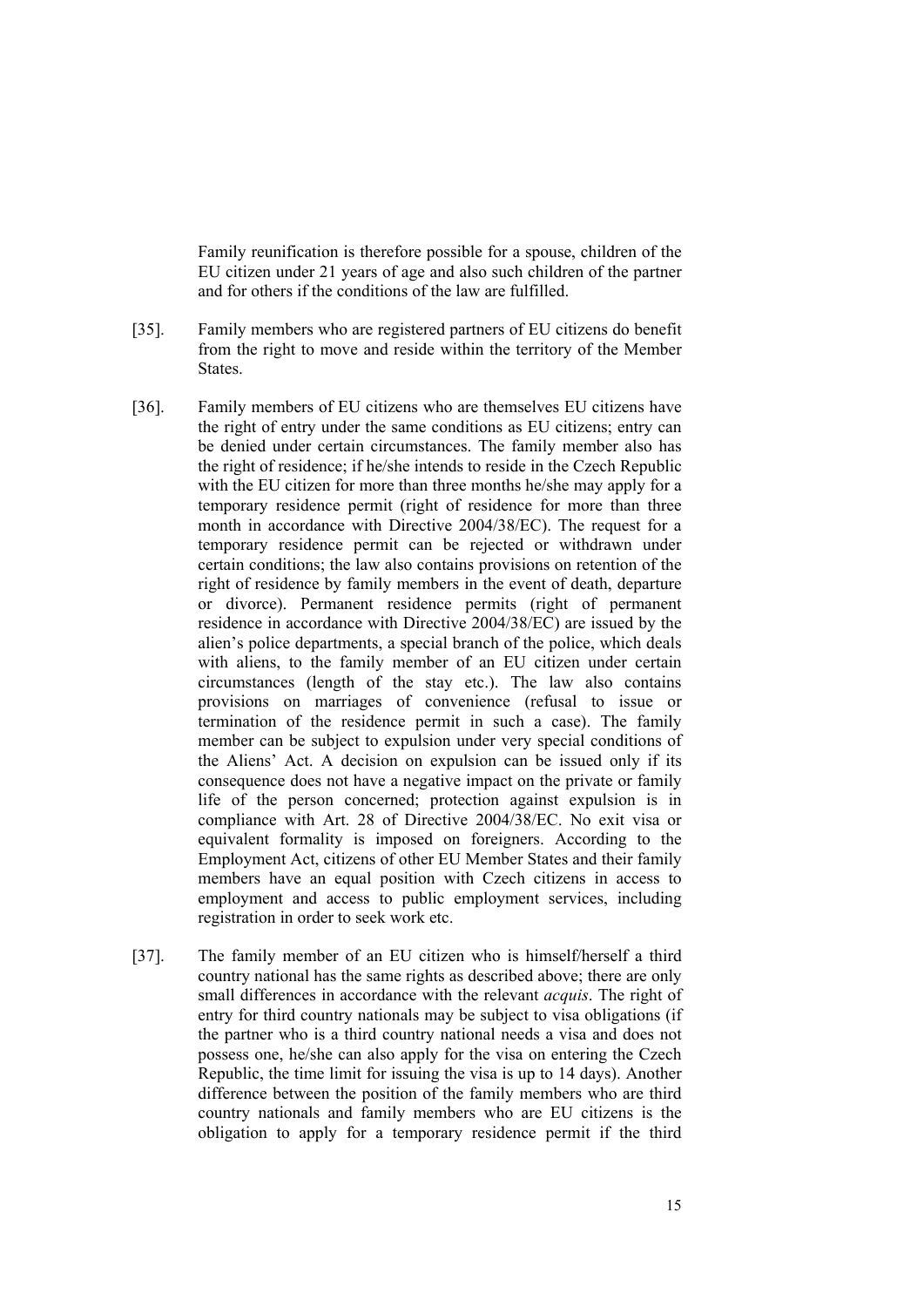country family member intends to reside in the Czech Republic with the EU citizen for more than three months.

- [38]. The temporary residence permits and permanent residence permits for family members are issued by the Aliens' Police, a special branch of the police, which deals with aliens, in an administrative procedure; the Administrative Proceedings Act (Soudní řád správní) is applied. Appeal to a court is possible. The law does not provide for free legal aid for the administrative procedure; free legal aid is available for court proceedings under certain circumstances defined in the law (means tests etc.).
- [39]. The number of family members who were themselves EU citizens was 6,181 in 2004 and there were 2,955 family members of citizens of the Czech Republic. The number of EU citizens residing in the Czech Republic in 2004 was 82,714 and there were also 168,435 third country nationals. In 2005 the number of family members who were EU citizens was 7,827 and there were 13,841 family members of citizens of the Czech Republic. The number of EU citizens residing in the Czech Republic in 2005 was 82,574 and there were 185,517 third country nationals. In 2006 the number of family members who were EU citizens was 8,416 and there were 23,216 family members of citizens of the Czech Republic. The number of EU citizens residing in the Czech Republic in 2006 was 94,032 and there were 212,857 third country nationals. However, the statistics does not differentiate between applications for a residence permit for the reason of family reunification for registered partners and for married partners, nor does it distinguish between residence permits granted for the reason of family reunification for registered partners and for married partners. The requested statistical data are not available. The author of the report (1) looked at the website of the *Český statistický úřad* [Czech Statistical Office] (www.czso.cz, opened on February 19, 2008), then (2) submitted a request to the Statistical Office and (3) submitted a request to the Aliens Police. The Statistical Office responded by an email, the Aliens Police only by phone.
- [40]. There is no case law on this matter available as the change in the law in favour of registered partnership was only implemented relatively recently.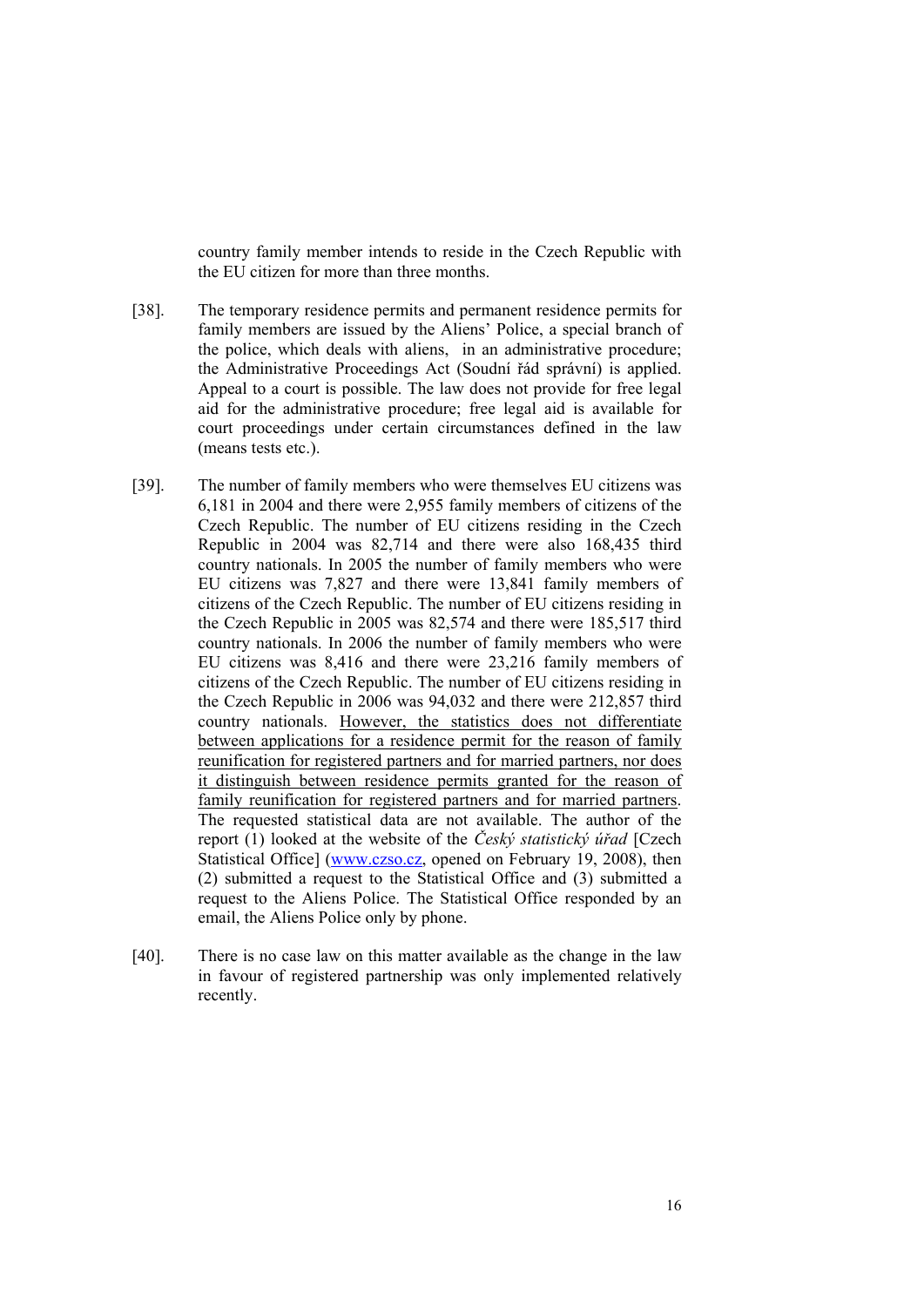# C. Asylum and subsidiary protection

- [41]. The Czech Republic ratified the Geneva Convention relating to the Status of Refugees in 1991. The Convention is incorporated into the Asylum Act, (Zákon o azylu), which regulates the conditions for providing international protection (asylum and subsidiary protection), the procedure on international protection, the rights and duties of those seeking international protection and the rights and duties of recognised refugees (persons granted asylum) and those granted subsidiary protection. The Asylum Act provides for international protection in the form of asylum for the reasons given by the Geneva Convention, i.e. a well-founded fear of being persecuted on the grounds of race, sex, religion, nationality, membership of a particular social group or for holding a certain political opinion (Sec. 12, this provision also embodies the right to asylum formulated at the constitutional level and also provides for one more ground not included in the Geneva Convention but stipulated in Directive 2004/83/EC: the ground of 'gender') and also for other reasons, such as family reunification (Sec. 13) and humanitarian reasons (Sec. 14). The Act also provides for international protection in the form of subsidiary protection, generally on the grounds contained in Directive 2004/83/EC; subsidiary protection can also be issued to family members. The 'qualification' Directive (2004/83/EC) was transposed into Czech law by Act No. 165/2006, which amended the Asylum Act. The term 'registered partnership' was amended by Act No. 379/2007 Coll., and has been in force since January 2008.
- [42]. The definition of refugee covers non-state persecution, combined with state unwillingness, indifference or inability to protect a person from non-state persecution. Persecution means serious violation of human rights as well as any measures resulting in mental constraint or other similar treatment if carried out, supported or tolerated by state authorities or parties or organisations controlling the state or a considerable part of its territory; the notion of persecution thus includes acts by private individuals if the state, parties or organisations – including international organisations – controlling the state or a considerable part of its territory are unable to ensure protection; in addition, the law provides for the alternative of the internal protection (Art. 8 of the Directive 2004/83/EC) (Sec. 2 (8) Asylum Act).
- [43]. Persecution on grounds of sexual orientation is accepted as a ground for obtaining asylum. The Asylum Act itself does not define the terms of the definition of refugee; therefore the definition of the term 'particular social group' cannot be found there. The key is in the interpretation by the *Ministerstvo vnitra* [Ministry of Interior]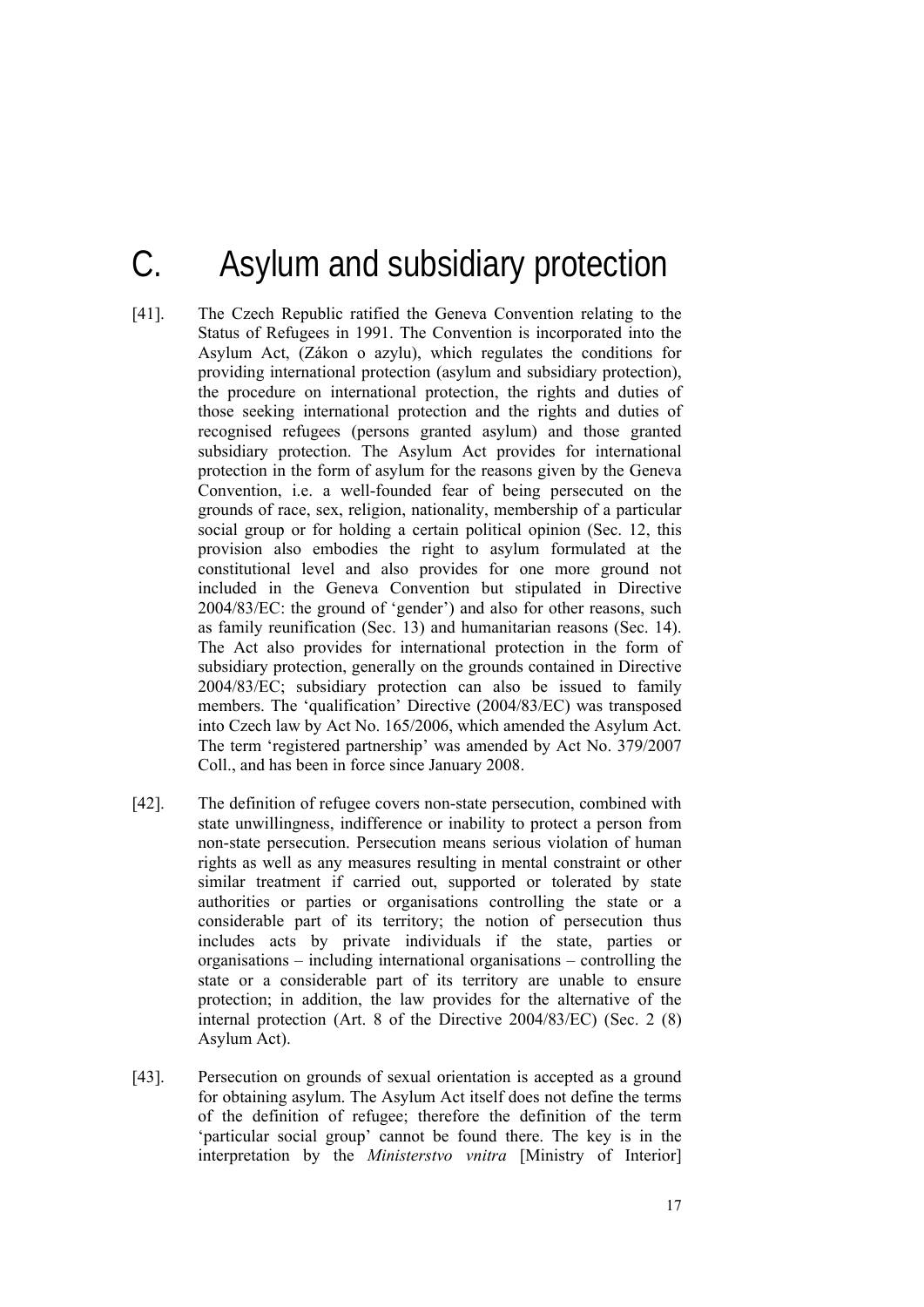(adjudicating body) and the interpretation in the courts of appeal decisions (*Nejvyšší správní soud* [Supreme Administrative Court]). The Ministry of Interior has issued several decisions since 2005 where the well-founded fear of being persecuted on the grounds of sexual orientation was recognised as a reason for granting asylum and several applicants were granted asylum. The Supreme Administrative Court also accepts the sexual orientation as a reason for obtaining asylum and applies it as such in its decisions.<sup>21</sup> Relevant case law from the Ministry of Interior is not publicly available, only decisions by the Supreme Administrative Court, the highest court of appeal for administrative issues, are available on the website of the court.<sup>22</sup>

- [44]. If an individual seeks international protection, the procedure on international protection is always followed (regardless of the illegality of his/her stay in the country etc.; the application is inadmissible if the individual is an EU citizen or where provisions of the Dublin Regulation apply). If there are grounds for granting protection pursuant to the Asylum Act then protection is granted (in the form of either asylum or subsidiary protection).
- [45]. No statistics are available. The statistics show only the number of persons granted asylum for the reason of membership of a particular social group in general, the reason of sexual orientation is not disaggregated. The author of the report (1) looked at the website of the Czech Statistical Office (www.czso.cz), then (2) submitted a request to the Czech Statistical Office and (3) submitted (via phone and via email) a request to the Ministry of Interior which deals with asylum cases. The relevant department of the Ministry of Interior provided the requested information by phone and also replied via email on 10.03. 2008. The author of the report is aware of at least two people who were granted asylum for the reason of sexual orientation from her former practice; but as it is not an official source, nor even an informal source, the number is not mentioned in the statistics in the Annex of this report as a official data.
- [46]. The Asylum Act provides for family reunification (asylum for the purpose of family reunification, Sec. 13 and subsidiary protection for the purpose of family reunification, Sec. 14b). Both provisions are discretionary, the adjudicating body has the discretion to issue the decision or not. Protection may be granted in case of special

1

 $^{21}$  Decision of Supreme Administrative Court of 05.10.2006, No. 2 Azs 66/2006-52, www.nssoud.cz, Decision of Supreme Administrative Court of 23.11.2007, No. 5 Azs 50/2007-71, www.nssoud.cz (opened at February 19, 2008).

<sup>22</sup> http://www.nssoud.cz/en/decisions.php. *[this link does not appear to work] yes, I had the same problem for last week, but it works again. I tis a reliable source and has been unavailable only temporarly*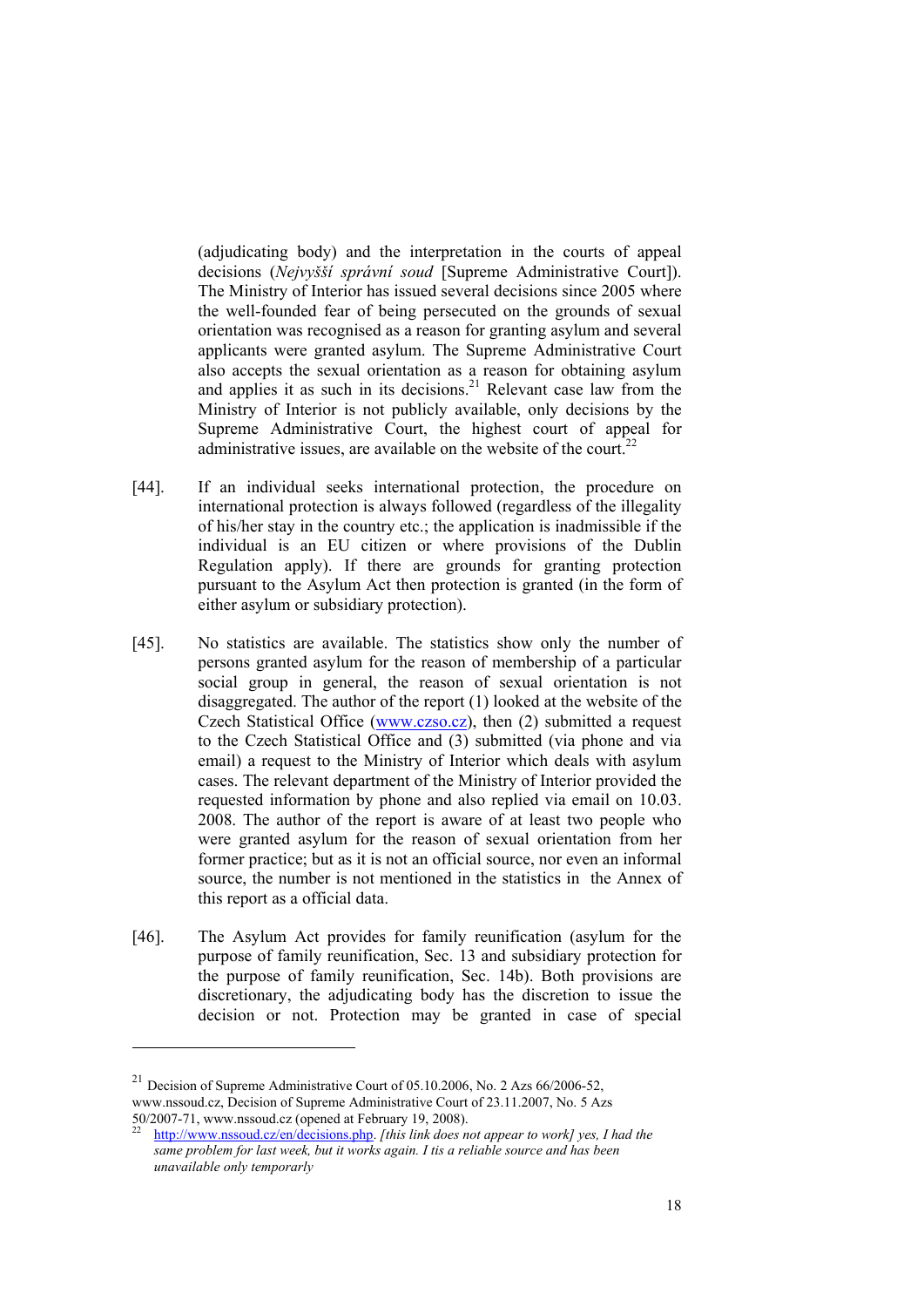consideration even if the criteria of Sec. 12 of the Asylum Act are not fulfilled. The legal definition of a family member of a recognised refugee or person with subsidiary protection is provided by the Asylum Act in Sec. 13 (14b). The definition of the term 'family members' encompasses: (1) a spouse or a partner; (2) an unmarried child under 18 years of age; (3) a parent of a refugee under 18 years of age; and (4) an adult person responsible for a child under 18 years of age who is not accompanied by a statutory representative (i.e. by a parent etc.). The law requires a pre-existing partnership (prior to the granting of asylum or subsidiary protection status by the Czech Republic, not prior to entry to the Czech Republic).

- [47]. The term 'partner' is defined in the Asylum Act in Sec. 2 (13) as a person who can prove that he/she entered into a registered partnership; registered partnership is a certified stable relationship of same-sex partners.
- [48]. The decision on international protection is issued in an administrative procedure by the department (odbor azylové a migrační politiky, the Department of Asylum and Migration Policy, a special department which deals with the issue of asylum/international protection) of the Ministry of Interior; remedy in court is possible.
- [49]. The family members of refugees are also entitled to family reunification under the Aliens' Act (i.e. if they do not lodge an application in accordance with the Asylum Act). (1) a child of a refugee who is under 18 and (2) a spouse or a partner of a refugee (the condition of the existence of the marriage/partnership before entry into the Czech Republic is applied here) are entitled to a long-term residence permit (Sec. 42a (5) (b, c) Aliens' Act) or a permanent residence permit (Sec. 66 (1) (a) subs. 1, 2 Aliens' Act). There is no discretion in the decision-making process in this case.
- [50]. Relevant case law of the Ministry of Interior is not publicly available, only decisions by the Supreme Administrative Court, the highest court of appeal for administrative issues, are available on the website of the  $\text{count}^{23}$  There is no case law available regarding the family reunification of partners in registered partnerships, as registered partnership has only recently been implemented into the respective law.
- [51]. There are no statistics available; the above-mentioned efforts to obtain statistics on the number of people granted asylum or subsidiary

-

<sup>23</sup> http://www.nssoud.cz/en/decisions.php (opened at February 19, 2008).. *[this link does not appear to work] it does work again*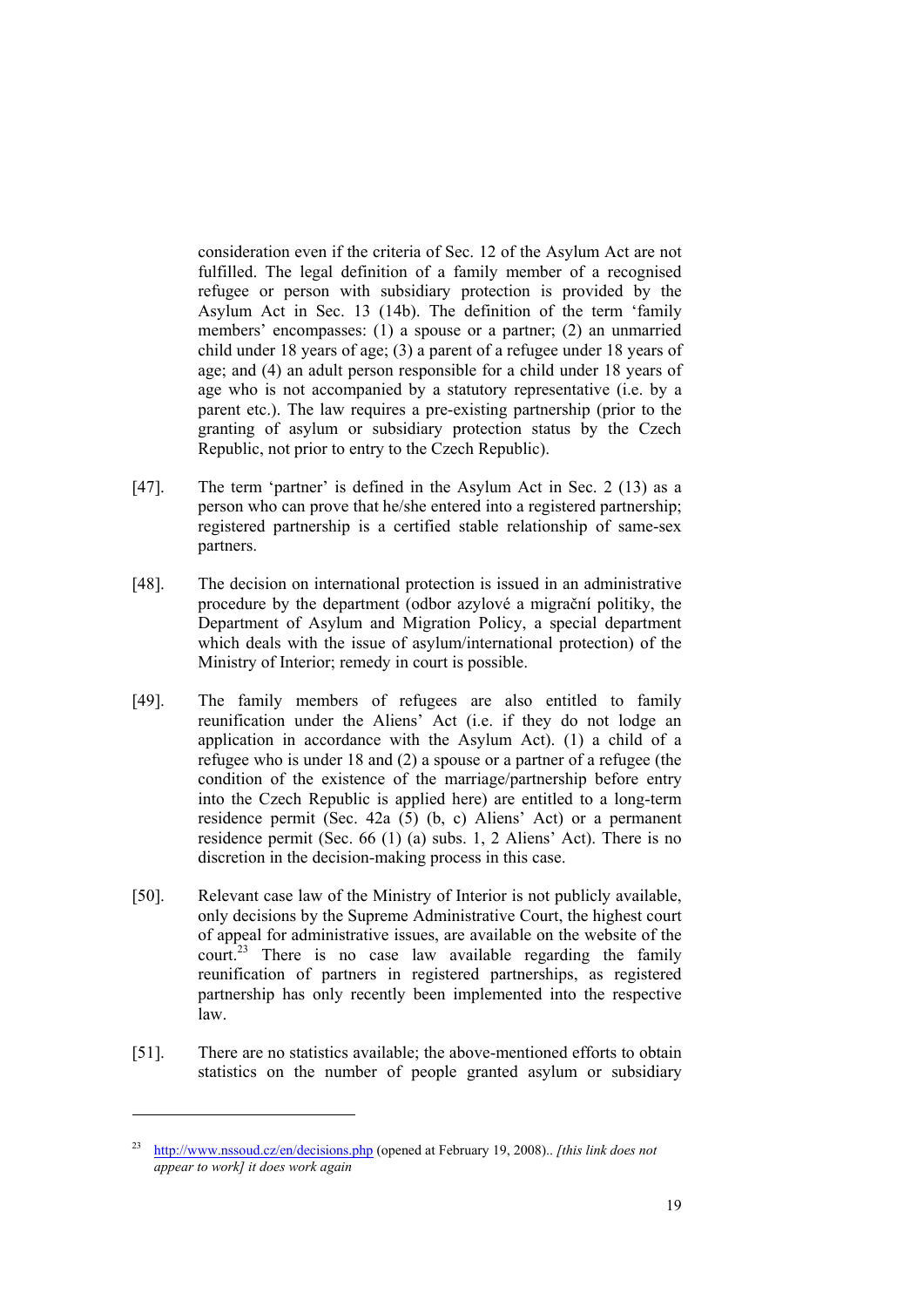protection also apply to the statistics on family members of those people.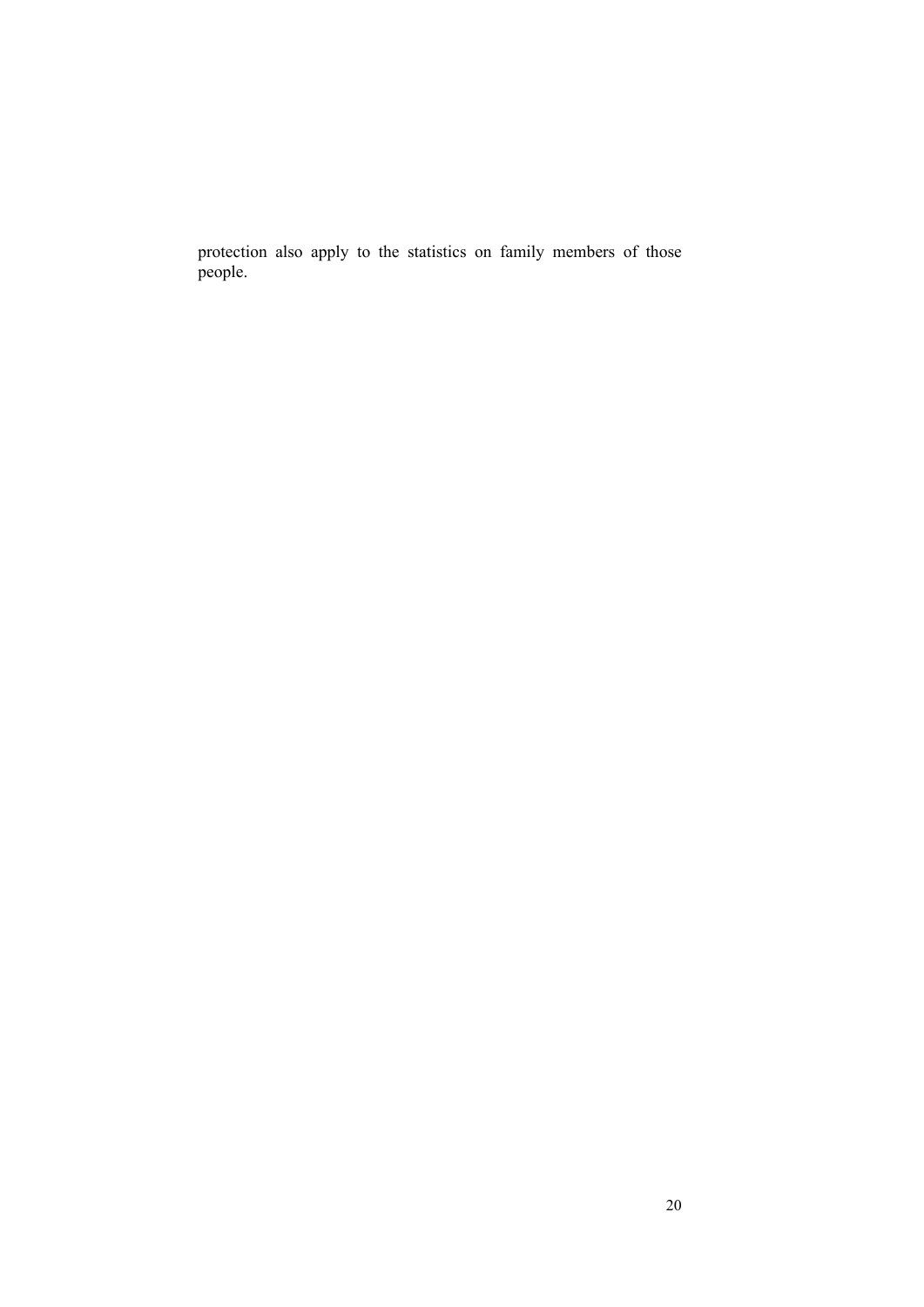# D. Family reunification

- [52]. Family reunification according to Council Directive 2003/86/EC is transposed by the Aliens' Act. Section 180f of the Aliens' Act stipulates that the norms which apply to 'marriage', 'spouse' and 'child' also apply to the partners who have contracted a registered partnership. Therefore wherever the law uses the term 'marriage', 'spouse' and 'child', it also applies non-discriminatorily to registered partnerships. The registration of a partnership is restricted to same-sex partners. The registered partnership of third country nationals is recognised by the Aliens' Act only if there is a certificate testifying to the registered partnership. Partners who live in a stable and durable relationship without registering their partnership are not recognised as partners for the purpose of the Aliens' Act. Partners (same sex or different sex) who live in a stable and durable relationship without registering/marriage would nevertheless obtain a different type of visa pursuant to the provisions of the Aliens' Act (which allows for a visa for 'another reason').
- [53]. If both partners are third country nationals they cannot register pursuant to the provisions of the Act on Registered Partnership. The Act limits the possibility of registering partnerships to those where at least one of the partners is a citizen of the Czech Republic. However, if the partnership is registered in another country, the law allows them to benefit from the right to family reunification.
- [54]. The right to family reunification is connected to the long-term residence permit (national temporary status) or higher status (national permanent residence status) of the sponsor. The law stipulates the period necessary for exercise of the right to family reunification as being 15 months from the beginning of the stay in the country. The family members who can be issued a long term residence permit for the reason of family reunification are: (1) the spouse of the sponsor (including same-sex sponsor); there is an age requirement of 20 years of age for both spouses set out in the Act, (2) the minor children of the sponsor and the minor children of the spouse of the sponsor, (3) the adult children of the sponsor or of the spouse of the sponsor, but adults are granted a residence permit only under the condition of dependency on the sponsor, (4) the minor children adopted by the sponsor and by his/her spouse, (5) a third country national who is a single person older than 65 years or (6) a third country national who is unable to provide for his/her own needs on account of his/her state of health.
- [55]. The right to family reunification is guaranteed provided that the sponsor has been resident in the Czech Republic for at least 15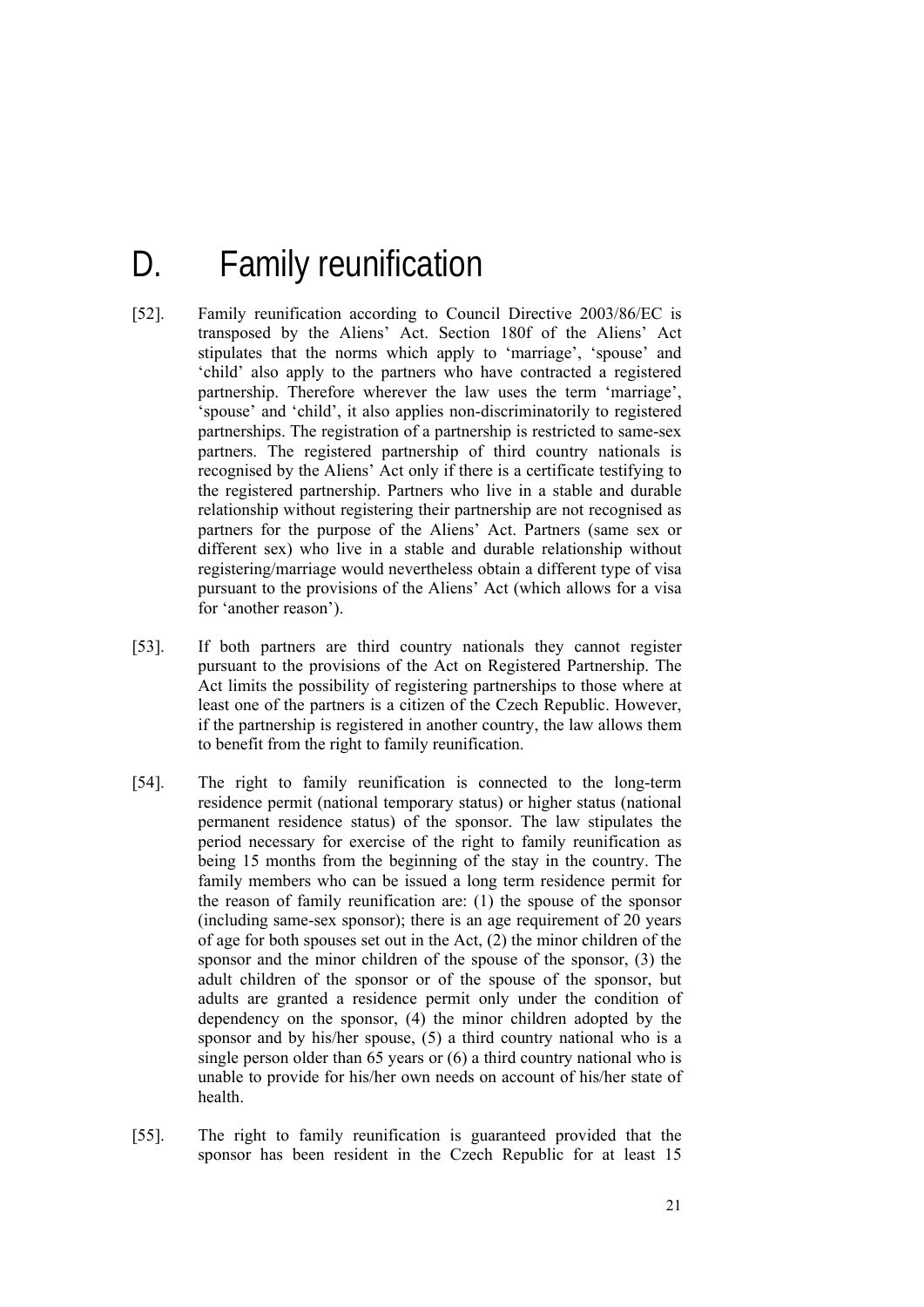months. The sponsor must hold a long-term or permanent residence permit at the time of submitting the application for family reunification. Prior residence is not required for the family members listed above in  $(4)$ ,  $(5)$  and  $(6)$ .

- [56]. The law also recognises the possibility of issuing a permanent residence permit without the partner's of even the sponsor's prior residence in the Czech Republic. This is the so-called permanent residence permit for humanitarian purposes; or for other reasons that are worthy of consideration; or if the residence of the alien concerned is in the interests of the Czech Republic, but it is not *stricto sensu* family reunification in accordance with the Directive.
- [57]. There is no case law available on family reunification for registered partners, as registered partnership was only implemented into the respective law in December 2007.
- [58]. There are no statistics available, as registered partnership was only implemented into the respective law in December 2007.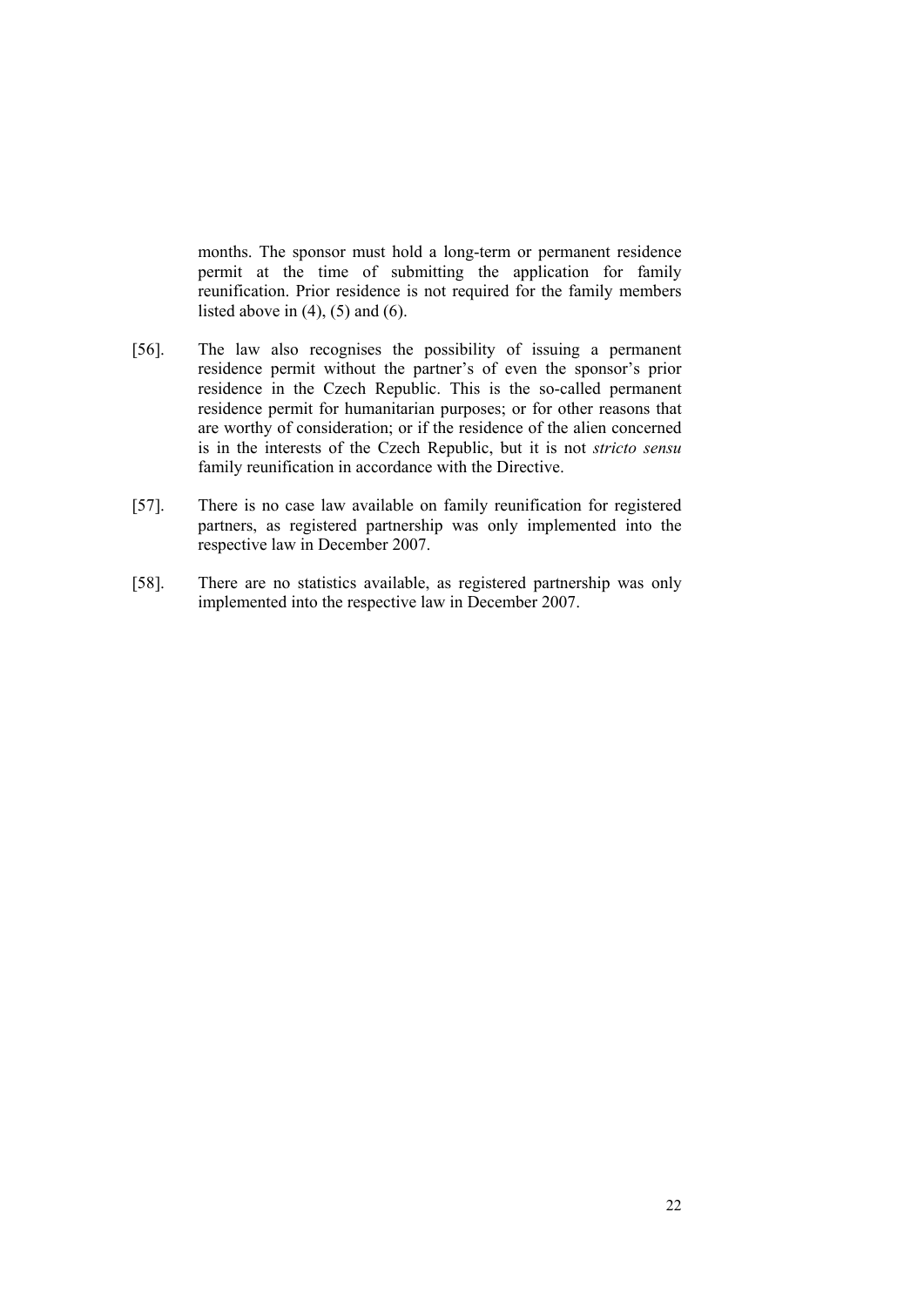## E. Freedom of assembly

- [59]. Freedom of assembly is guaranteed at the constitutional level. The Constitution (Ústava ČR) guarantees the right to peaceful assembly (Art. 19). It also stipulates that the right may be limited by law in the case of assemblies held in public places, if measures are involved which are essential in a democratic society to protect the rights and freedoms of others, public order, health, morality, property or the security of the State. However, an assembly shall not be made dependent on permission by an organ of public administration. There are no limitations on freedom of assembly for lesbian, gay, bisexual and transgender (LGBT) people; the law does not differentiate between the reasons for assembly, nor does it make any distinction between the people who announce or notify an assembly.
- [60]. The freedom of assembly is implemented by the Assembly Act.<sup>24</sup> The state may legally restrict meetings that promote hatred and intolerance, advocate the suppression of individual or political rights or jeopardise the safety of participants. The law requires an announcement or notification (not a permit) for demonstrations.
- [61]. The law stipulates that an assembly may be banned (1) before it lawfully begins, once the assembly has been notified, if it is obvious from the notification to the authorities that: the reason for the assembly is to deny or restrict the political or personal rights of citizens for *inter alia* the reason of their nationality, gender, race, social status (Sec. 10 (1) a) Assembly Act); the reason of an assembly is to violate laws or the Constitution (Sec. 10 (1) c) Assembly Act), or for other reasons stipulated by the law; the two above-mentioned reasons may be used for restricting homophobic demonstrations. The reason of sexual orientation is not explicitly mentioned by the law, therefore the reason must be found by an interpretation of the laws, e.g. the reason of human dignity stipulated in the Constitution (Art. 10 (1) in connection with Sec. 10 (1) c) Assembly Act. As there have not been any homophobic demonstrations, the possibility of banning a demonstration/assembly has never been used and it is hard to predict what reason the authorities would use. The assembly may also be banned (2) after it has already lawfully begun if the assembly departs significantly from the reasons which the organiser notified to the authorities and there are at the same time circumstances which justifies a ban pursuant to the provisions of Sec. 10 (1) Assembly Act,

1

 $^{24}$  Zák. č. 84/1990 Sb., o právu shromažďovacím (Act No. 84/1990 Coll., On the Right of Assembly), available at http://portal.gov.cz/wps/portal/\_s.155/701?number1=84%2F1990&number2=&name=&text= (Czech only) (opened on February 19, 2008).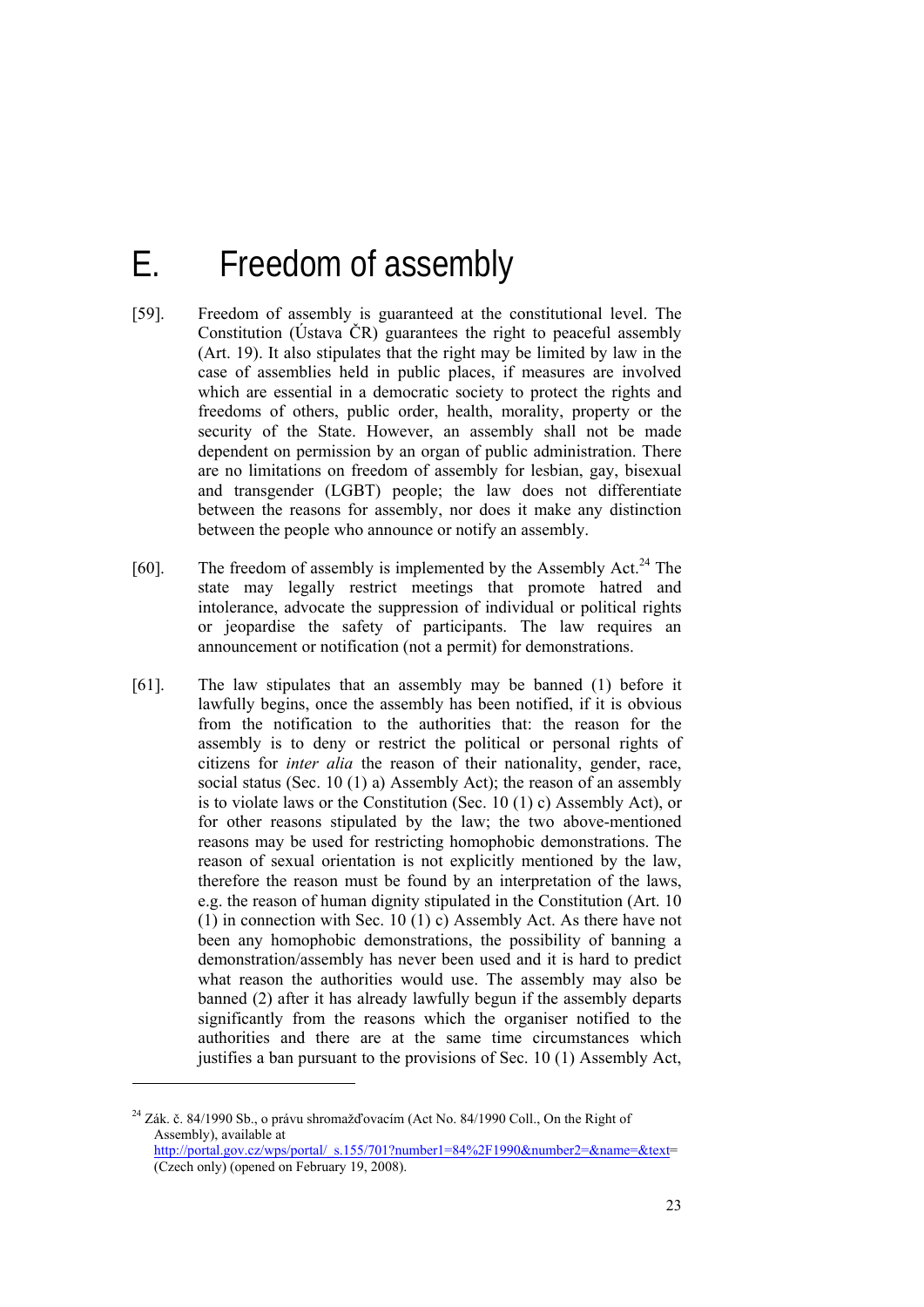as mentioned above. Again, as there have not been any homophobic demonstrations, the possibility of banning a demonstration/assembly has never been used and it is hard to predict what reason the authorities would use. The ban is imposed either by the respective municipal authority or by the Police. There are no homophobic demonstrations, nor are there gay pride parades. The author of the report submitted a request for information to the Ministry of Interior, but they do not keep such information. Another request was submitted to *Gay a lesbická liga* [Gay and Lesbian League], a civil society organisation. According to information provided by a member of the League, there have not been any homophobic demonstrations or gay prides in recent years (as there are not many organisations which deal with the issue, this particular organisation would most probably be aware of any such demonstration). The author of the report also asked a civil society organisation which mainly monitors neo-Nazi demonstrations (Toleration and Civil Society) (Tolerance a občanská společnost), but it was also unaware of any homophobic demonstrations. There probably were demonstrations which focused, for example, on the issue of 'protection of the family', mainly when the law on registered partnership was in the process of adoption, but none of them was openly homophobic. If demonstrations are disturbed by third parties, the police protect the demonstrators (if the demonstration is peaceful and does not disrupt or threaten public order, health, morality etc.). There have been problems with neo-Nazi demonstrations because the organisers did not notify the real purpose of the demonstration (such a demonstration may be dissolved) and there have also been some counter-demonstrations. The police do not interfere with spontaneous, peaceful demonstrations.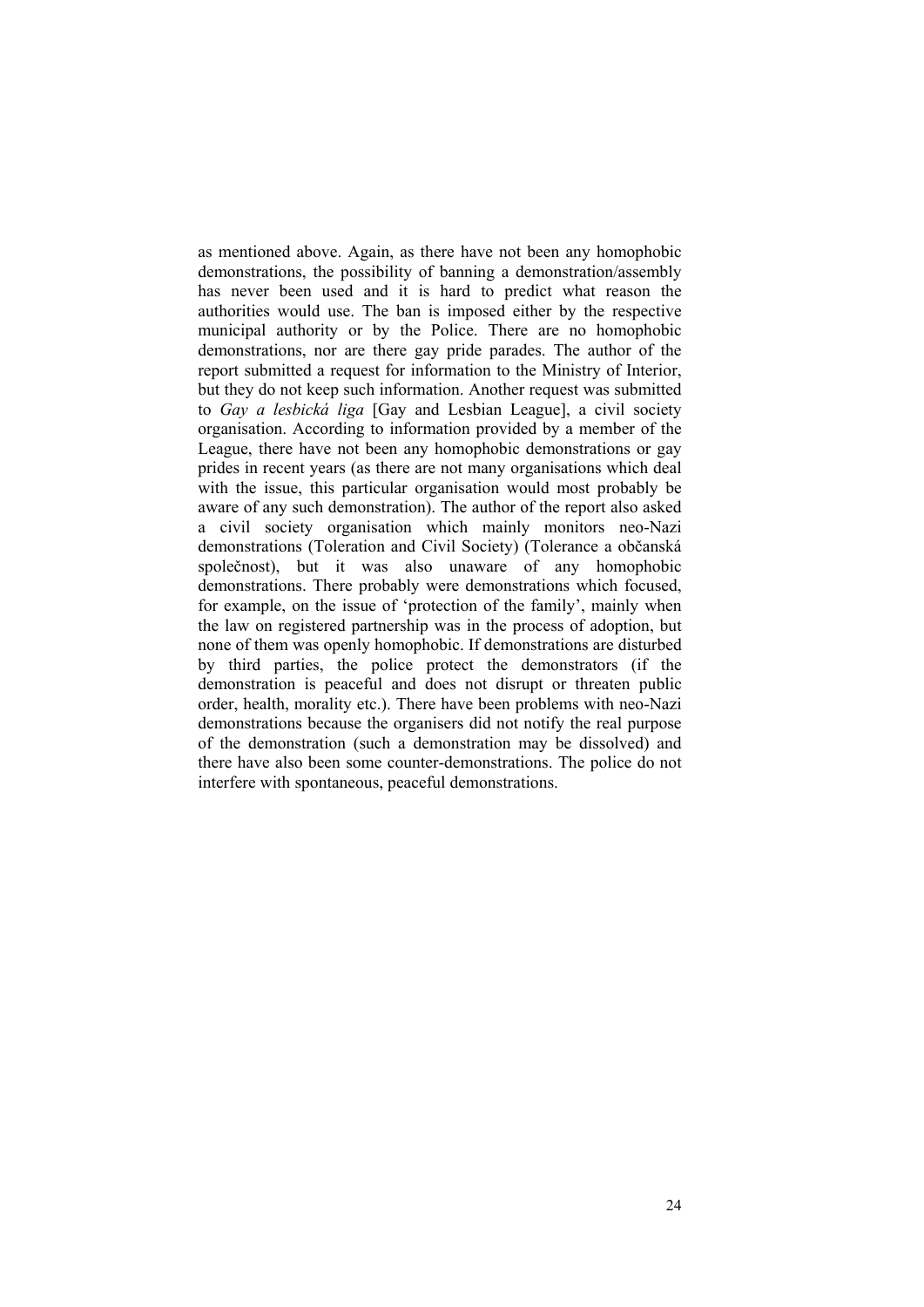# F. Criminal law

1

- [62]. There are no hate crimes on the grounds of sexual orientation as such defined by the Criminal Code (Trestní zákon) of the Czech Republic. In contrast to crimes committed on the grounds of race, ethnic group, nationality, political opinion, religion etc. the Criminal Code does not make homophobic motives an aggravating circumstance for sentencing. Crimes committed with this motivation are punished according to the punishment stipulated for the relevant crime (serious injury, murder etc.).
- [63]. The draft of a new Criminal Code is being debated in the government; $^{25}$  the regulation of crimes committed on the grounds of sexual orientation is proposed to be the same as in the current legislation, i.e. it is not proposed to make homophobic motive an aggravating circumstance.
- [64]. The Criminal Code contains a provision on the crime of 'incitement to national and racial hatred' (Sec. 198a). The provision stipulates that a person who publicly incites hatred of another nation, ethnic group, race, religion, class or another group of people or publicly incites the restriction of their rights and freedoms shall be sentenced to a term of imprisonment of up to two years. The punishment is higher if the crime is committed through use of the press, film, radio or TV broadcasting, a publicly accessible computer network or a similarly effective method or if the person actively participates in activities of groups, organisations or associations which promote discrimination, violence or racial, ethnic or religious hatred. The Criminal Code also punishes preparation of a crime, the attempt to commit a crime, the organising of a crime and instigating/abetting and assisting/aiding a crime. This definition of a crime is not in fact the definition of a hate crime as such, but it is the only one which can be considered as being close to such a crime. One of the recommendations given by the Working Group on the Issue of Sexual Minorities (Pracovní skupina pro otázky sexuálních menšin) in its report *Analysis of the situation of lesbian, gay, bisexual and transgender minorities in the Czech Republic* stipulates that the Minister of Justice should make an

<sup>25</sup> If the draft law is passed by the government, it is then submitted to the Parliament. The draft will be debated in the Chamber of Deputies (Lower House of Parliament), if the draft is adopted by the Chamber of Deputies, it will be submitted to the Senate (Upper House of Parliament). A draft supported by both Houses of Parliament must be signed by the President. It should be noted that the text can still be changed by the Chamber of Deputies or by the Senate.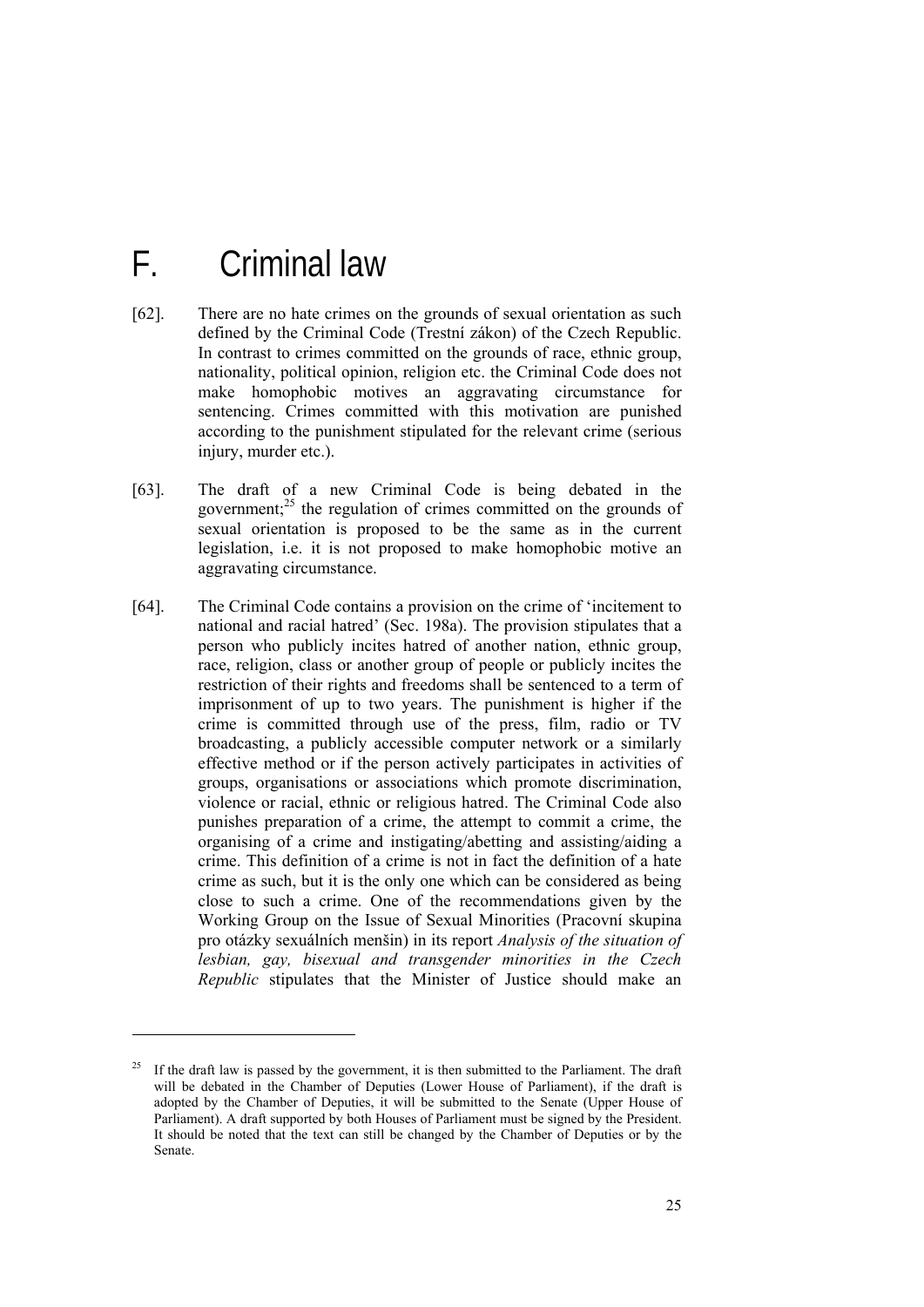amendment to the Criminal Code which would cover hate crimes on the grounds of sexual orientation.

- [65]. Even though the Criminal Code does not explicitly include hate crimes, this does not mean that conduct aimed at the LGBT community remains unpunished. There are crimes which, for example, cover the issue of violence against persons etc. and these provisions are used to punish the perpetrators. However, the ground of sexual orientation is not explicitly mentioned by the law nor is it counted as an aggravating circumstance. There are also other crimes which may be counted as crimes which might have impact on the LGBT community, e.g. the crime of 'support for and propaganda of movements aimed at suppressing human rights and freedoms'. This crime punishes a person who supports or propagates a movement which aims to suppress the rights and freedoms of individuals, or which promotes national, racial, class or religious hatred or hatred of another group (such a person may be sentenced to a term of imprisonment of one to five years; the law stipulates aggravating circumstances such as perpetration of the crime through use of the press (print), film, radio or TV broadcasting, or some other similarly efficient means; membership of an organised group; perpetration of such an act during a state of emergency or a state of war).
- [66]. As there are no hate crimes recognised by the law, there are no statistics available on hate crimes. According to the available decisions the above-mentioned provision 198a of the Criminal Code has not been used in a manner relevant to this analysis. Because there have been no cases which would need the provision to be interpreted, either positively or negatively, for the reasons of sexual orientation, the potential for its use remains unknown. It can only be guessed that the problem of criminal offences on the grounds of sexual orientation does exist. The situation may be illustrated by the findings of research conducted by Ivo Procházka in 2003, *Discrimination of lesbian women, gay men and bisexuals in the Czech Republic*, where some respondents experienced physical violence or verbal abuse or harassment on the grounds of their sexual orientation (they did not report it to the police in most cases). $26$
- [67]. There is a minor offence which is defined as an act against a person on the grounds of sexual orientation in the Minor Offences Act (Zákon o přestupcích):27 a minor offence against civil coexistence (Sec. 49). A

1

<sup>&</sup>lt;sup>26</sup> http://gay.iniciativa.cz/download/diskriminace\_en.pdf, (opened on February 19, 2008), pp. 18-20. 20. 20. 200/1990 Sb., o přestupcích (Act. No. 200/1990 Coll., Minor Offences Act), available

at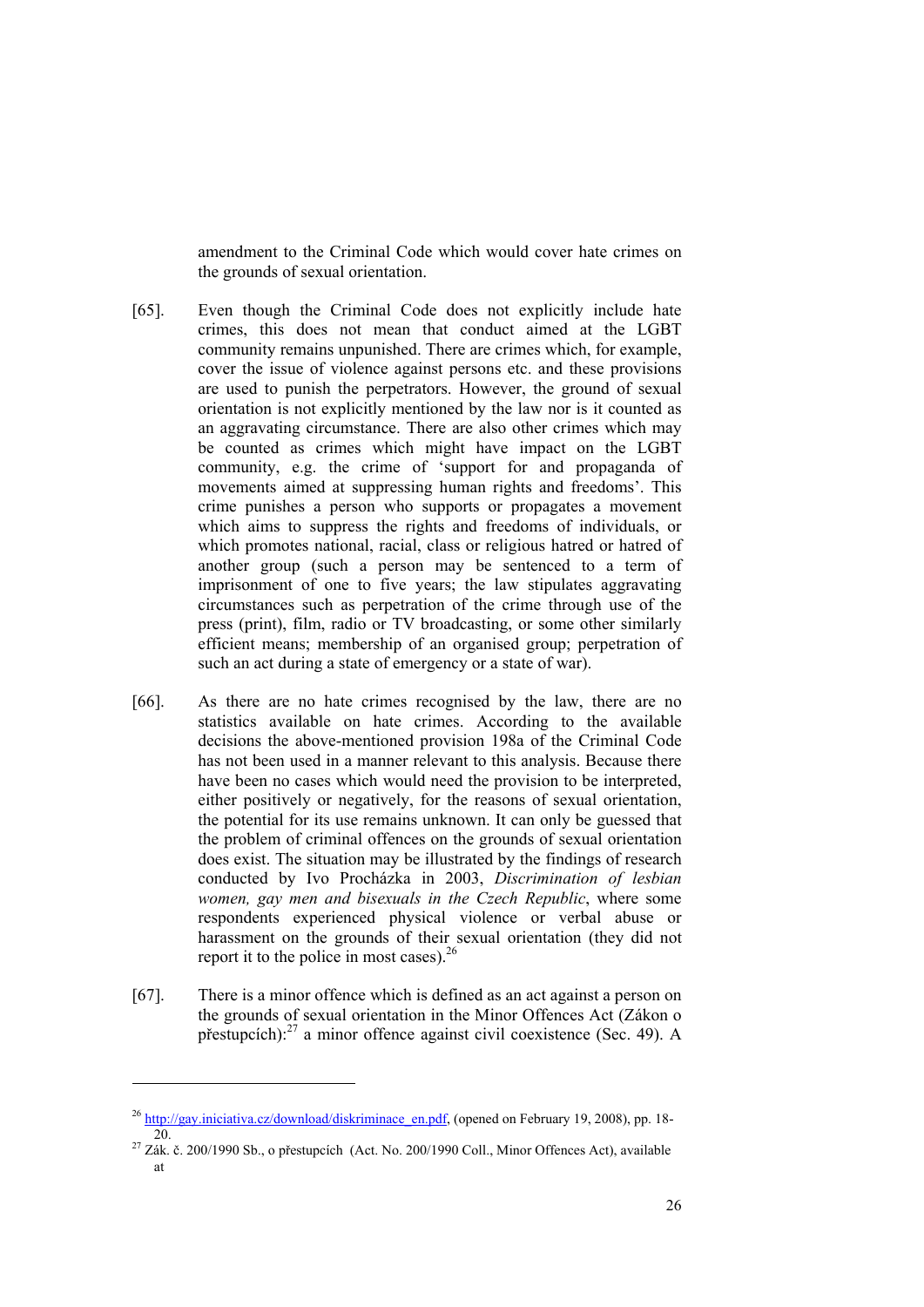person, who harms/damages someone on the grounds of (...) sexual orientation can be punished by a fine of up to 5,000 CZK (approx. 200 Euro). This section is used only in cases of very low severity; more serious crimes are generally punishable pursuant to the provisions of the Criminal Code.

http://portal.gov.cz/wps/portal/\_s.155/701?number1=200%2F1990&number2=&name=&text = (Czech only), (opened on February 19, 2008).

-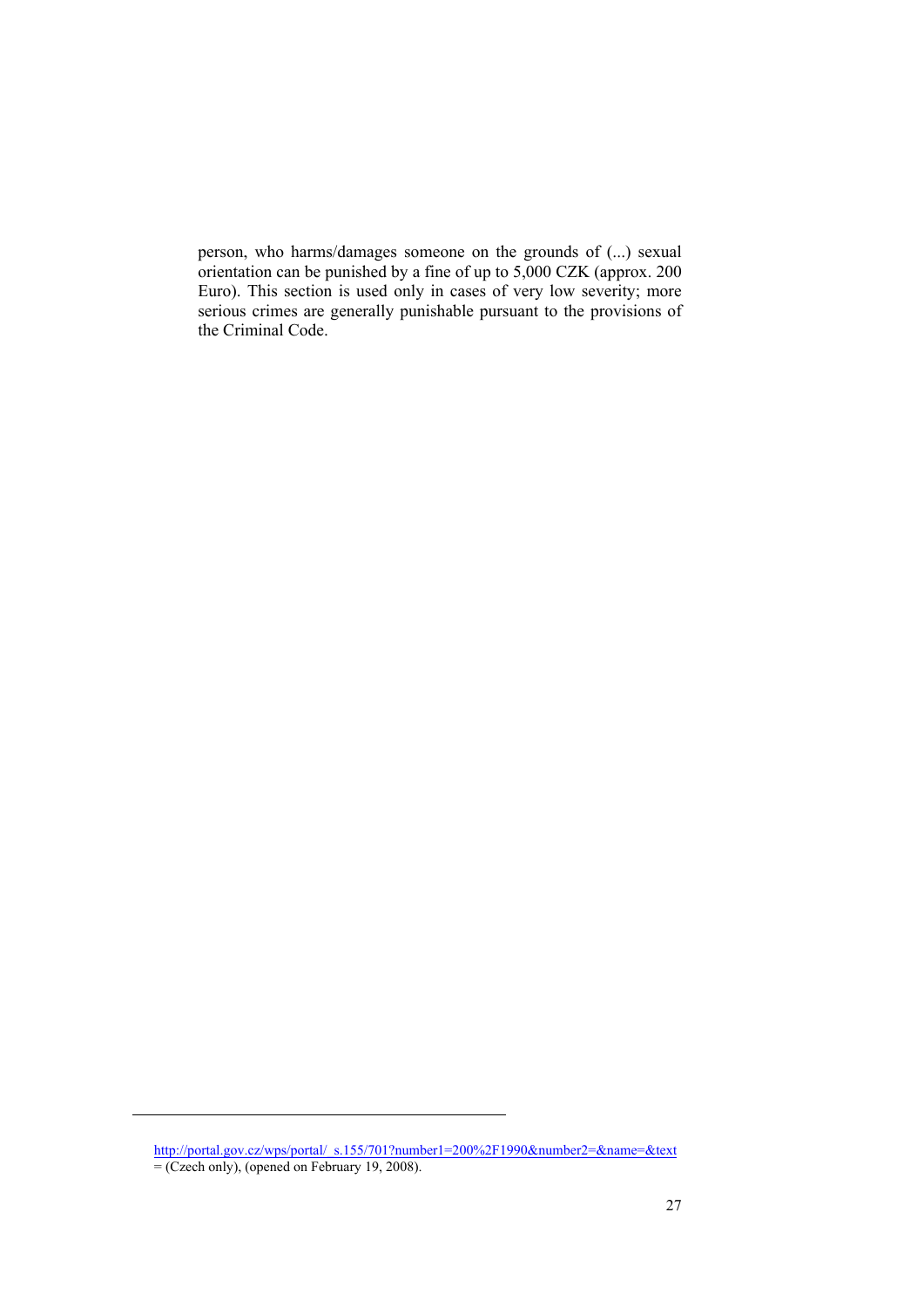# G. Transgender issues

- [68]. The discrimination of transgender people may be dealt with as discrimination on the grounds of gender, i.e. the prohibition of discrimination against trans people (especially transsexuals) may be covered by the prohibition of discrimination on the ground of 'gender' in the relevant laws (as ruled by the European Court of Justice (ECJ) in *P v. S and Cornwall County Council* for transsexual people)*.* There is also the possibility of subsuming discrimination against transgender people under the provisions on discrimination on the grounds of 'sexual orientation'. The provisions in the above-mentioned laws define the prohibition of discrimination as prohibition of discrimination for several grounds and the grounds are explicitly stipulated there: the ground of 'gender' always appears in the same provision as the ground of 'sexual orientation'. The notions of 'gender' and 'sexual orientation' also cover the category of transpersons. As there is no case law on the matter nor are the terms defined in the laws it is not possible to say whether transgender discrimination is classified as discrimination on the grounds of gender or of sexual orientation.
- [69]. There is a significant problem with the fact that the Antidiscrimination Act (Antidiskriminační zákon) has not yet been adopted. There is a highly unsatisfactory situation regarding the prohibition of discrimination in several areas of law (health care etc.) and it is unsatisfactory for both grounds – sexual orientation and gender. There is, nevertheless, a general ban on discrimination in the Constitution (Sec. 3 of the Charter of Human Rights), but it is too general so that it cannot be said that Czech laws are in compliance with the *acquis*.
- [70]. As yet there is no Anti-discrimination Act as such in the Czech legal system, although such an act has been proposed twice in recent years. The latest draft is now being debated in Parliament (Government Draft Law No. 253, delivered to Parliament on 07.07.2007). The antidiscrimination legislation is rather diffuse (at least ten different acts); the most detailed is the legislation regarding employment issues. In fact, there is no law which uses the word 'transgender' and it is not even mentioned in the explanatory reports to the draft laws.
- [71]. All the legislation discussed in this report is also applicable to transgender people. The legislation described above is either based on the principle of non-discrimination on the grounds of sexual orientation or applicable to same-sex partnership or opposite-sex marriage (e.g. family reunification). Czech legislation does not differentiate between LGBT people and is most probably applied to all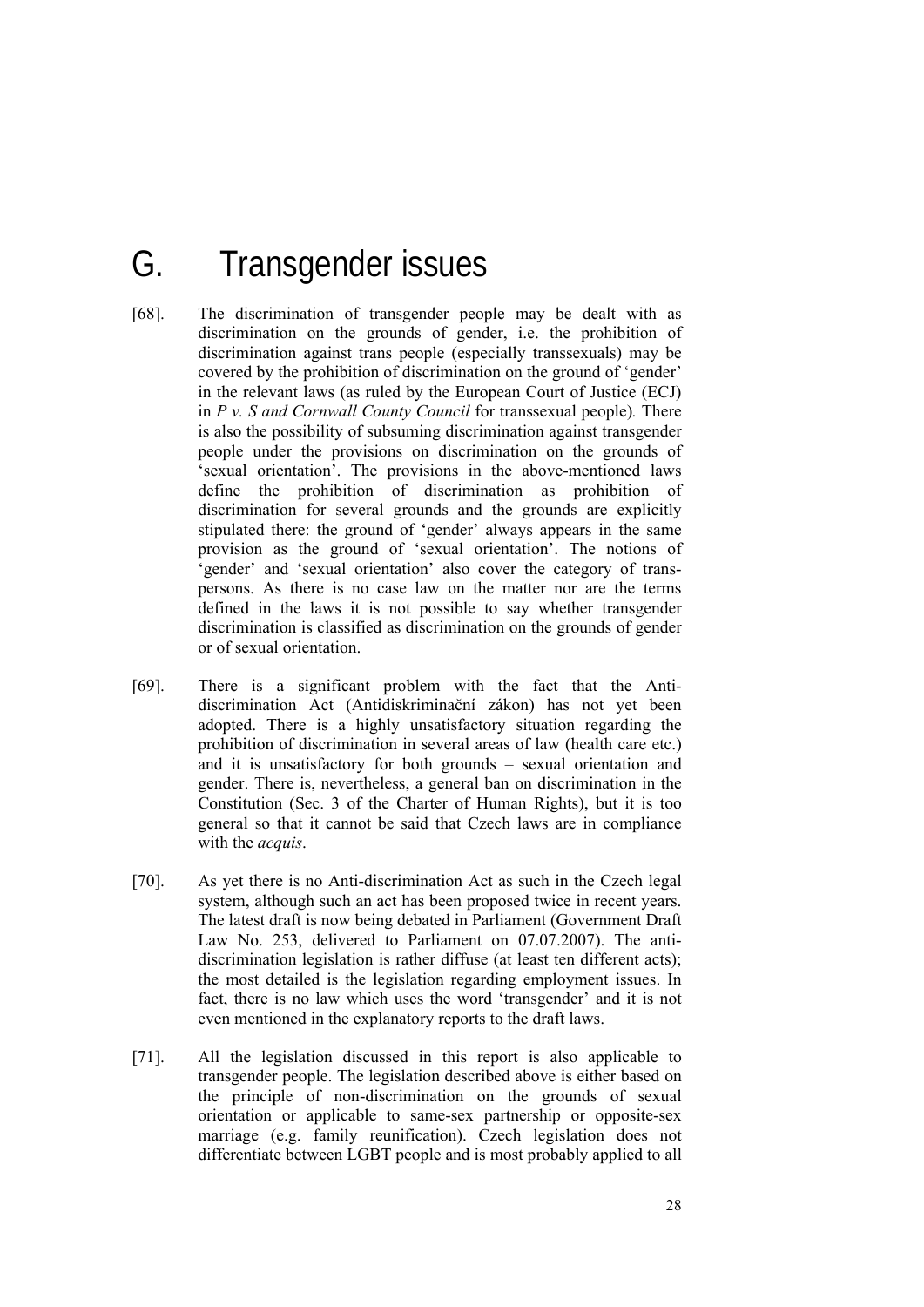of them (there is, unfortunately, no definition of LGBT people in the laws and there is no case law to support or disprove this opinion). The gaps described above in relation to the situation of the LGBT community in general also apply to transgender people.

- [72]. The law provides for the possibility of sex change. The Health Care Act<sup>28</sup> stipulates that surgery on transsexuals is performed at the request of the individual concerned, following approval by a commission. The commission is composed of five people: a lawyer, two physicians specialising in this field and two physicians who do not participate in the surgery. The activity of these commissions is not regulated by law, nor even by any standards. There is no possibility of appeal against the decisions of these commissions. The commissions do work satisfactorily according to the available information.29
- [73]. A transgender person may change his/her name in accordance with the Act on the Registry Office<sup>30</sup>. The Registry Office allows for a name change upon the request of the person concerned and upon provision of a certificate from the medical centre where the sex change takes place. The law stipulates that the office shall allow a 'neutral' name and surname (Sec. 72). The law stipulates the condition of either citizenship or permanent residence for the possibility of a name change. There is also a general clause about the possibility of a name change for serious reasons.
- [74]. There are no problems with new documents (birth certificate etc.), but there could be problems with the continuation of the legal identity of a person who undergoes sex-change surgery.<sup>31</sup> A number of laws use a 'birth number', a number which identifies the person to whom it was assigned. The birth number consists of nine or ten numbers (e.g. 885713/xxxx), where the first pair of numbers denotes the year of birth, the second pair denotes the month and the gender and the third pair the day of birth; the four 'x's are numbers which identify the individual. The Act on Inhabitancies Evidence<sup>32</sup> allows for a change

-

<sup>&</sup>lt;sup>28</sup> Zák. č. 20/1966 Sb., o péči o zdraví lidu (Act. No. 20/1966 Coll., Health Care Act), available at http://portal.gov.cz/wps/portal/\_s.155/701?number1=20%2F1966&number2=&name=&text= (Czech only), (opened on February 19, 2008).

<sup>29</sup> See *Analýza situace lesbické, gay, bisexuální a transgender menšiny v ČR* [Analysis of the situation of the lesbian, gay, bisexual and transgender minority in the Czech Republic]  $30Z$ ák. č. 301/2000 Sb., o matrikách, jménu a příjmení (Act. No. 301/2000 Coll., Act on Registry Office), available at

http://portal.gov.cz/wps/portal/\_s.155/701?number1=301%2F2000&number2=&name=&text<br>= (Czech only), (opened on February 19, 2008).

 $31$  Further information is available at

http://www.ylada.cz/assets/cs/ryk/rlp/PracSk\_sex\_mensin/Analysis\_EN.pdf ), (opened On February 19, 2008)..

<sup>&</sup>lt;sup>32</sup> Zák. č. 133/2000 Sb., o evidence občanů a rodných číslech (Act. No. 133/2000 Coll., Act on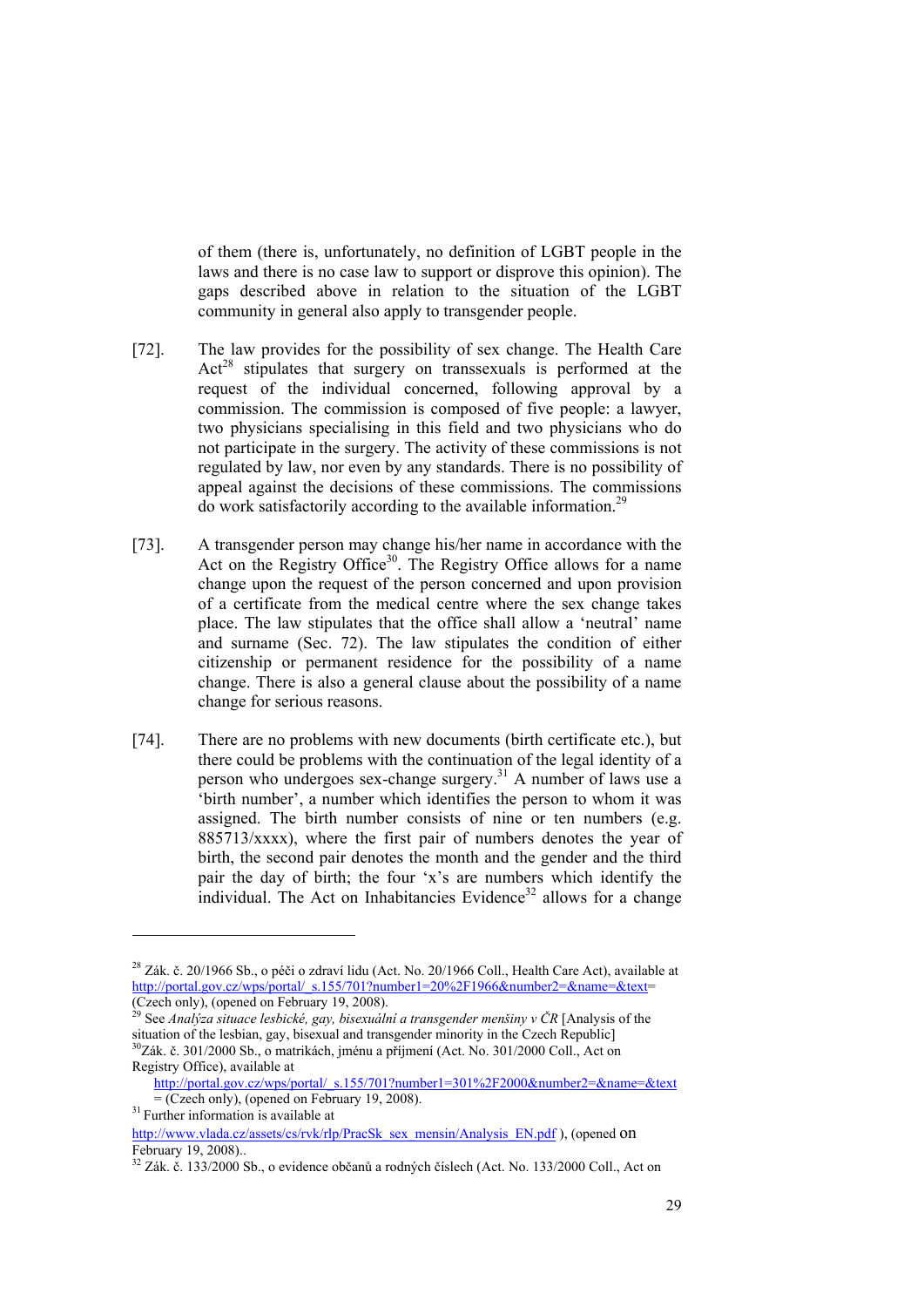of the birth number (Sec. 17 (2) only if the individual's gender has changed). However, as the number is often used for loans and mortgages and also by some institutions to identify an individual, he/she must prove the continuity of his/her legal identity (and disclose his/her sensitive personal data). The possibility of the introduction of a neutral register was discussed by the government in 2005 (Government Decision No. 340 of 23.03.2005), but there has not yet been any follow-up. Official statistics on people who have changed sex are not available.

- [75]. Transsexuals are accorded the right to marry a person of their previous sex. Their legal status is determined on the basis of their new sex.
- [76]. There is no case law on this matter. There was a case which was made public of a woman (MtF) who was refused a job in the Czech Army for the reason of her changed sex, but she did not take the claim to court.33 The author of the report looked for case law on the relevant websites of the higher courts (Supreme Court (Nejvyšší soud), Supreme Administrative Court and Constitutional Court Ústavní soud) and submitted a request to the Ministry of Justice and a number of NGOs. Similar requests had been made to obtain statistical data, but transgender people do not figure in any available statistics.

1

Inhabitancies Evidence), available at

http://portal.gov.cz/wps/portal/\_s.155/701?number1=133%2F2000&number2=&name=&text<br>= (Czech only), (opened on February 19, 2008)

<sup>&</sup>lt;sup>33</sup> http://www.translide.cz/translide-a-verejna-sprava (opened on February 19, 2008).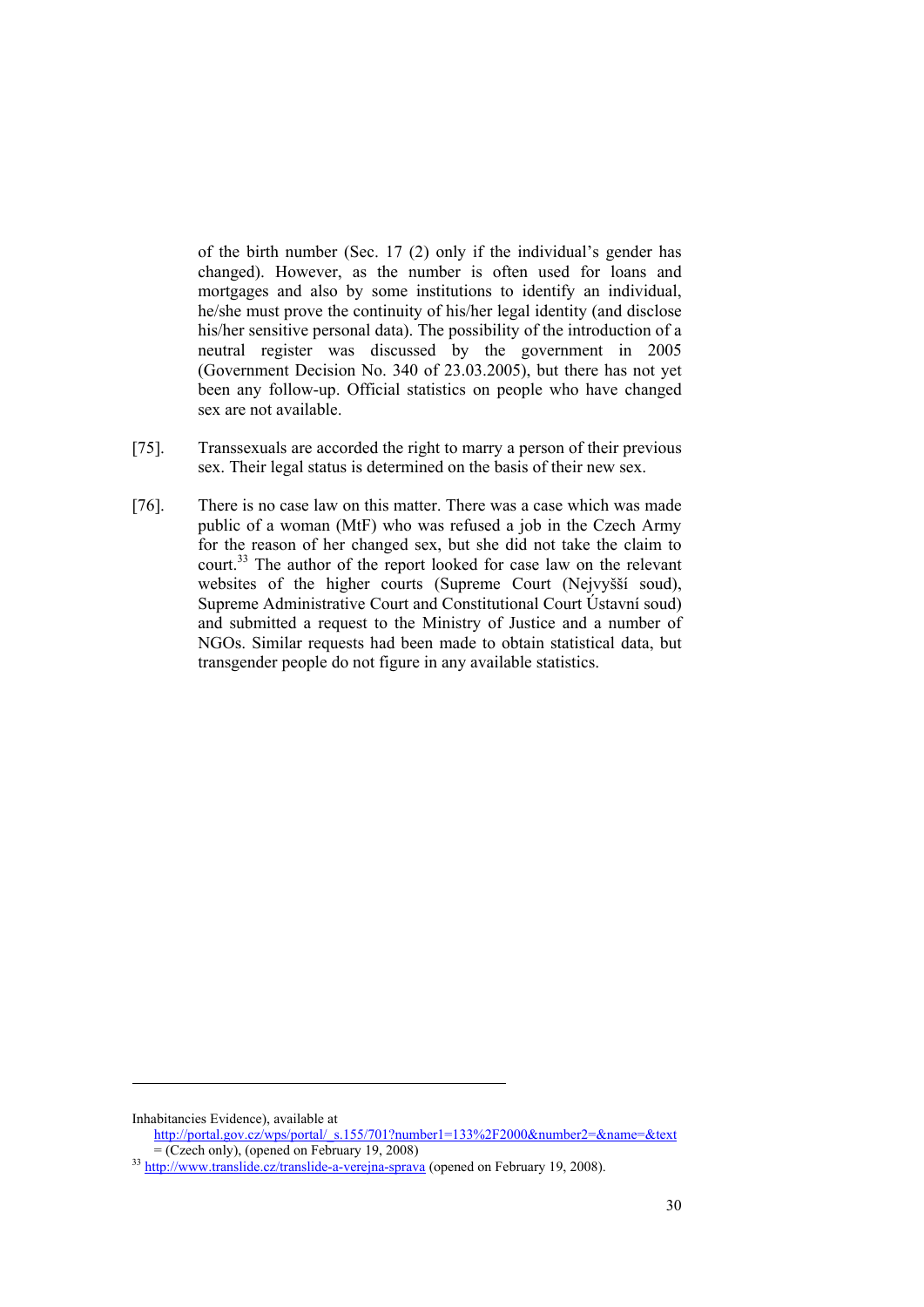# H. Miscellaneous

- [77]. A new legal institution of registered partnership was introduced in 2006 by the Act on Registered Partnership.The partners in the registered partnerships have been granted some rights that are comparable to the rights of spouses, i.e. representation in ordinary matters and mutual maintanence/substistance obligation, the right to refuse to give testimony in criminal proceedings and the possibility of choosing a defending counsel for the partner. There is a different position with regard to the family life of registered partners in comparison with the family life of spouses. The law does not allow for the adoption of children by partners and partners are also not given the possibility of adopting the children of their partners. The partners in the registered partnerships do not have access to artificial insemination, only heterosexual couples have this right (the entry into marriage as such is not required). The law also does not allow the constitution of joint ownership by the partners and does not grant the right to inherit which married couples have (their position is not equal to the married couples), the right to use a common surname or the right to a widow's pension etc.
- [78]. Although the registered partnership is not treated as a marriage, generally, it has been given an equivalent position to marriage for the purpose of the provisions of e.g. the Aliens' Act (see Sec. 180f AA). A partnership can only be registered in the Czech Republic if one of the partners is a citizen of the Czech Republic, but there are no limits for partners (EU citizens or third country nationals) whose partnerships are registered outside the Czech Republic.
- [79]. A total number of 487 couples entered into registered partnership (between  $01.07.2006$  and  $31.12.2007$ ).<sup>34</sup> Of the 487 registered partnerships there were 353 gay partnerships and 134 lesbian partnerships; eight registered partnerships were dissolved.
- [80]. There are many media information sources. $35$

1

There are also civil society organisations (e.g.): STUD, Gay and Lesbian League.

[81]. In April 2007 the Working Group on the Issue of Sexual Minorities (Pracovní skupina pro otázky sexuálních menšin) was set up by the

<sup>&</sup>lt;sup>34</sup> Source: www.gay.iniciativa.cz (NGO source) (opened on February 19, 2008). <sup>35</sup> TV programme 'Q', Film festivals on LGBT issues Mezipatra, eLnadruhou, websites

www.stud.cz, www.bengales.cz, www.lesba.cz, www.glliga.cz. http://www.translide.cz/, http://www.transforum.cz/tf/ (not updated).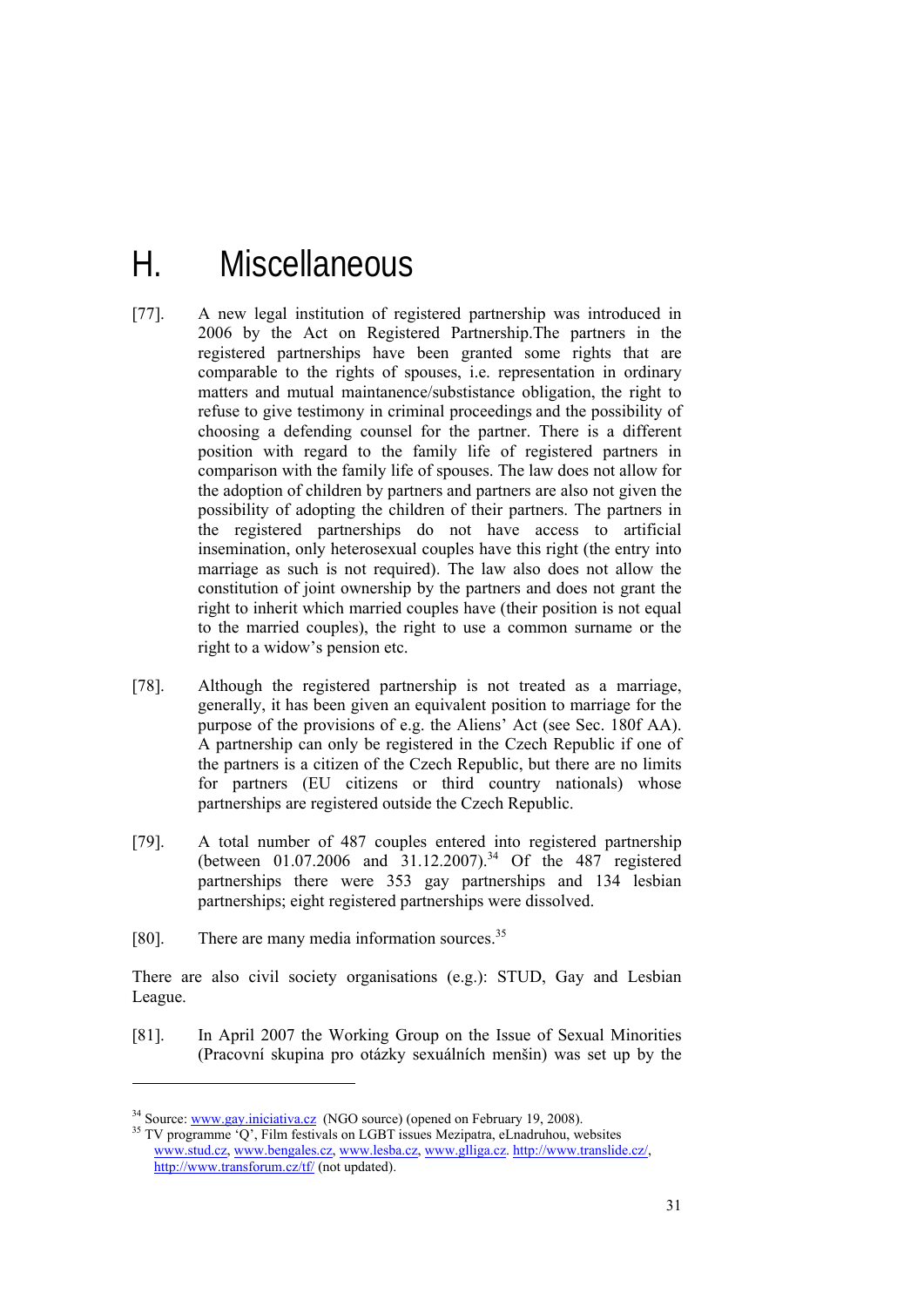Minister for Human Rights and Minorities (Ministryně pro lidská práva a národnostní menšiny) Džamila Stehlíková, on the occasion of the European Year of Equal Opportunities. The working group published a report, *Analysis of the situation of lesbian, gay, bisexual and transgender minorities in the Czech Republic*. 36

- [82]. There is no state agency which deals solely with the issue of discrimination on the grounds of sexual orientation. The issue is monitored by the Government Council for Human Rights and by the relevant departments of the ministries. The establishment of a Government Committee for Human Rights and the LGBT Minority was proposed to the government in 2008. There are also several NGOs which represent the interests of the LGBT community.
- [83]. The National Strategy for the European Year of Equal Opportunities (Národní strategie pro evropský rok rovných příležitostí) prepared by the Government of the Czech Republic deals with the position of partners in registered partnerships. $\frac{37}{27}$  Part 3 of the Strategy describes the efforts to combat discrimination on grounds of sexual orientation. The Strategy notes the challenges for society: more information which would lead to a public debate on the elimination of stereotypes in society, more information about discrimination on grounds of sexual orientation and the possibilities for protection from discrimination.

1

<sup>&</sup>lt;sup>36</sup> Available at http://www.vlada.cz/assets/cs/rvk/rlp/PracSk\_sex\_mensin/Analysis\_EN.pdf (opened on February 19, 2008)

Available at http://www.vlada.cz/cs/vlada/stehlikova/errp/narodni\_strategie.html (Czech only) (opened on February 19, 2008).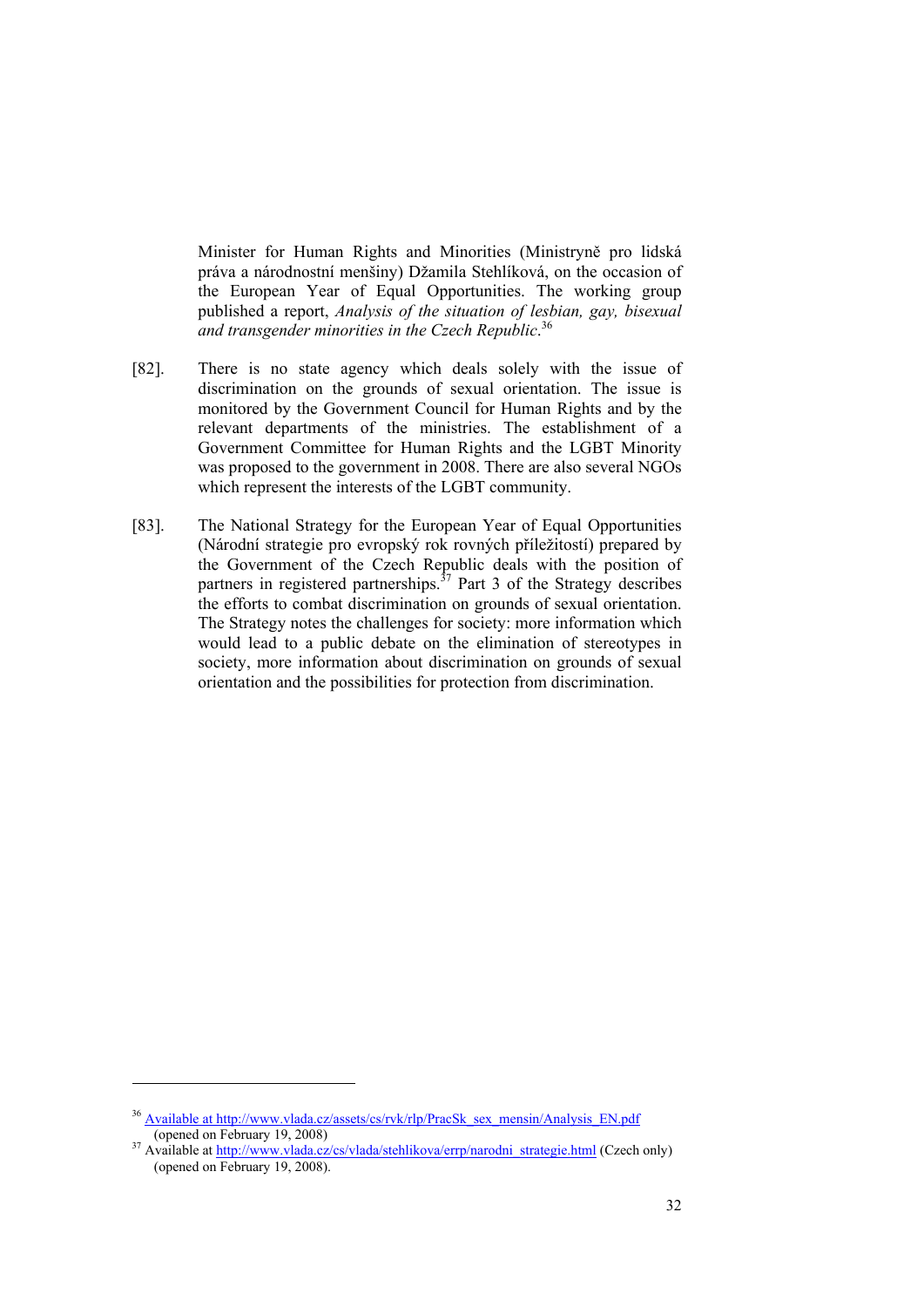# I. Good practices

- [84]. The Working Group on the Issue of Sexual Minorities which was established by the Minister for Human Rights and Minorities on the occasion of the European Year of Equal Opportunities published a detailed report, *Analysis of the situation of lesbian, gay, bisexual and transgender minorities in the Czech Republic*. The report gives recommendations which are structured according to the relevant laws and may be used easily by politicians.
- [85]. Czech legislation on freedom of movement and family reunification provides for full equality of treatment for LGBT and other people.
- [86]. The National Strategy for the European Year of Equal Opportunities prepared by the Government of the Czech Republic deals with the proprieted by the Several Line of the Strategy position of partners in registered partnerships.<sup>38</sup> Part 3 of the Strategy describes the efforts to combat discrimination on grounds of sexual orientation. The Strategy notes the challenges for society: more information which would lead to a public debate on the elimination of stereotypes in the society, more information about discrimination on grounds of sexual orientation and the possibilities for protection from discrimination.

-

<sup>&</sup>lt;sup>38</sup> Available at http://www.vlada.cz/cs/vlada/stehlikova/errp/narodni\_strategie.html (Czech only) (opened on February 19, 2008).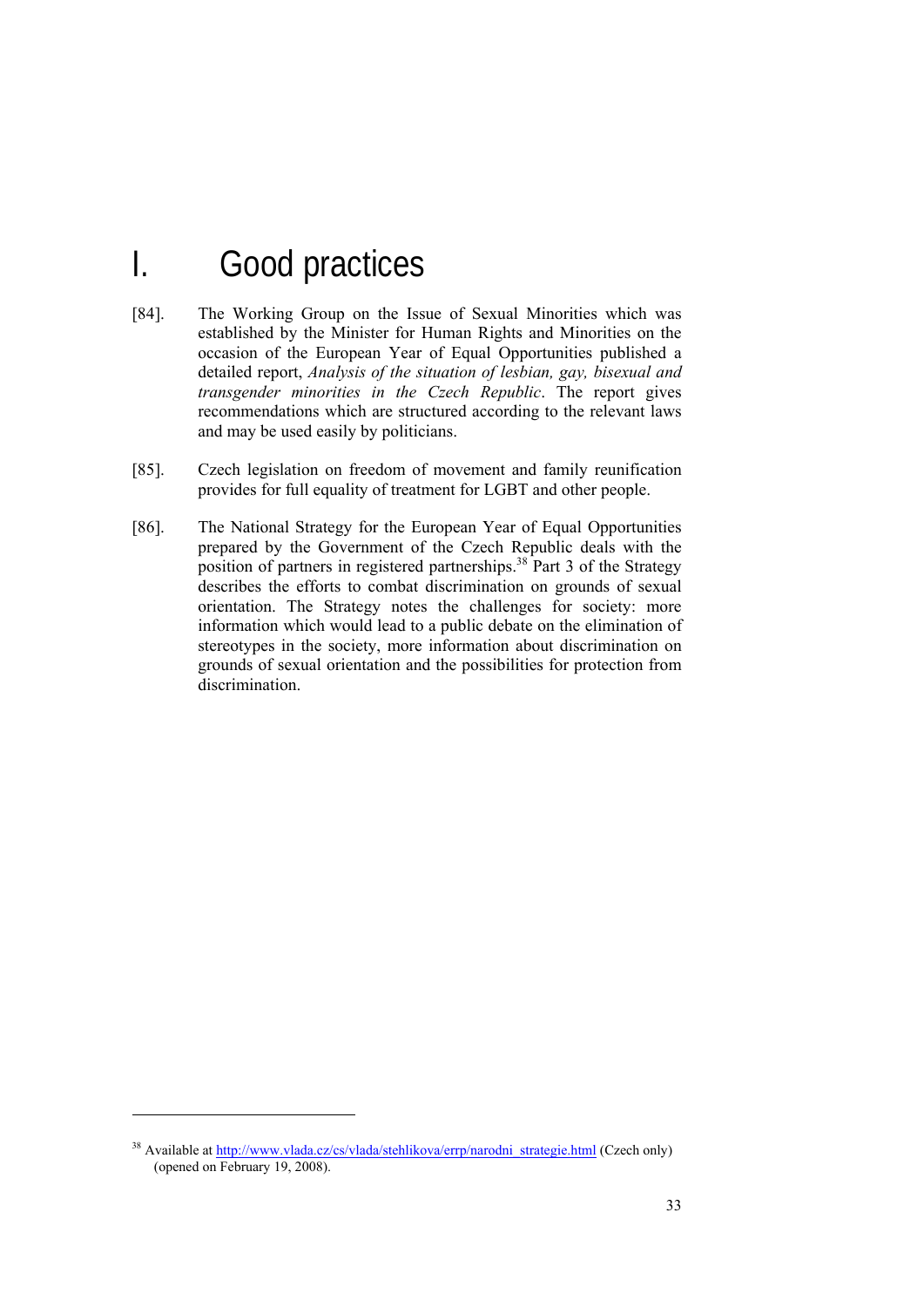# Annex 1 – Case law

### **Chapter A, the interpretation and/or implementation of Employment Equality Directive 2000/78/EC, case 1**

| Case title                                                                                                                       | L.S.                                                                                   |
|----------------------------------------------------------------------------------------------------------------------------------|----------------------------------------------------------------------------------------|
| Decision date                                                                                                                    | TBC 2007 (the page with the decision of the relevant court is temporarily unavailable) |
| Reference details (type and<br>title of court/body; in original<br>language and English [official<br>translation, if available]) | <b>TBC</b>                                                                             |
| Key facts of the case<br>$(max. 500 \text{ chars})$                                                                              | <b>TBC</b>                                                                             |
| Main<br>reasoning/argumentation<br>$(max. 500 \text{ chars})$                                                                    | <b>TBC</b>                                                                             |
| Key issues (concepts,<br>interpretations) clarified by<br>the case (max. 500 chars)                                              | <b>TBC</b>                                                                             |
| Results (sanctions) and key<br>consequences or implications<br>of the case (max. 500 chars)                                      | <b>TBC</b>                                                                             |

DISCLAIMER: This study has been commissioned as background material for a comparative report on homophobia and discrimination on grounds of sexual orientation by the European Union Agency for Fundamental Rights. The views expressed here do not necessarily reflect the views or the official position of the FRA. The study is made publicly available for information purposes only and does not constitute legal advice or legal opinion.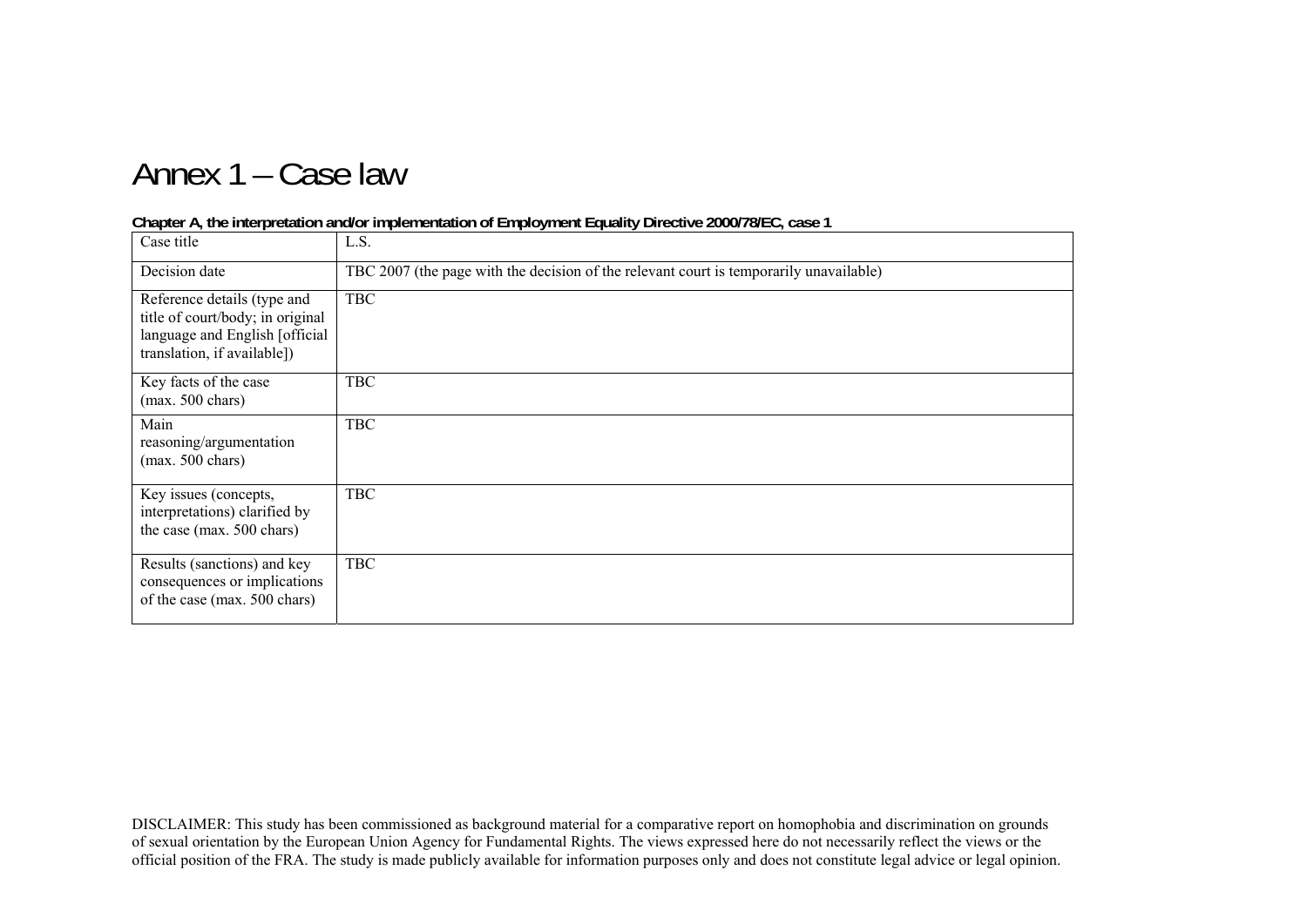|                                                                                                                                  | onapici A <sub>t</sub> interpretation analor implementation or Employment Equality Directive 2000/70/EO <sub>t</sub> case 2 |
|----------------------------------------------------------------------------------------------------------------------------------|-----------------------------------------------------------------------------------------------------------------------------|
| Case title                                                                                                                       |                                                                                                                             |
| Decision date                                                                                                                    |                                                                                                                             |
| Reference details (type and<br>title of court/body; in original<br>language and English [official<br>translation, if available]) |                                                                                                                             |
| Key facts of the case<br>$(max. 500 \text{ chars})$                                                                              |                                                                                                                             |
| Main<br>reasoning/argumentation<br>$(max. 500 \text{ chars})$                                                                    |                                                                                                                             |
| Key issues (concepts,<br>interpretations) clarified by<br>the case (max. 500 chars)                                              |                                                                                                                             |
| Results (sanctions) and key<br>consequences or implications<br>of the case (max. 500 chars)                                      |                                                                                                                             |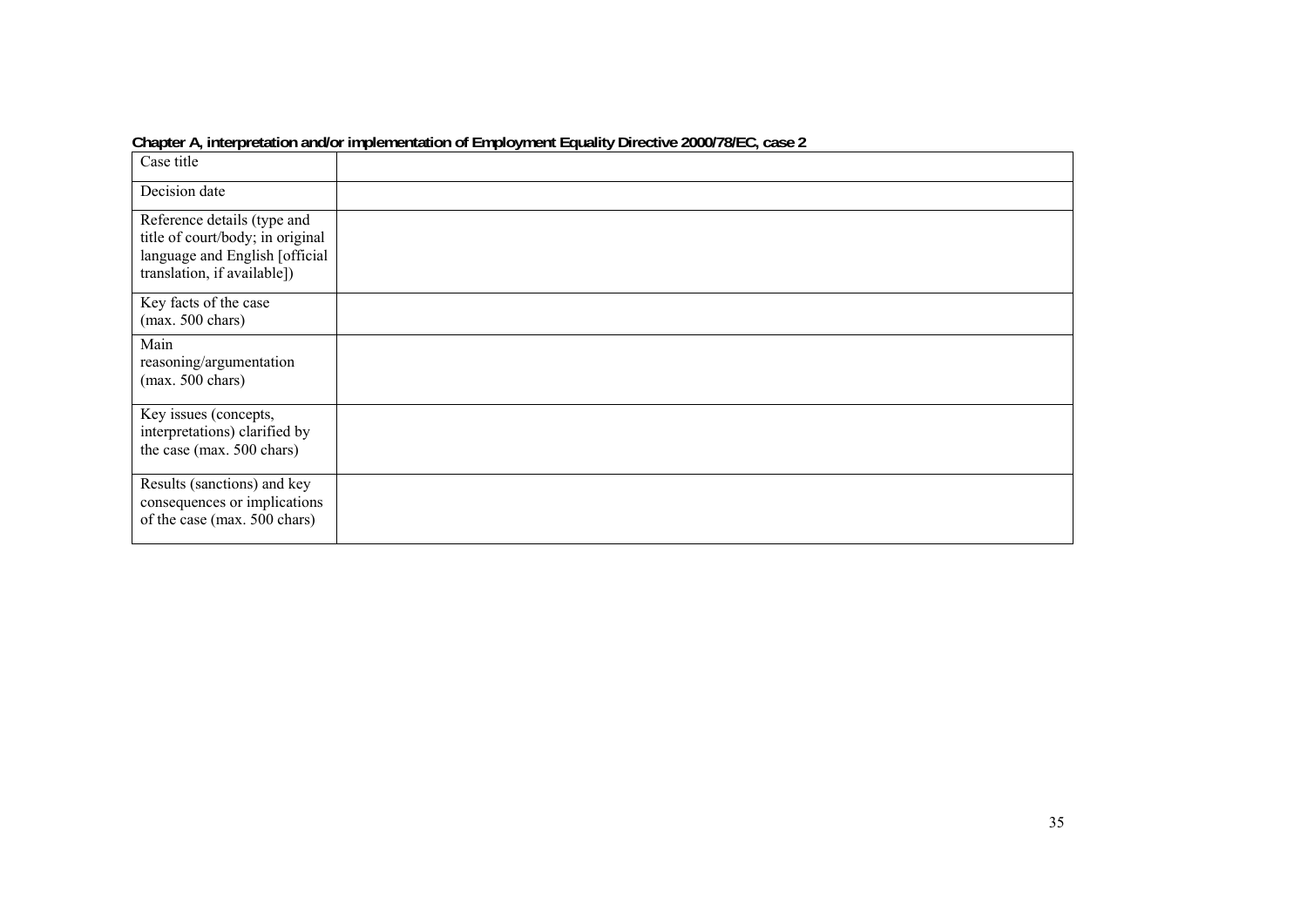|                                                                                                                                  | Chapter A, interpretation analog implementation or Employment Equality Directive Zood HolLe, case 3 |
|----------------------------------------------------------------------------------------------------------------------------------|-----------------------------------------------------------------------------------------------------|
| Case title                                                                                                                       |                                                                                                     |
| Decision date                                                                                                                    |                                                                                                     |
| Reference details (type and<br>title of court/body; in original<br>language and English [official<br>translation, if available]) |                                                                                                     |
| Key facts of the case<br>$(max. 500 \text{ chars})$                                                                              |                                                                                                     |
| Main<br>reasoning/argumentation<br>$(max. 500 \text{ chars})$                                                                    |                                                                                                     |
| Key issues (concepts,<br>interpretations) clarified by<br>the case (max. 500 chars)                                              |                                                                                                     |
| Results (sanctions) and key<br>consequences or implications<br>of the case (max. 500 chars)                                      |                                                                                                     |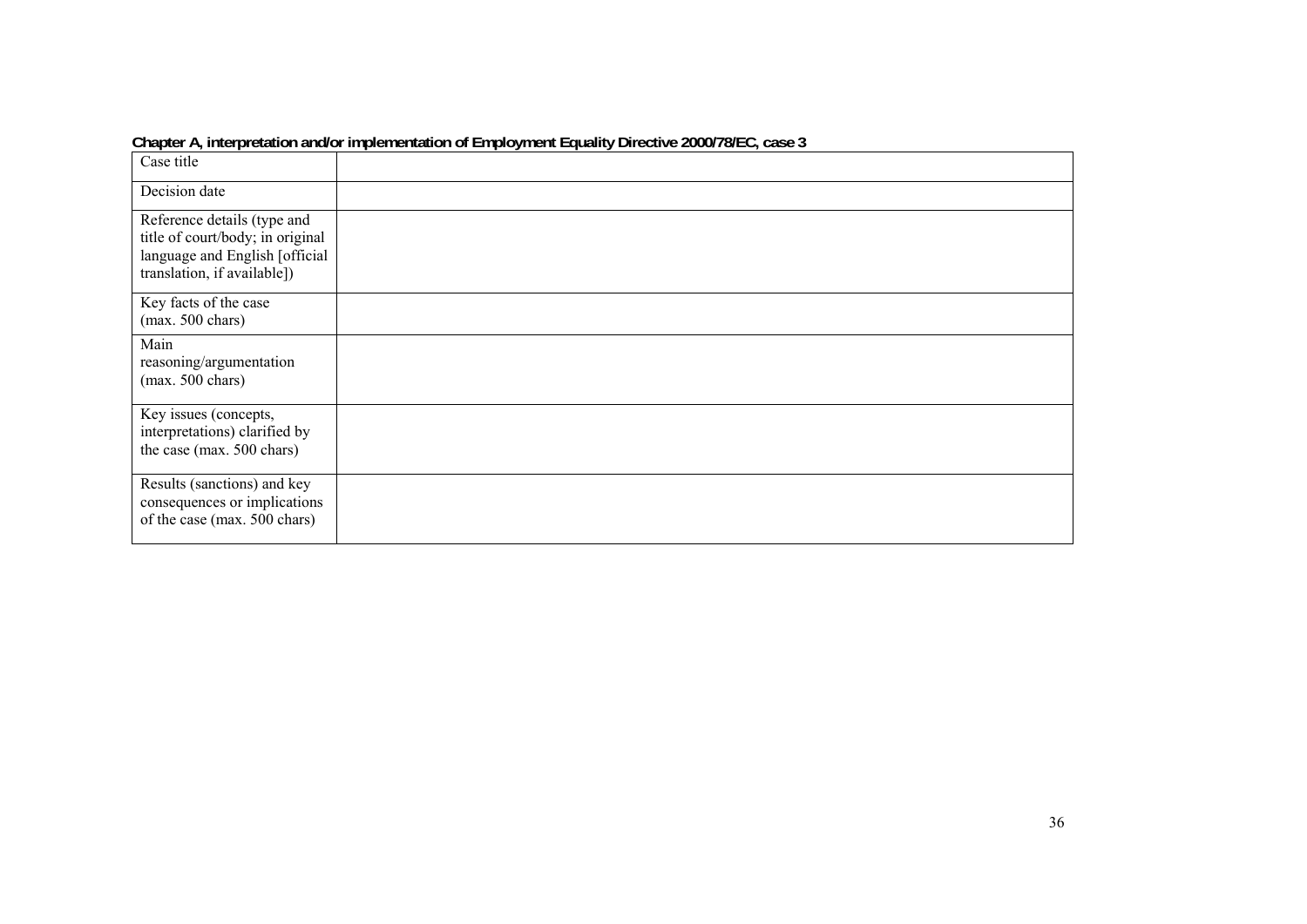|                                                                                                                                  | onapici A <sub>t</sub> interpretation analor implementation or Employment Equality Directive 2000/70/EO <sub>t</sub> case <del>1</del> |
|----------------------------------------------------------------------------------------------------------------------------------|----------------------------------------------------------------------------------------------------------------------------------------|
| Case title                                                                                                                       |                                                                                                                                        |
| Decision date                                                                                                                    |                                                                                                                                        |
| Reference details (type and<br>title of court/body; in original<br>language and English [official<br>translation, if available]) |                                                                                                                                        |
| Key facts of the case<br>$(max. 500 \text{ chars})$                                                                              |                                                                                                                                        |
| Main<br>reasoning/argumentation<br>$(max. 500 \text{ chars})$                                                                    |                                                                                                                                        |
| Key issues (concepts,<br>interpretations) clarified by<br>the case (max. 500 chars)                                              |                                                                                                                                        |
| Results (sanctions) and key<br>consequences or implications<br>of the case (max. 500 chars)                                      |                                                                                                                                        |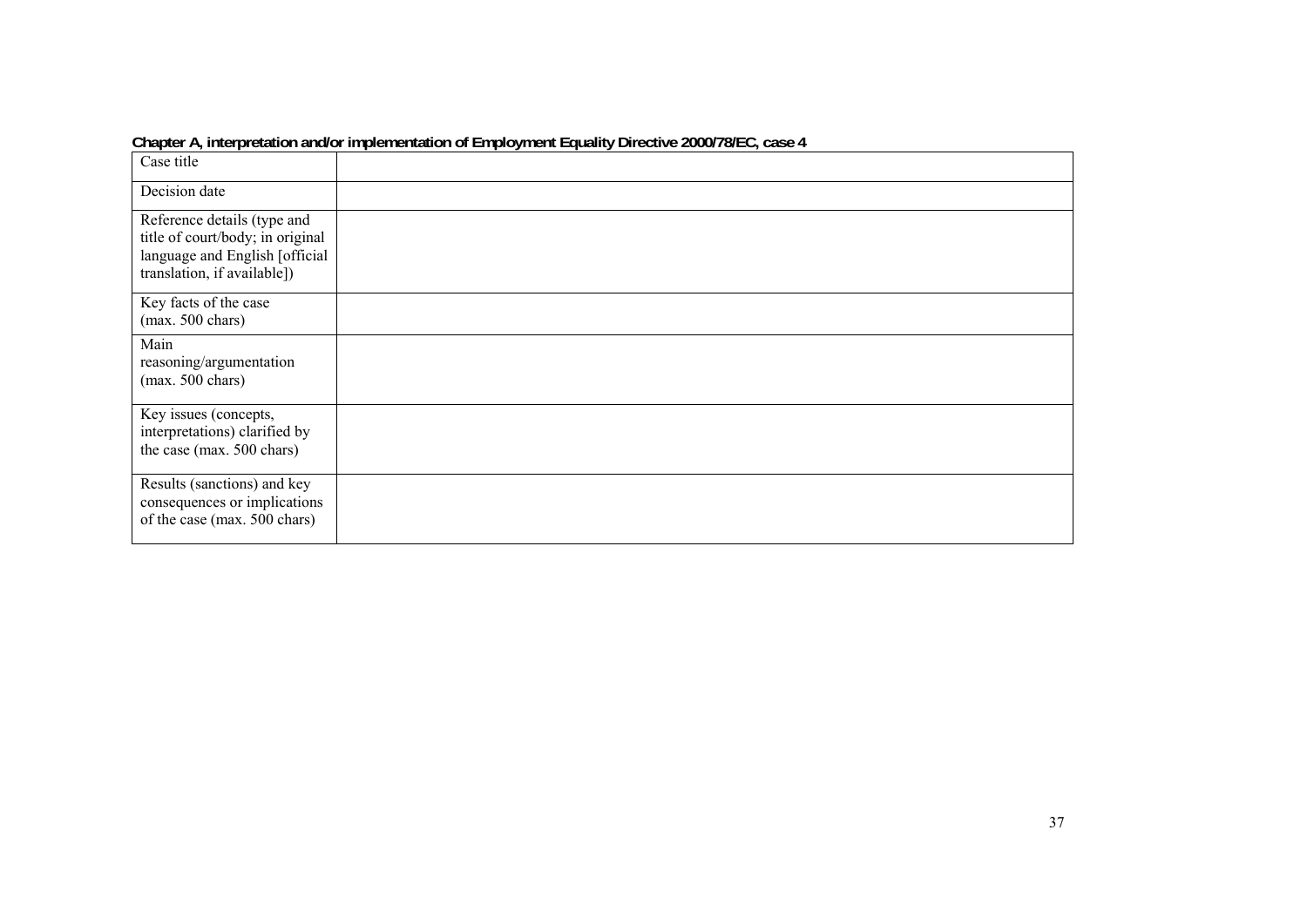|                                                                                                                                  | Chapter A, interpretation analog implementation or Employment Equality Directive Zood HolLe, ease 3 |
|----------------------------------------------------------------------------------------------------------------------------------|-----------------------------------------------------------------------------------------------------|
| Case title                                                                                                                       |                                                                                                     |
| Decision date                                                                                                                    |                                                                                                     |
| Reference details (type and<br>title of court/body; in original<br>language and English [official<br>translation, if available]) |                                                                                                     |
| Key facts of the case<br>$(max. 500 \text{ chars})$                                                                              |                                                                                                     |
| Main<br>reasoning/argumentation<br>$(max. 500 \text{ chars})$                                                                    |                                                                                                     |
| Key issues (concepts,<br>interpretations) clarified by<br>the case (max. 500 chars)                                              |                                                                                                     |
| Results (sanctions) and key<br>consequences or implications<br>of the case (max. 500 chars)                                      |                                                                                                     |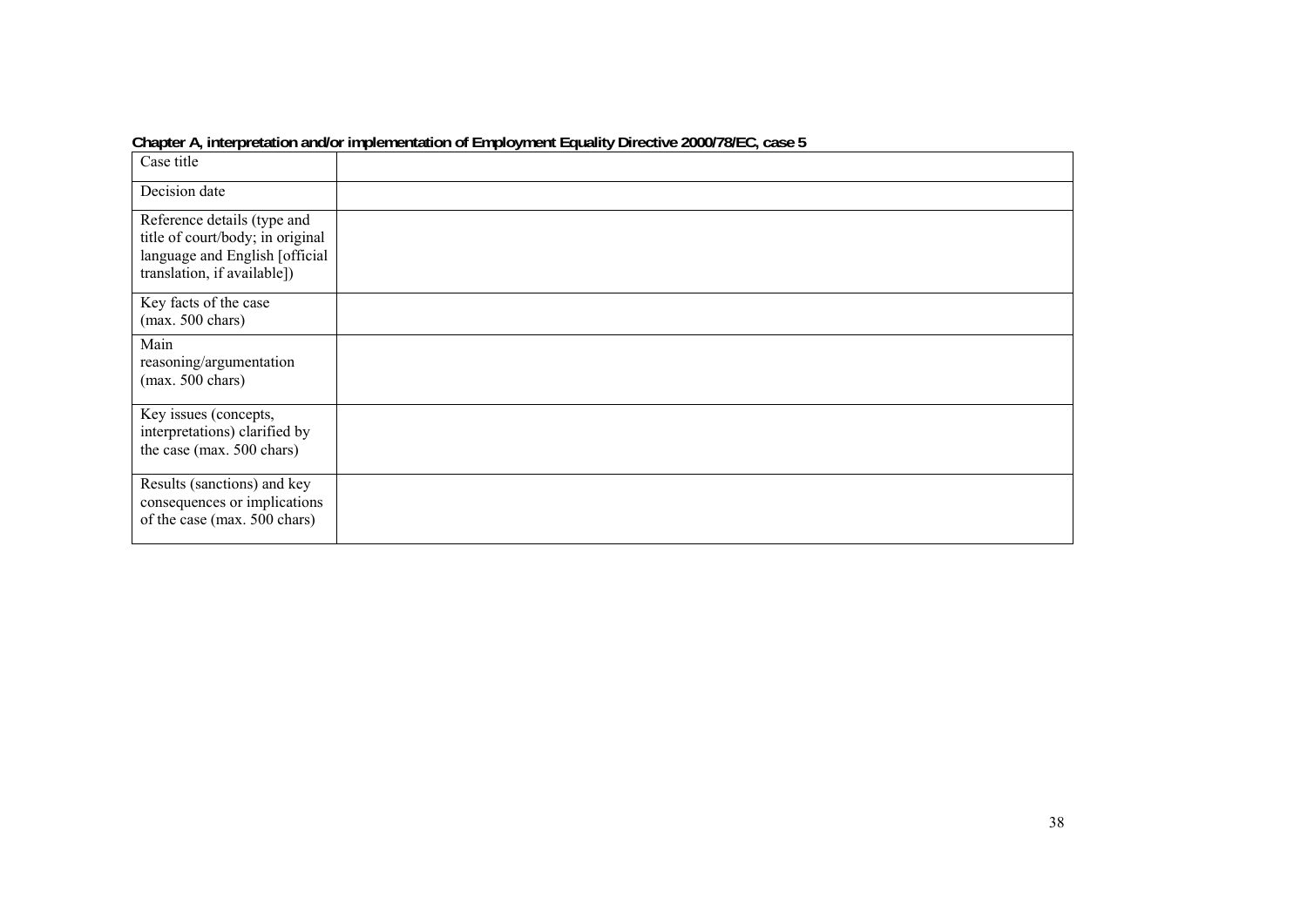| Case title                                                                                                                       | There is no case law on freedom of movement |
|----------------------------------------------------------------------------------------------------------------------------------|---------------------------------------------|
| Decision date                                                                                                                    |                                             |
| Reference details (type and<br>title of court/body; in original<br>language and English [official<br>translation, if available]) |                                             |
| Key facts of the case<br>$(max. 500 \text{ chars})$                                                                              |                                             |
| Main<br>reasoning/argumentation<br>$(max. 500 \text{ chars})$                                                                    |                                             |
| Key issues (concepts,<br>interpretations) clarified by<br>the case (max. 500 chars)                                              |                                             |
| Results (sanctions) and key<br>consequences or implications<br>of the case (max. 500 chars)                                      |                                             |

#### **Chapter B, Freedom of movement, case law relevant to Directive 2004/38/EC, case 1**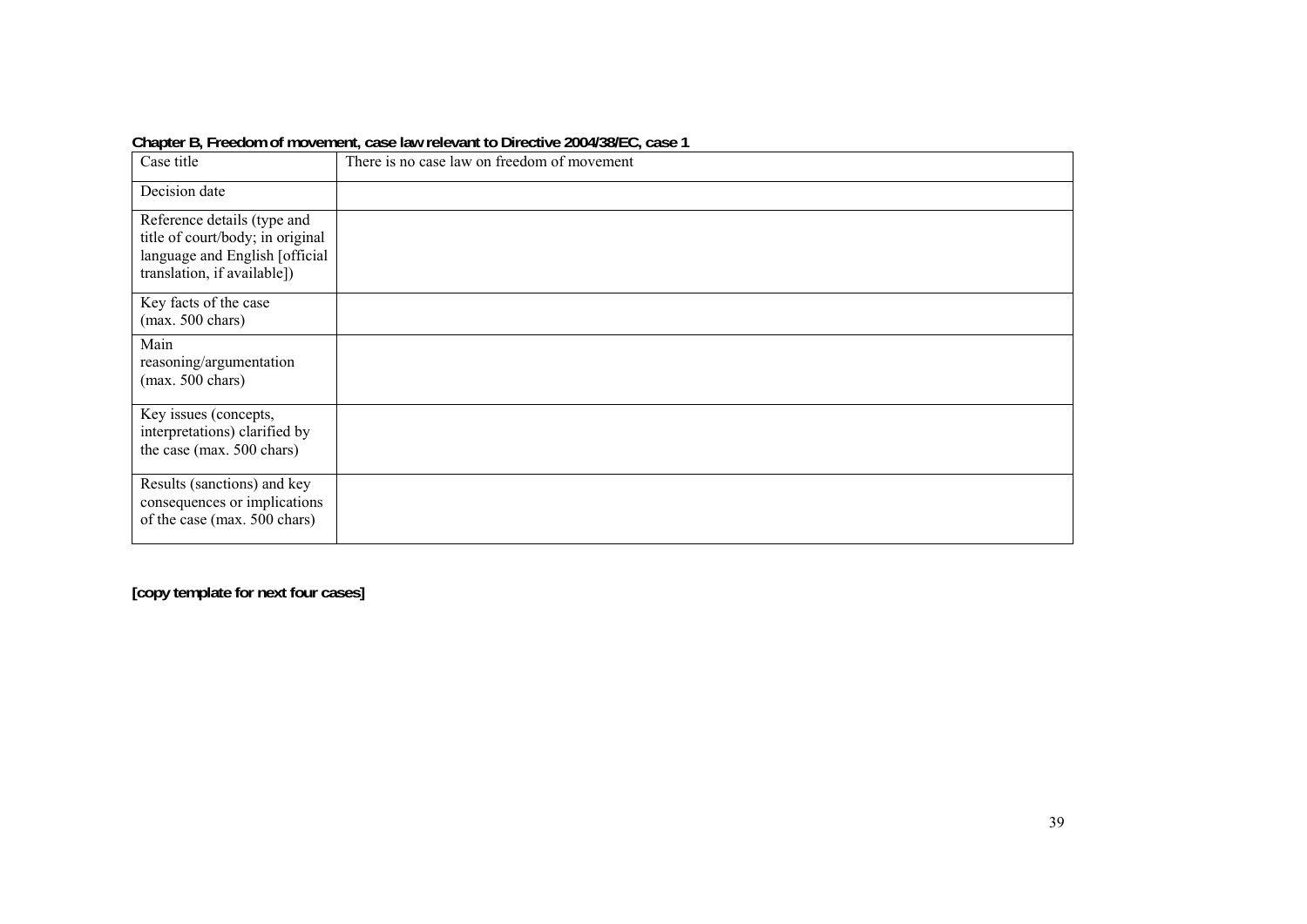| Case title                                                                                                                       | <b>TBC</b>                                                                                                                                                 |
|----------------------------------------------------------------------------------------------------------------------------------|------------------------------------------------------------------------------------------------------------------------------------------------------------|
| Decision date                                                                                                                    | October 5, 2006                                                                                                                                            |
| Reference details (type and<br>title of court/body; in original<br>language and English [official<br>translation, if available]) | Rozsudek Nejvyššího správního soudu z 5. října 2006, Azs 66/2006-52 [Decision of the Supreme Administrative Court of 05.10.<br>2006, No. 2 Azs 66/2006-52] |
| Key facts of the case<br>$(max. 500 \text{ chars})$                                                                              | <b>TBC</b>                                                                                                                                                 |
| Main<br>reasoning/argumentation<br>$(max. 500 \text{ chars})$                                                                    | <b>TBC</b>                                                                                                                                                 |
| Key issues (concepts,<br>interpretations) clarified by<br>the case (max. 500 chars)                                              | <b>TBC</b>                                                                                                                                                 |
| Results (sanctions) and key<br>consequences or implications<br>of the case (max. 500 chars)                                      | <b>TBC</b>                                                                                                                                                 |

**Chapter C, Asylum and subsidiary protection, case law relevant to art 10/1/d of Council Directive 2004/83/EC, case 1**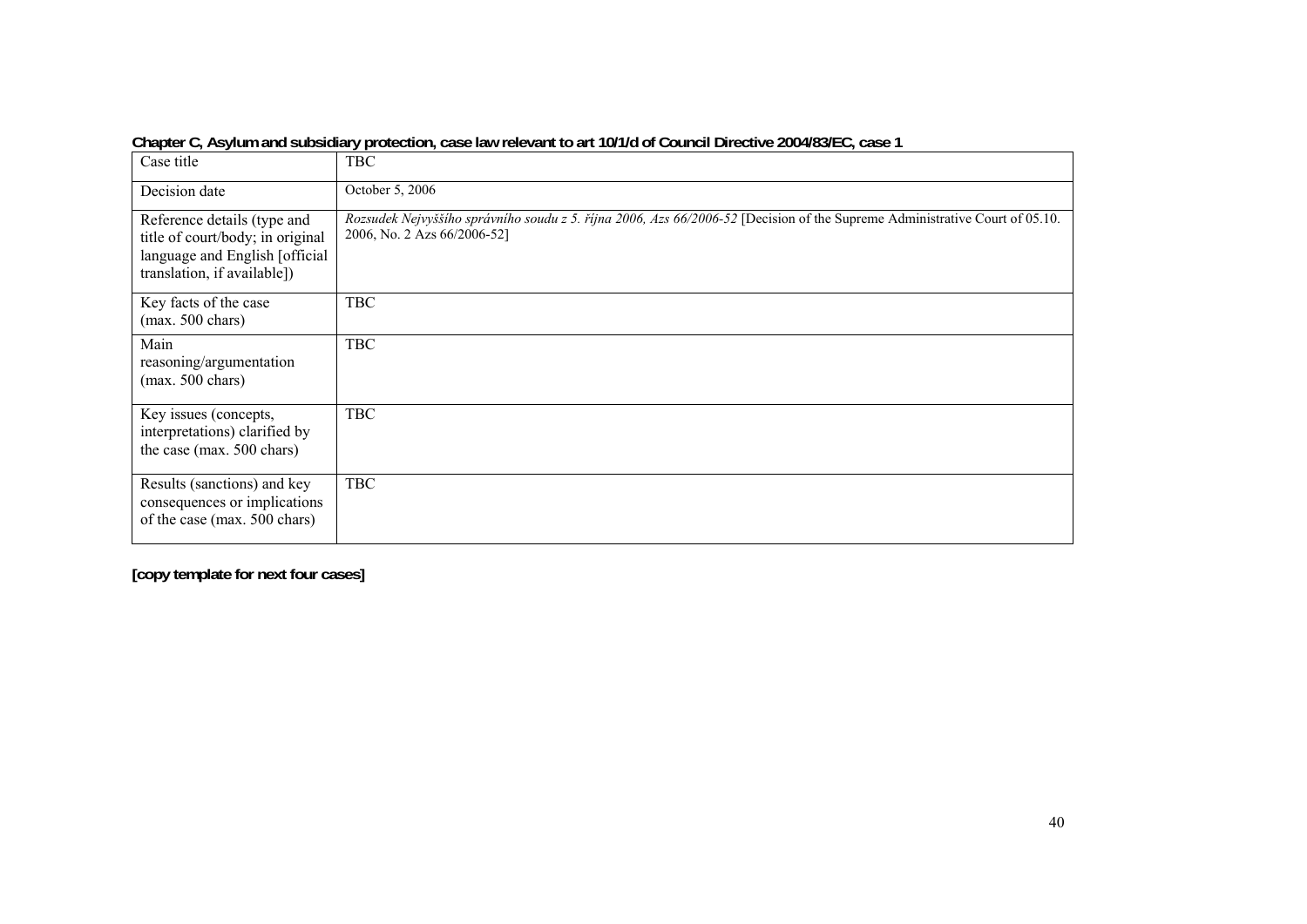| Case title                                                                                                                       | <b>TBC</b>                                                                          |
|----------------------------------------------------------------------------------------------------------------------------------|-------------------------------------------------------------------------------------|
| Decision date                                                                                                                    | 23.11.2007                                                                          |
| Reference details (type and<br>title of court/body; in original<br>language and English [official<br>translation, if available]) | Decision of the Supreme Administrative Court of 23.11.2007, No. 5 Azs<br>50/2007-71 |
| Key facts of the case<br>$(max. 500 \text{ chars})$                                                                              | <b>TBC</b>                                                                          |
| Main<br>reasoning/argumentation<br>$(max. 500 \text{ chars})$                                                                    | <b>TBC</b>                                                                          |
| Key issues (concepts,<br>interpretations) clarified by<br>the case (max. 500 chars)                                              | <b>TBC</b>                                                                          |
| Results (sanctions) and key<br>consequences or implications<br>of the case (max. 500 chars)                                      | <b>TBC</b>                                                                          |

**Chapter C, Asylum and subsidiary protection, case law relevant to art 2/h of Council Directive 2004/83/EC, case 1**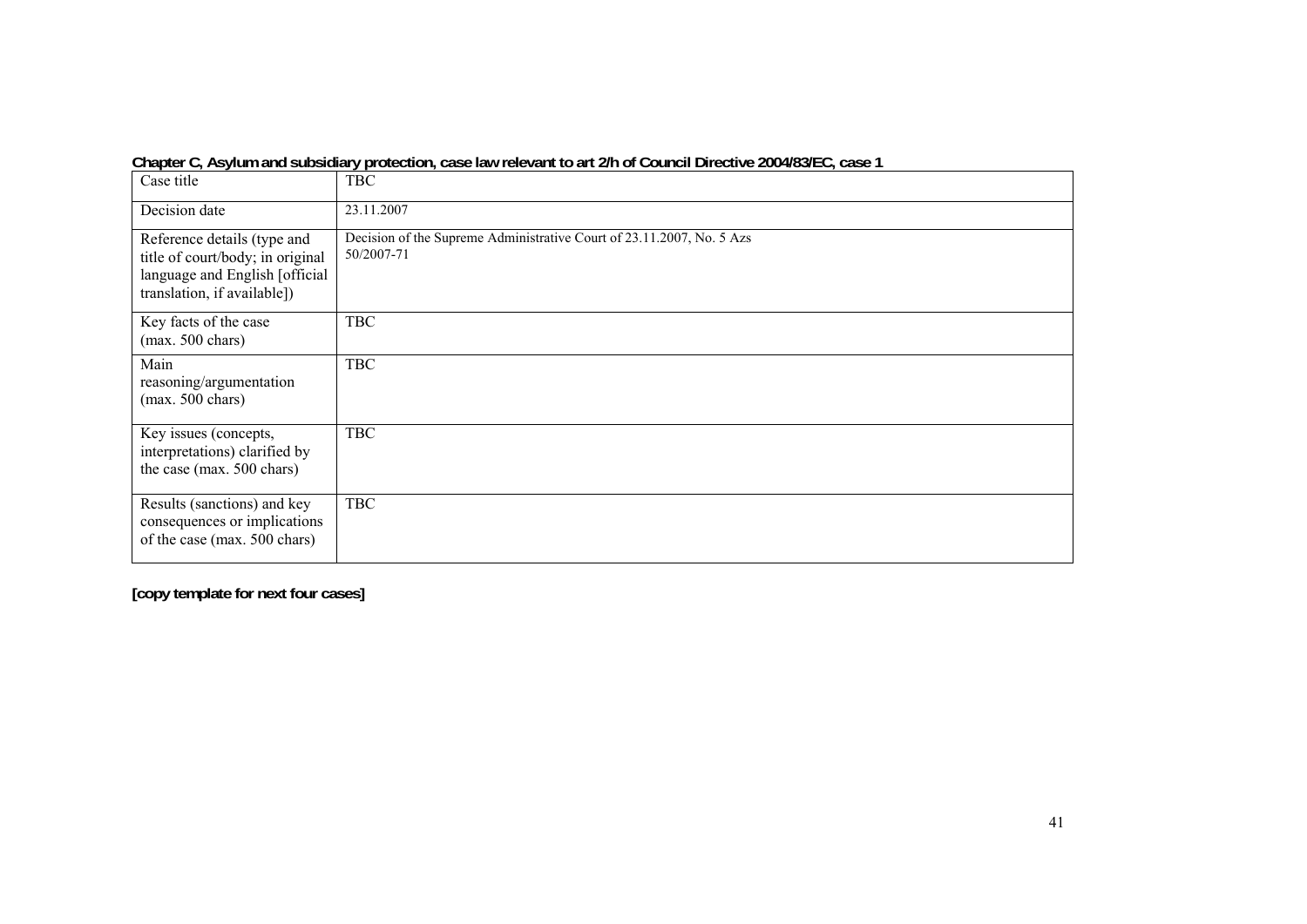### **Chapter D, Family reunification, case law relevant to art 4/3 of the Council Directive 2003/86/EC, case 1**

| Case title                                                                                                                       | There is no case law on family reunification. |
|----------------------------------------------------------------------------------------------------------------------------------|-----------------------------------------------|
| Decision date                                                                                                                    |                                               |
| Reference details (type and<br>title of court/body; in original<br>language and English [official<br>translation, if available]) |                                               |
| Key facts of the case<br>$(max. 500 \text{ chars})$                                                                              |                                               |
| Main<br>reasoning/argumentation<br>(max. 500 chars)                                                                              |                                               |
| Key issues (concepts,<br>interpretations) clarified by<br>the case (max. 500 chars)                                              |                                               |
| Results (sanctions) and key<br>consequences or implications<br>of the case (max. 500 chars)                                      |                                               |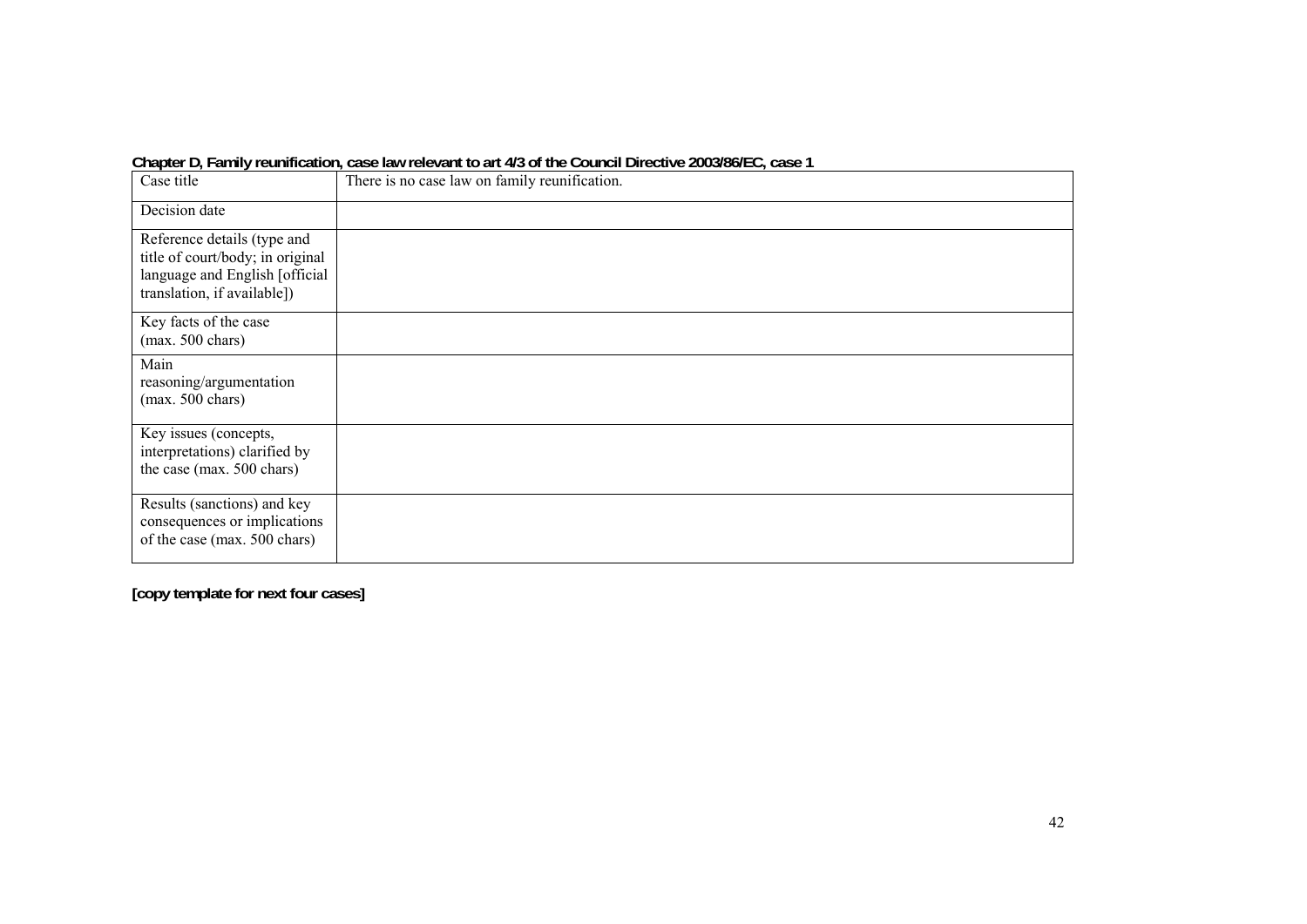### **Chapter E, Freedom of assembly, case 1**

| Case title                                                                                                                       |                                                                                                                                     |
|----------------------------------------------------------------------------------------------------------------------------------|-------------------------------------------------------------------------------------------------------------------------------------|
| Decision date                                                                                                                    |                                                                                                                                     |
| Reference details (type and<br>title of court/body; in original<br>language and English [official<br>translation, if available]) | Supreme Administrative Court – there is a case which might be relevant, although it is not a case relating to the<br>LGBT minority. |
| Key facts of the case<br>$(max. 500 \text{ chars})$                                                                              |                                                                                                                                     |
| Main<br>reasoning/argumentation<br>$(max. 500 \text{ chars})$                                                                    |                                                                                                                                     |
| Key issues (concepts,<br>interpretations) clarified by<br>the case (max. 500 chars)                                              |                                                                                                                                     |
| Results (sanctions) and key<br>consequences or implications<br>of the case (max. 500 chars)                                      |                                                                                                                                     |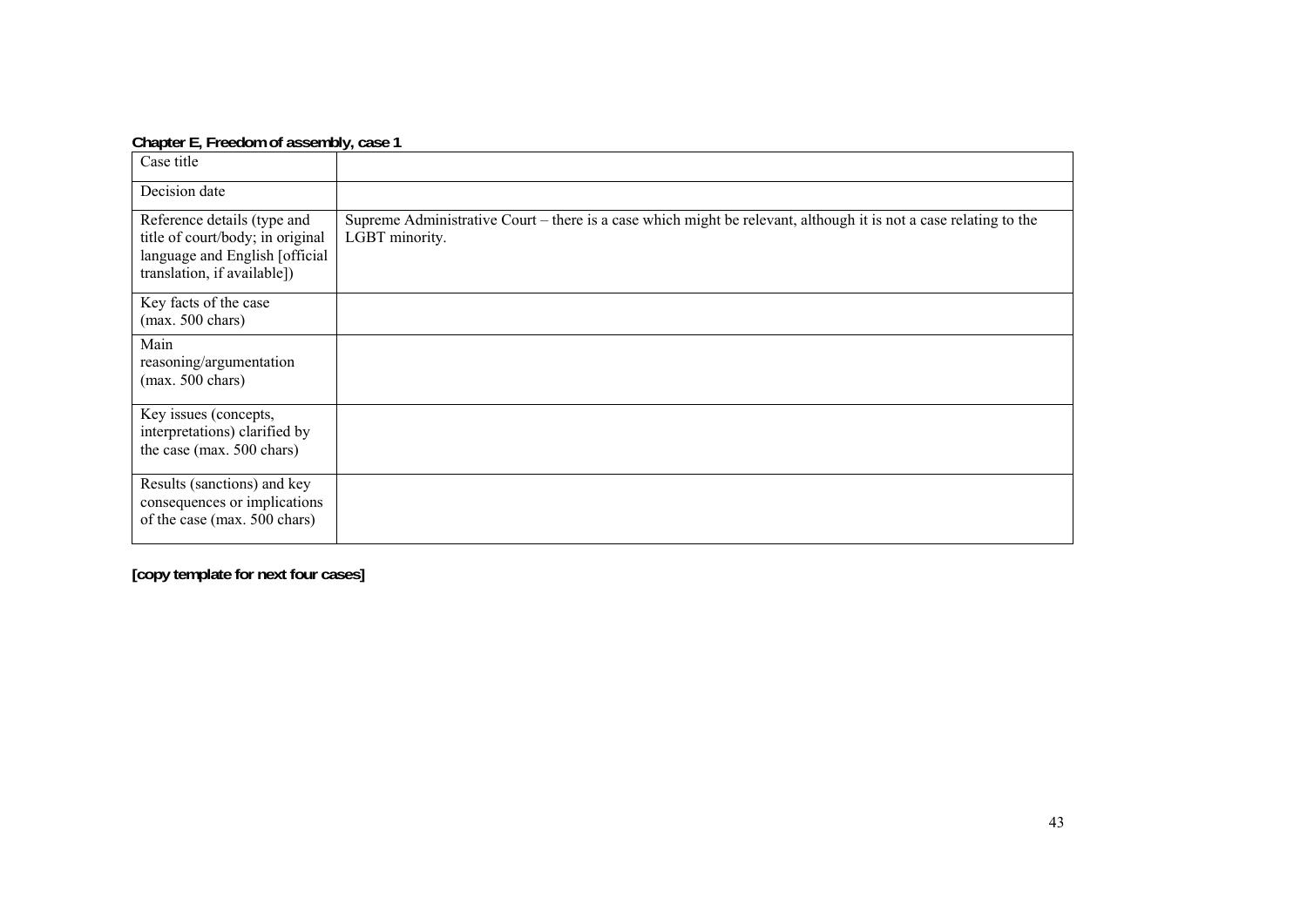### **Chapter F, Hate speech, case 1**

| Case title                                                                                                                       | There is no case law on hate speech |
|----------------------------------------------------------------------------------------------------------------------------------|-------------------------------------|
| Decision date                                                                                                                    |                                     |
| Reference details (type and<br>title of court/body; in original<br>language and English [official<br>translation, if available]) |                                     |
| Key facts of the case<br>$(max. 500 \text{ chars})$                                                                              |                                     |
| Main<br>reasoning/argumentation<br>$(max. 500 \text{ chars})$                                                                    |                                     |
| Key issues (concepts,<br>interpretations) clarified by<br>the case (max. 500 chars)                                              |                                     |
| Results (sanctions) and key<br>consequences or implications<br>of the case (max. 500 chars)                                      |                                     |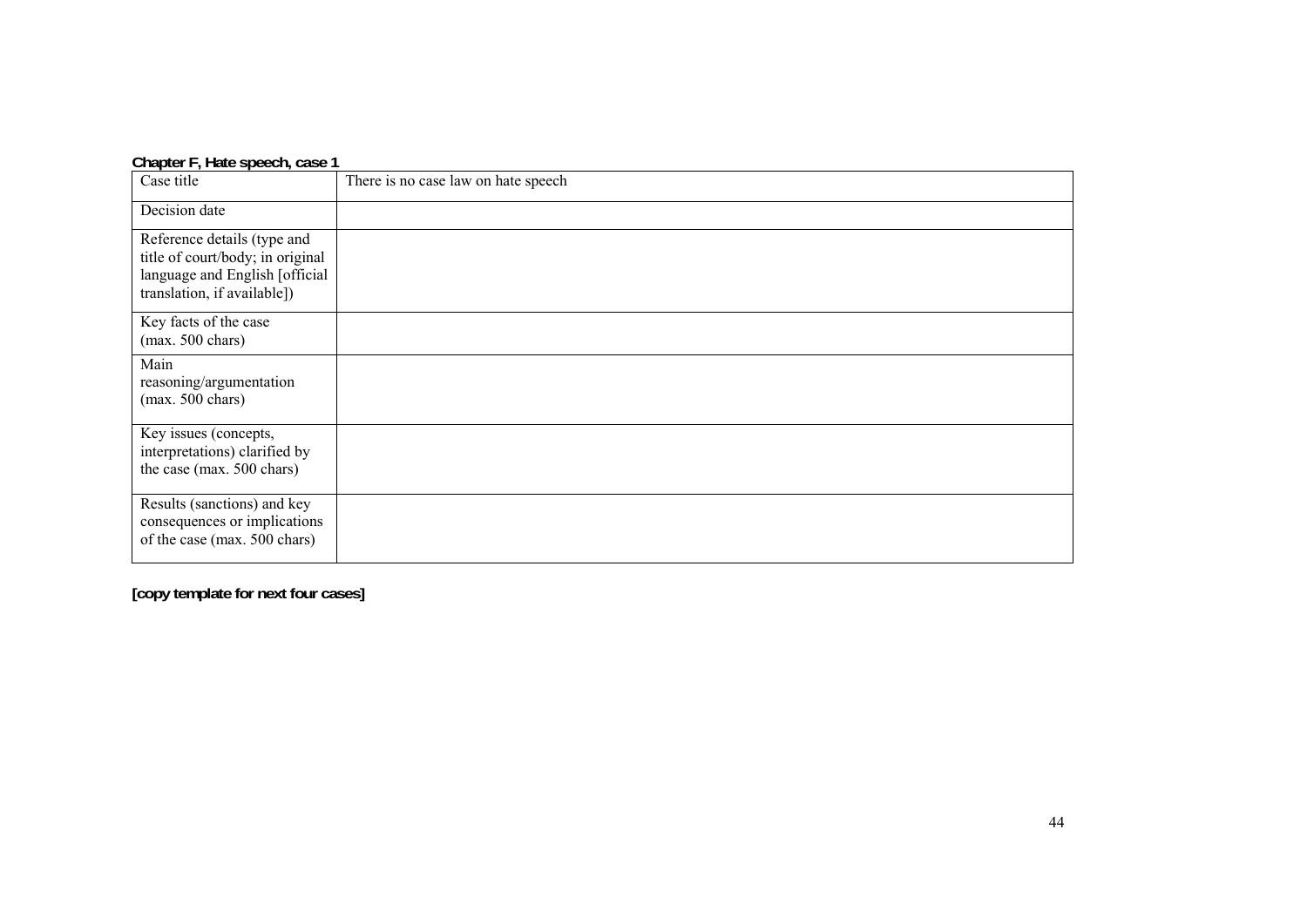| Chapter F, Hate crimes, case 1                                                                                                   |                                     |
|----------------------------------------------------------------------------------------------------------------------------------|-------------------------------------|
| Case title                                                                                                                       | There is no case law on hate crimes |
| Decision date                                                                                                                    |                                     |
| Reference details (type and<br>title of court/body; in original<br>language and English [official<br>translation, if available]) |                                     |
| Key facts of the case<br>$(max. 500 \text{ chars})$                                                                              |                                     |
| Main<br>reasoning/argumentation<br>$(max. 500 \text{ chars})$                                                                    |                                     |
| Key issues (concepts,<br>interpretations) clarified by<br>the case (max. 500 chars)                                              |                                     |
| Results (sanctions) and key<br>consequences or implications<br>of the case (max. 500 chars)                                      |                                     |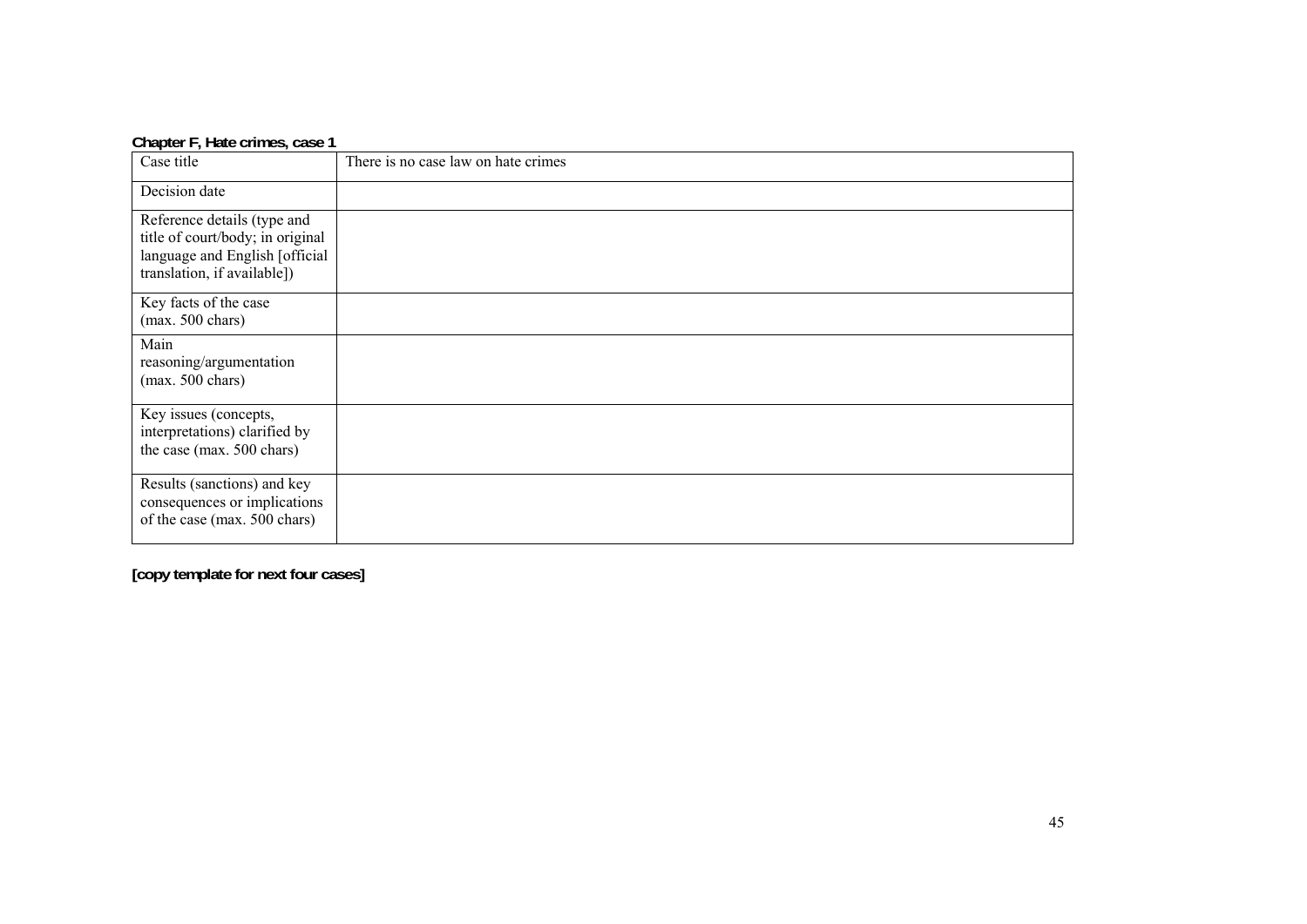### **Chapter G, Applicability of legislation on trans gender issues, case 1**

| . .<br>.                                                                                                                         |                                                                                |
|----------------------------------------------------------------------------------------------------------------------------------|--------------------------------------------------------------------------------|
| Case title                                                                                                                       | There is no case law on the applicability of legislation on transgender issues |
| Decision date                                                                                                                    |                                                                                |
| Reference details (type and<br>title of court/body; in original<br>language and English [official<br>translation, if available]) |                                                                                |
| Key facts of the case<br>$(max. 500 \text{ chars})$                                                                              |                                                                                |
| Main<br>reasoning/argumentation<br>$(max. 500 \text{ chars})$                                                                    |                                                                                |
| Key issues (concepts,<br>interpretations) clarified by<br>the case (max. 500 chars)                                              |                                                                                |
| Results (sanctions) and key<br>consequences or implications<br>of the case (max. 500 chars)                                      |                                                                                |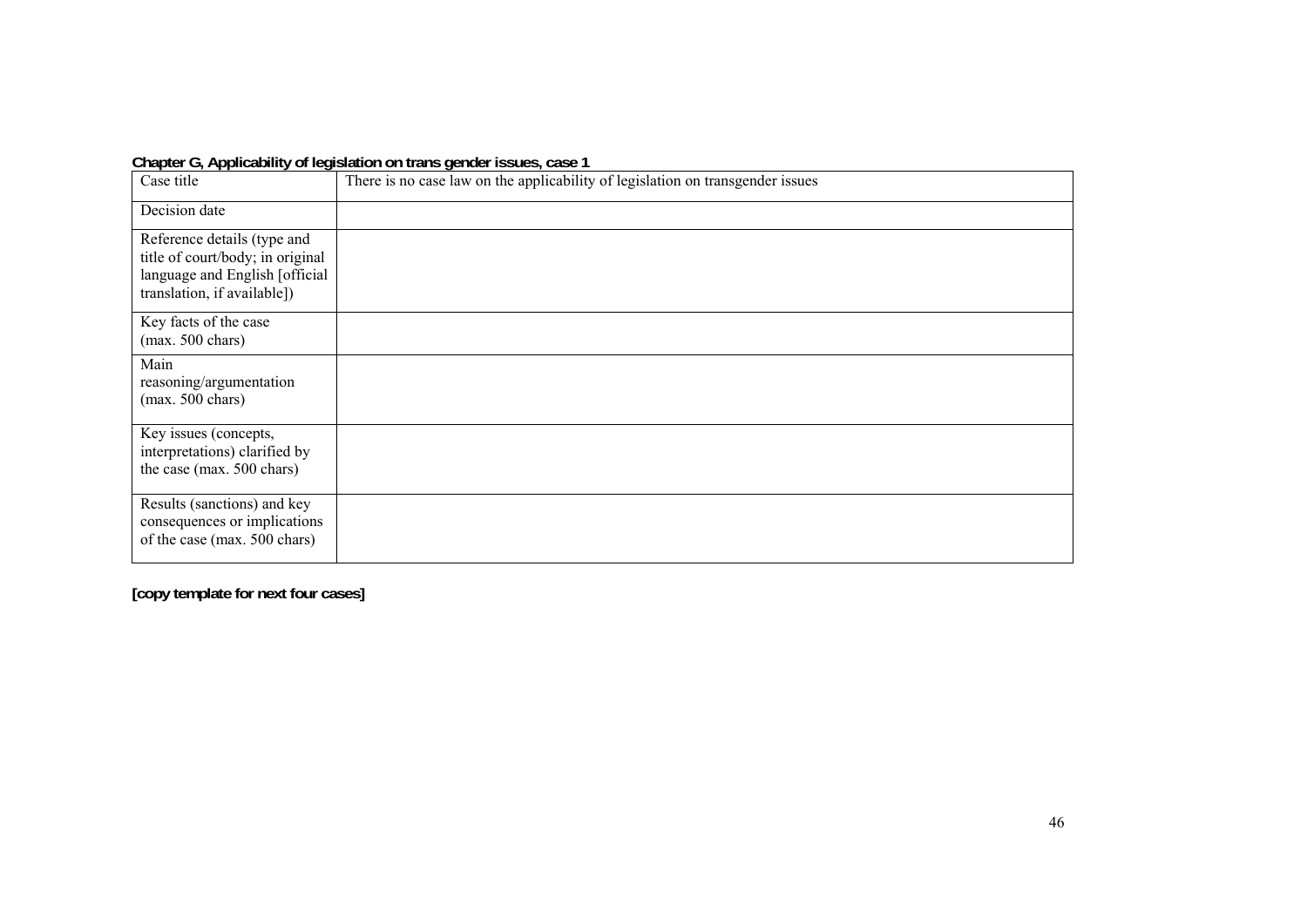| Case title                                                                                                                       | There is no case law on name change and sex change of transgender people. |
|----------------------------------------------------------------------------------------------------------------------------------|---------------------------------------------------------------------------|
| Decision date                                                                                                                    |                                                                           |
| Reference details (type and<br>title of court/body; in original<br>language and English [official<br>translation, if available]) |                                                                           |
| Key facts of the case<br>$(max. 500 \text{ chars})$                                                                              |                                                                           |
| Main<br>reasoning/argumentation<br>$(max. 500 \text{ chars})$                                                                    |                                                                           |
| Key issues (concepts,<br>interpretations) clarified by<br>the case (max. 500 chars)                                              |                                                                           |
| Results (sanctions) and key<br>consequences or implications<br>of the case (max. 500 chars)                                      |                                                                           |

**Chapter G, Name change and/or sex change of trans gender people, relevant case law, case 1**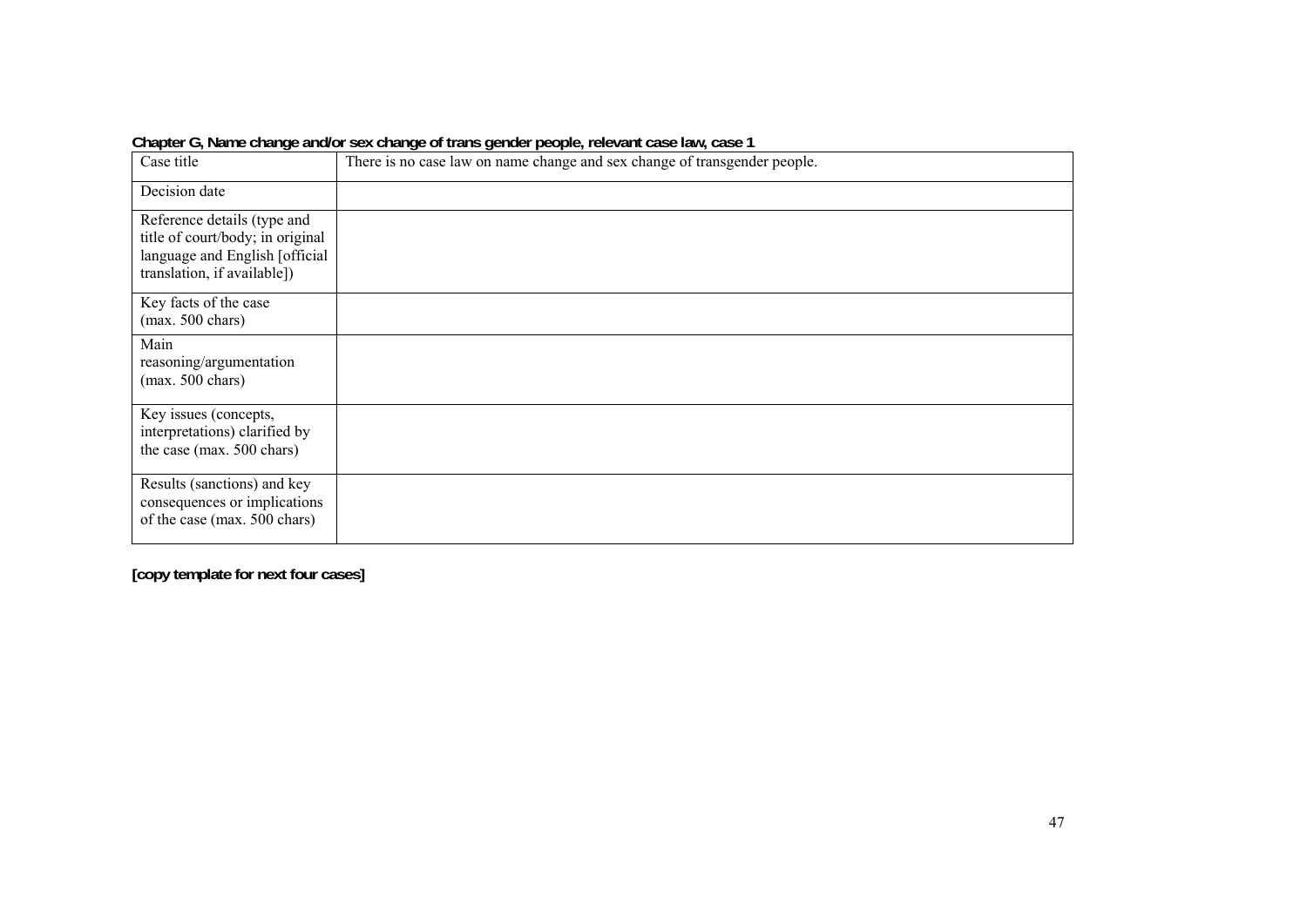**Chapter I, Case law relevant to the impact of good practices on homophobia and/or discrimination on the ground of sexual orientation, case 1** 

| Case title                                                                                                                       | No case law on the issue. |
|----------------------------------------------------------------------------------------------------------------------------------|---------------------------|
| Decision date                                                                                                                    |                           |
| Reference details (type and<br>title of court/body; in original<br>language and English [official<br>translation, if available]) |                           |
| Key facts of the case<br>$(max. 500 \text{ chars})$                                                                              |                           |
| Main<br>reasoning/argumentation<br>$(max. 500 \text{ chars})$                                                                    |                           |
| Key issues (concepts,<br>interpretations) clarified by<br>the case (max. 500 chars)                                              |                           |
| Results (sanctions) and key<br>consequences or implications<br>of the case (max. 500 chars)                                      |                           |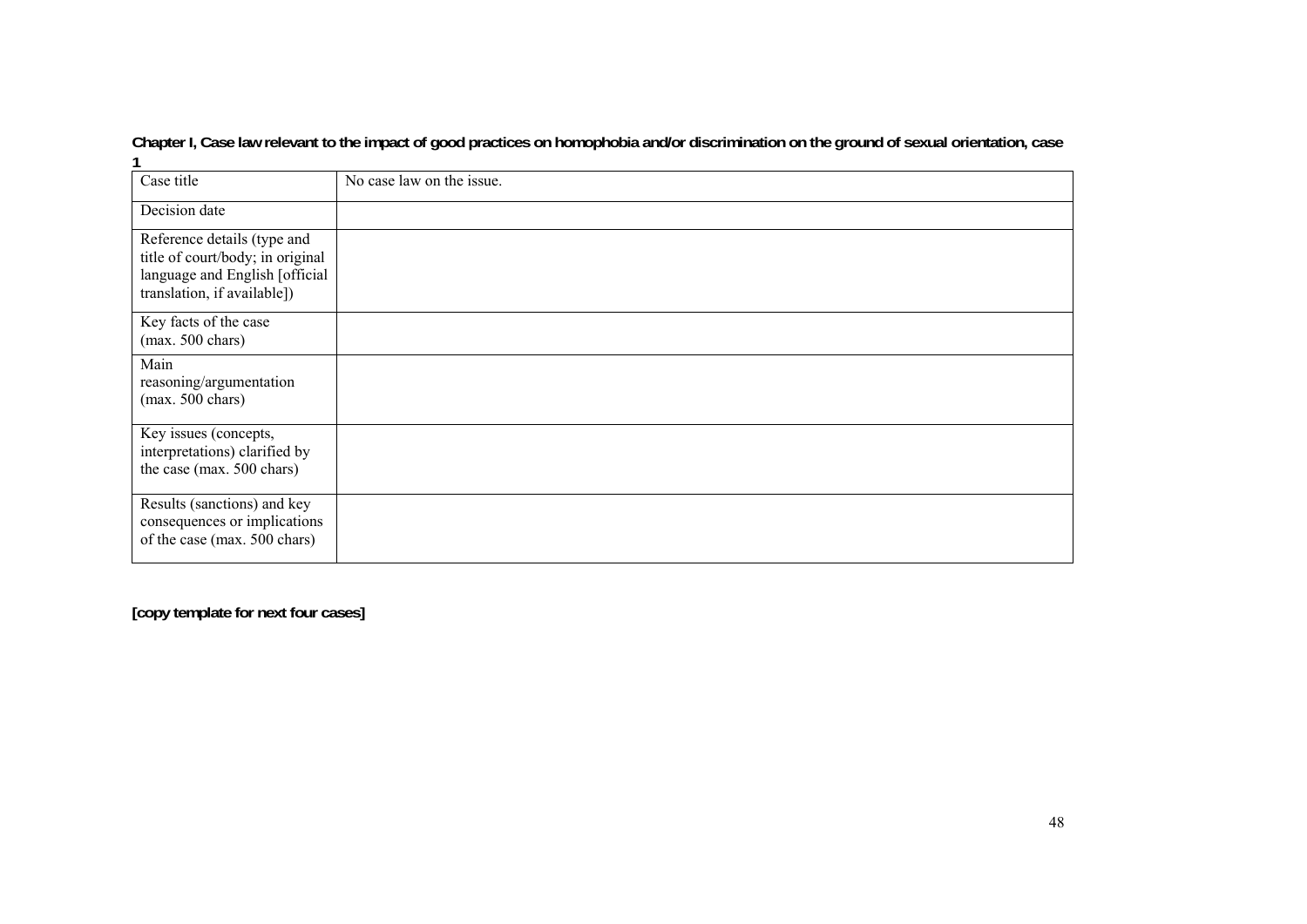# Annex 2 – Statistics

### **Chapter A, Implementation of Employment Directive 2000/78/EC in relation to sexual orientation**

|                                                                                                                                                                                                                                                                | 2000                    | 2001                    | 2002                    | 2003                    | 2004                    | 2005                    | 2006                    | 2007                                                             |
|----------------------------------------------------------------------------------------------------------------------------------------------------------------------------------------------------------------------------------------------------------------|-------------------------|-------------------------|-------------------------|-------------------------|-------------------------|-------------------------|-------------------------|------------------------------------------------------------------|
| Total complaints of discrimination on the<br>ground of sexual orientation (equality<br>body, tribunals, courts etc.): if possible<br>disaggregated according to social areas of<br>discrimination (employment, education,<br>housing, goods and services etc.) | Not<br>available        | <b>Not</b><br>available | <b>Not</b><br>available | <b>Not</b><br>available | <b>Not</b><br>available | <b>Not</b><br>available | <b>Not</b><br>available | 1 (employment)                                                   |
| Total finding of Discrimination confirmed<br>(by equality body, tribunals, courts etc.): if<br>possible disaggregated according to social<br>areas of discrimination (employment,<br>education, housing, goods and services<br>$etc.$ )                        | Not<br>available        | <b>Not</b><br>available | Not.<br>available       | Not<br>available        | <b>Not</b><br>available | <b>Not</b><br>available | Not<br>available        | 1 (employment)                                                   |
| National Number of<br>sanctions/compensation payments issued<br>(by courts, tribunals, equality bodies etc.):<br>if possible disaggregated according to<br>social areas of discrimination<br>(employment, education, housing, goods)<br>and services etc.)     | <b>Not</b><br>available | <b>Not</b><br>available | Not<br>available        | Not<br>available        | Not<br>available        | <b>Not</b><br>available | <b>Not</b><br>available | 1 compensation<br>payment: CZK<br>70,000 (approx.<br>2700 Euro). |
| National range of sanctions/compensation<br>payments (by courts, tribunals, equality<br>bodies etc.): if possible disaggregated<br>according to social areas of discrimination<br>(employment, education, housing, goods<br>and services etc.)                 | Not<br>available        | <b>Not</b><br>available | <b>Not</b><br>available | Not<br>available        | <b>Not</b><br>available | <b>Not</b><br>available | Not<br>available        | Only the above-<br>mentioned<br>information is<br>available      |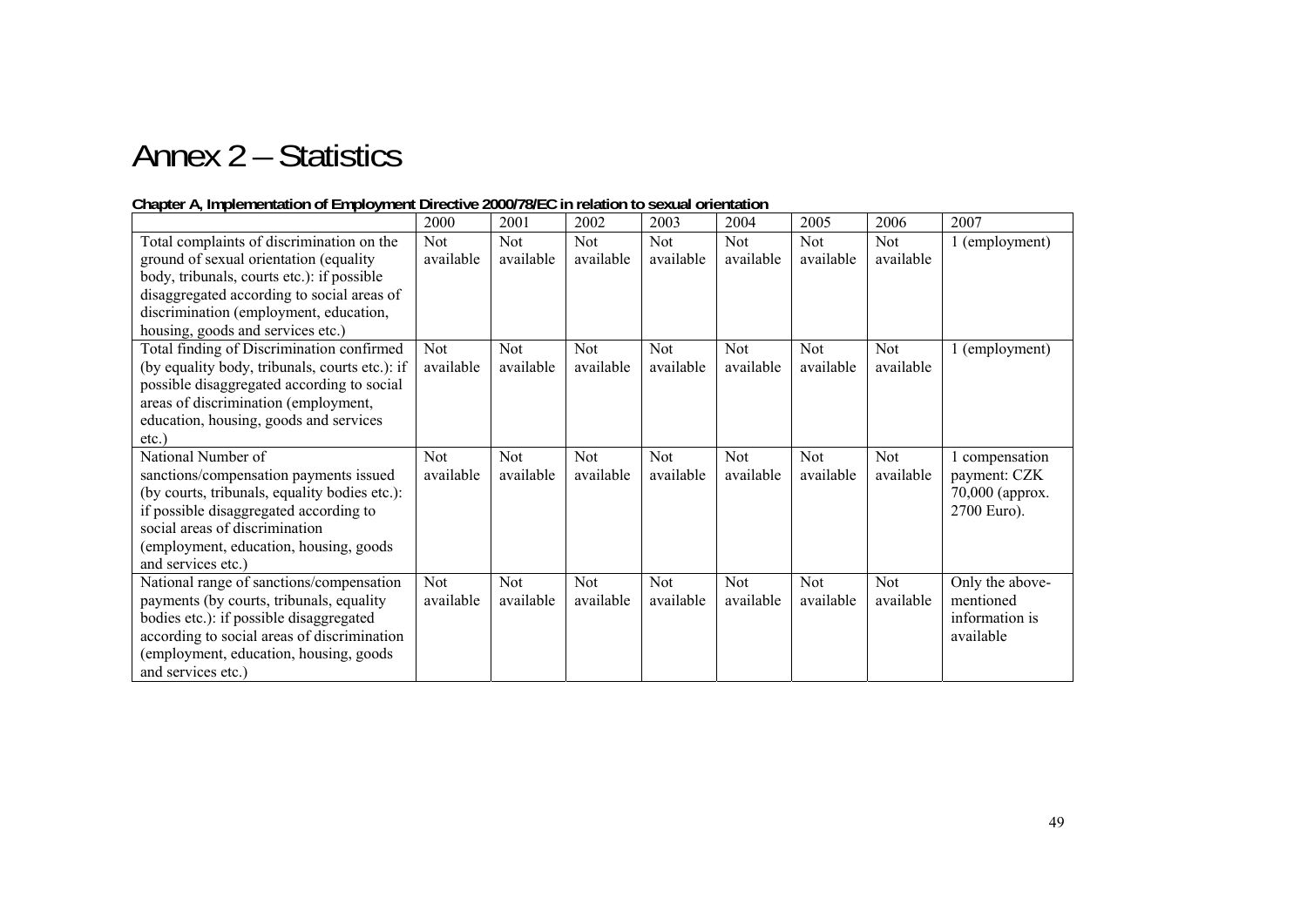### **Chapter B, Freedom of movement of LGBT partners**

|                                                  | 2000      | 2001      | 2002      | 2003       | 2004      | 2005      | 2006       | 2007       |
|--------------------------------------------------|-----------|-----------|-----------|------------|-----------|-----------|------------|------------|
| Number of LGBT partners of EU citizens           | Not       | Not.      | Not       | <b>Not</b> | Not.      | Not       | <b>Not</b> | <b>Not</b> |
| residing in your country falling under Directive | available | available | available | available  | available | available | available  | available  |
| 2004/38/EC (i.e., LGBT partners having           |           |           |           |            |           |           |            |            |
| exercised their freedom of movement as granted   |           |           |           |            |           |           |            |            |
| to family members of EU citizens, whether under  |           |           |           |            |           |           |            |            |
| Directive 2004/38/EC or under previous           |           |           |           |            |           |           |            |            |
| instruments)                                     |           |           |           |            |           |           |            |            |
| Number of LGBT partners who claimed their        | Not       | Not.      | Not       | <b>Not</b> | Not.      | Not.      | <b>Not</b> | <b>Not</b> |
| right to residence but were denied this right    | available | available | available | available  | available | available | available  | available  |

### **Chapter C, Asylum and subsidiary protection, protection due to persecution on the grounds of sexual orientation**

|                                               | 2000       | 2001       | 2002       | 2003      | 2004      | 2005      | 2006       | 2007       |
|-----------------------------------------------|------------|------------|------------|-----------|-----------|-----------|------------|------------|
| Number of LGBT individuals benefiting from    | <b>Not</b> | <b>Not</b> | <b>Not</b> | Not.      | Not.      | Not       | <b>Not</b> | <b>Not</b> |
| asylum/subsidiary protection due to           | available  | available  | available  | available | available | available | available  | available  |
| persecution on the ground of sexual           |            |            |            |           |           |           |            |            |
| orientation.                                  |            |            |            |           |           |           |            |            |
| Number of LGBT individuals who were           | Not        | <b>Not</b> | Not.       | Not       | Not.      | Not       | <b>Not</b> | <b>Not</b> |
| denied the right to asylum or to subsidiary   | available  | available  | available  | available | available | available | available  | available  |
| protection despite having invoked the fear of |            |            |            |           |           |           |            |            |
| persecution on grounds of sexual orientation  |            |            |            |           |           |           |            |            |

## **Chapter C, Asylum and subsidiary protection, protection of LGBT partners**

|                                                                  | 2000       | 2001      | 2002      | 2003      | 2004      | 2005      | 2006      | 2007      |
|------------------------------------------------------------------|------------|-----------|-----------|-----------|-----------|-----------|-----------|-----------|
| Number of LGBT<br>partners of persons enjoying                   | <b>Not</b> | Not       | Not       | Not       | Not       | Not       | Not       | Not       |
| <i>i</i> protection status residing in<br>subsidiary<br>refugee/ | available  | available | available | available | available | available | available | available |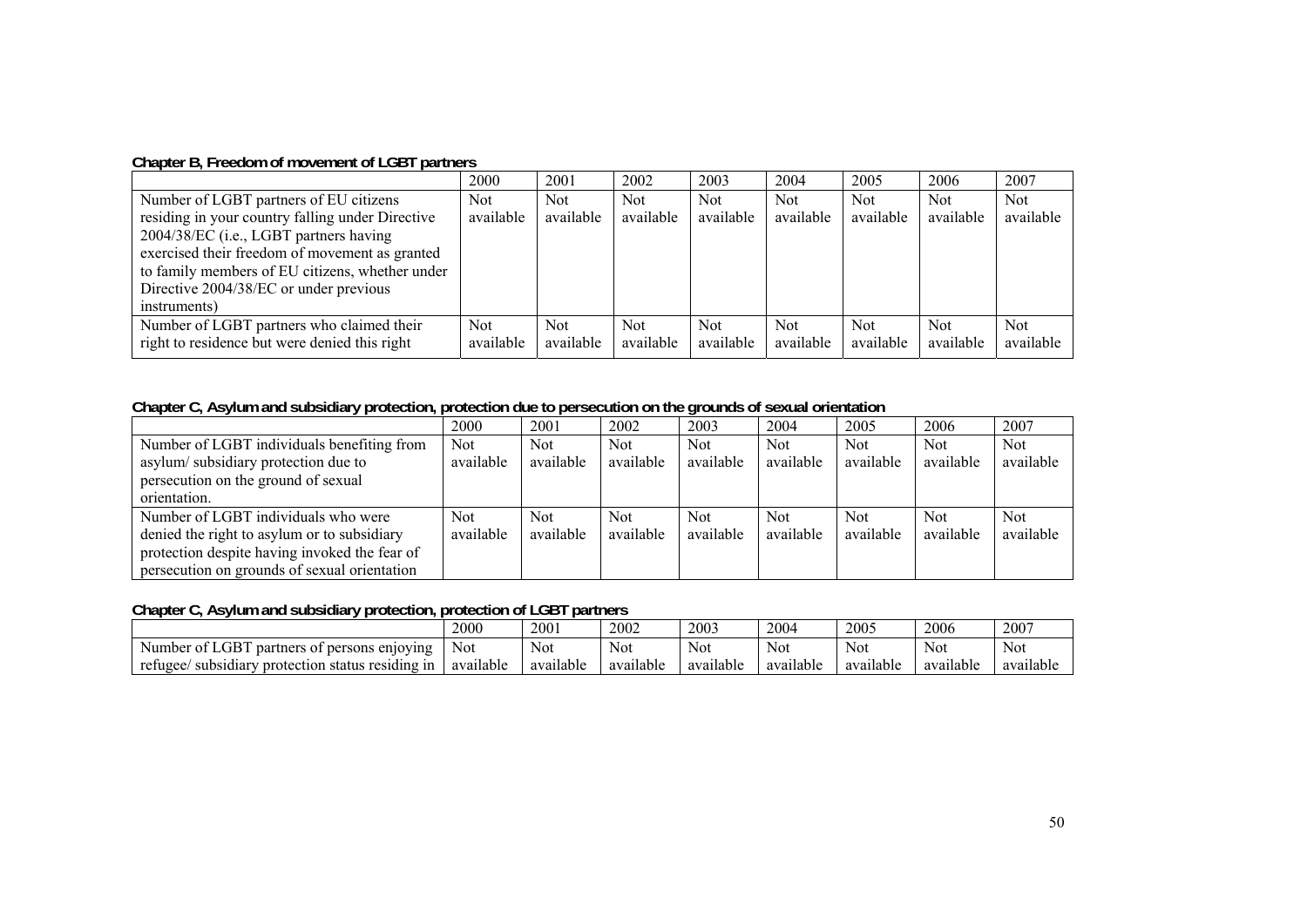| your country falling under Art 2/h Directive<br>2004/83/EC                                                                                        |                         |                  |                         |                  |                  |                         |                         |                         |
|---------------------------------------------------------------------------------------------------------------------------------------------------|-------------------------|------------------|-------------------------|------------------|------------------|-------------------------|-------------------------|-------------------------|
| Number of LGBT partners of persons enjoying<br>refugee/subsidiary protection status who were<br>denied the possibility to stay with their partner | <b>Not</b><br>available | Not<br>available | <b>Not</b><br>available | Not<br>available | Not<br>available | <b>Not</b><br>available | <b>Not</b><br>available | <b>Not</b><br>available |

### **Chapter D, LGBT partners benefiting family reunification**

|                                                                                                                                                     | 2000              | 2001                    | 2002              | 2003                    | 2004             | 2005              | 2006                    | 2007                    |
|-----------------------------------------------------------------------------------------------------------------------------------------------------|-------------------|-------------------------|-------------------|-------------------------|------------------|-------------------|-------------------------|-------------------------|
| Number of LGBT partners of third country<br>nationals residing in your country benefiting                                                           | Not.<br>available | <b>Not</b><br>available | Not.<br>available | <b>Not</b><br>available | Not<br>available | Not.<br>available | <b>Not</b><br>available | <b>Not</b><br>available |
| from family reunification.                                                                                                                          |                   |                         |                   |                         |                  |                   |                         |                         |
| Number of LGBT partners of third country<br>nationals residing in your country who were<br>denied the right to benefit from family<br>reunification | Not.<br>available | <b>Not</b><br>available | Not.<br>available | <b>Not</b><br>available | Not<br>available | Not.<br>available | <b>Not</b><br>available | <b>Not</b><br>available |

## **Chapter E, LGBT people enjoyment of freedom of assembly**

|                     | 2000         | 2001         | 2002         | 2003         | 2004         | 2005         | 2006         | 2007         |
|---------------------|--------------|--------------|--------------|--------------|--------------|--------------|--------------|--------------|
| Number of           | None,        | None.        | None.        | None,        | None,        | None,        | None.        | None,        |
| demonstrations in   | according to | according to | according to | according to | according to | according to | according to | according to |
| favour of tolerance | the          | the          | the          | the          | the          | the          | the          | the          |
| of LGBT people,     | information  | information  | information  | information  | information  | information  | information  | information  |
| gay pride parades,  | available    | available    | available    | available    | available    | available    | available    | available    |
| etc                 |              |              |              |              |              |              |              |              |
| Number of           | None.        | None,        | None,        | None,        | None,        | None,        | None,        | None,        |
| demonstrations      | according to | according to | according to | according to | according to | according to | according to | according to |
| against tolerance   | the          | the          | the          | the          | the          | the          | the          | the          |
| of LGBT people.     | information  | information  | information  | information  | information  | information  | information  | information  |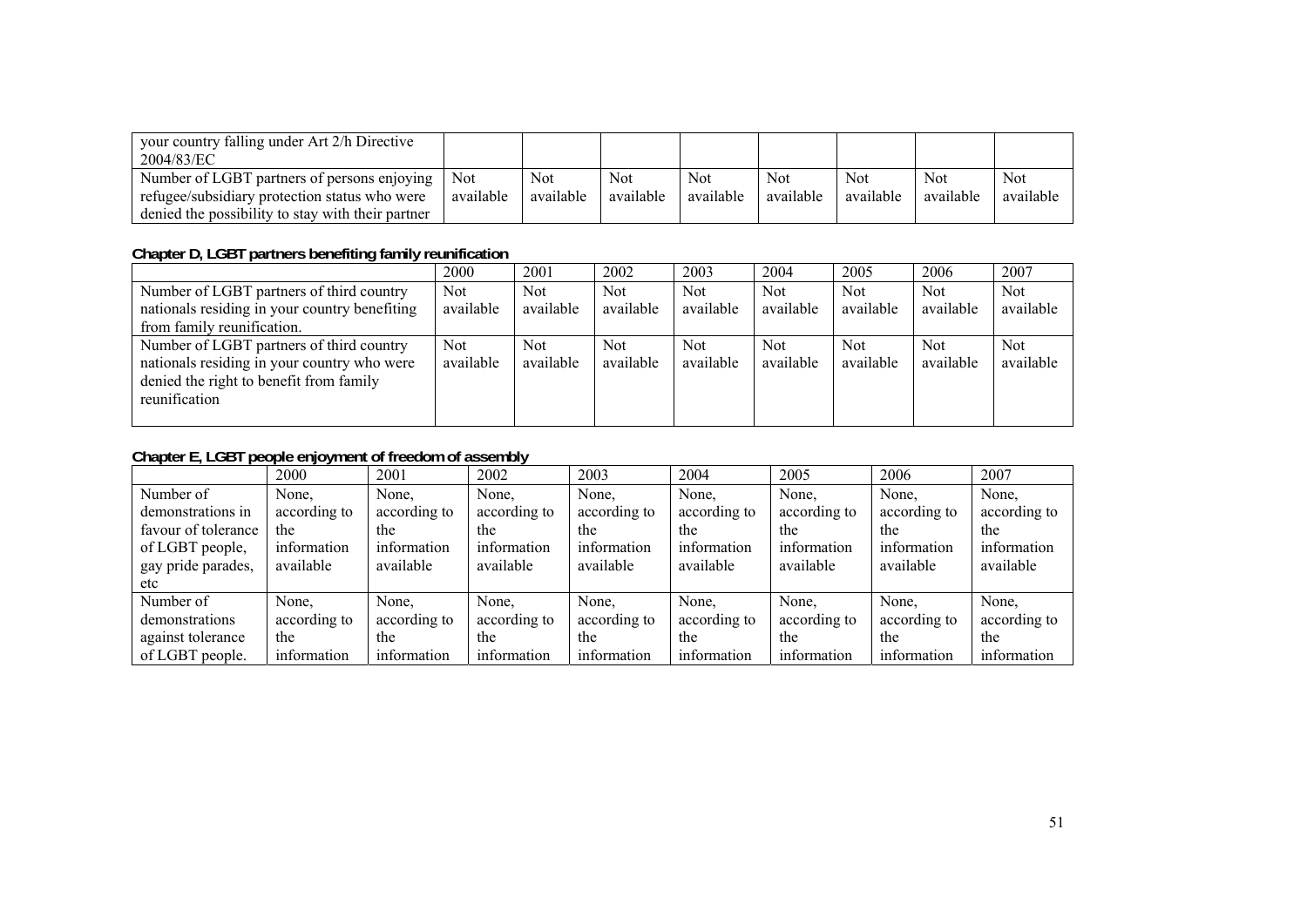| 0.7701<br>ailable | available | 91/9<br>ailable | ≇ailable<br>220 | . .<br>-availabiu | 01101<br>ailable? | $91/9$ <sup>*</sup><br>auabie | zailable<br>01101 |
|-------------------|-----------|-----------------|-----------------|-------------------|-------------------|-------------------------------|-------------------|

### **Chapter F, Homophobic hate speech**

|                       | 2000         | 2001          | 2002         | 2003         | 2004         | 2005         | 2006                       | 2007         |  |
|-----------------------|--------------|---------------|--------------|--------------|--------------|--------------|----------------------------|--------------|--|
| Number of criminal    | None,        | None,         | None,        | None,        | None,        | None,        | None,                      | None,        |  |
| court cases regarding | according to | according to  | according to | according to | according to | according to | according to               | according to |  |
| homophobic hate       | the          | the           | the          | the          | the          | the          | the                        | the          |  |
| speech initiated      | information  | information   | information  | information  | information  | information  | information                | information  |  |
| (number of            | available    | available     | available    | available    | available    | available    | available<br>available     |              |  |
| prosecutions)         |              |               |              |              |              |              |                            |              |  |
| Number of             | None,        | None,         | None,        | None,        | None,        | None,        | None,                      | None,        |  |
| convictions regarding | according to | according to  | according to | according to | according to | according to | according to               | according to |  |
| homophobic hate       | the          | the           | the          | the          | the          | the          | the                        | the          |  |
| speech (please        | information  | information   | information  | information  | information  | information  | information<br>information |              |  |
| indicate range of     | available    | available     | available    | available    | available    | available    | available                  | available    |  |
| sanctions ordered)    |              |               |              |              |              |              |                            |              |  |
| Range of sanctions    | $---$        | $\frac{1}{2}$ | ----         | ----         | $---$        | ----         | ----                       | ----         |  |
| issued for            |              |               |              |              |              |              |                            |              |  |
| homophobic hate       |              |               |              |              |              |              |                            |              |  |
| speech                |              |               |              |              |              |              |                            |              |  |
| Number of non-        | None,        | None,         | None,        | None,        | None,        | None,        | None,                      | None,        |  |
| criminal court cases  | according to | according to  | according to | according to | according to | according to | according to               | according to |  |
| initiated for         | the          | the           | the          | the          | the          | the          | the                        | the          |  |
| homophobic            | information  | information   | information  | information  | information  | information  | information                | information  |  |
| statements            | available    | available     | available    | available    | available    | available    | available                  | available    |  |
| Number of non-        | None,        | None,         | None,        | None,        | None,        | None,        | None,                      | None,        |  |
| criminal court cases  | according to | according to  | according to | according to | according to | according to | according to               | according to |  |
| initiated for         | the          | the           | the          | the          | the          | the          | the                        | the          |  |
| homophobic            | information  | information   | information  | information  | information  | information  | information                | information  |  |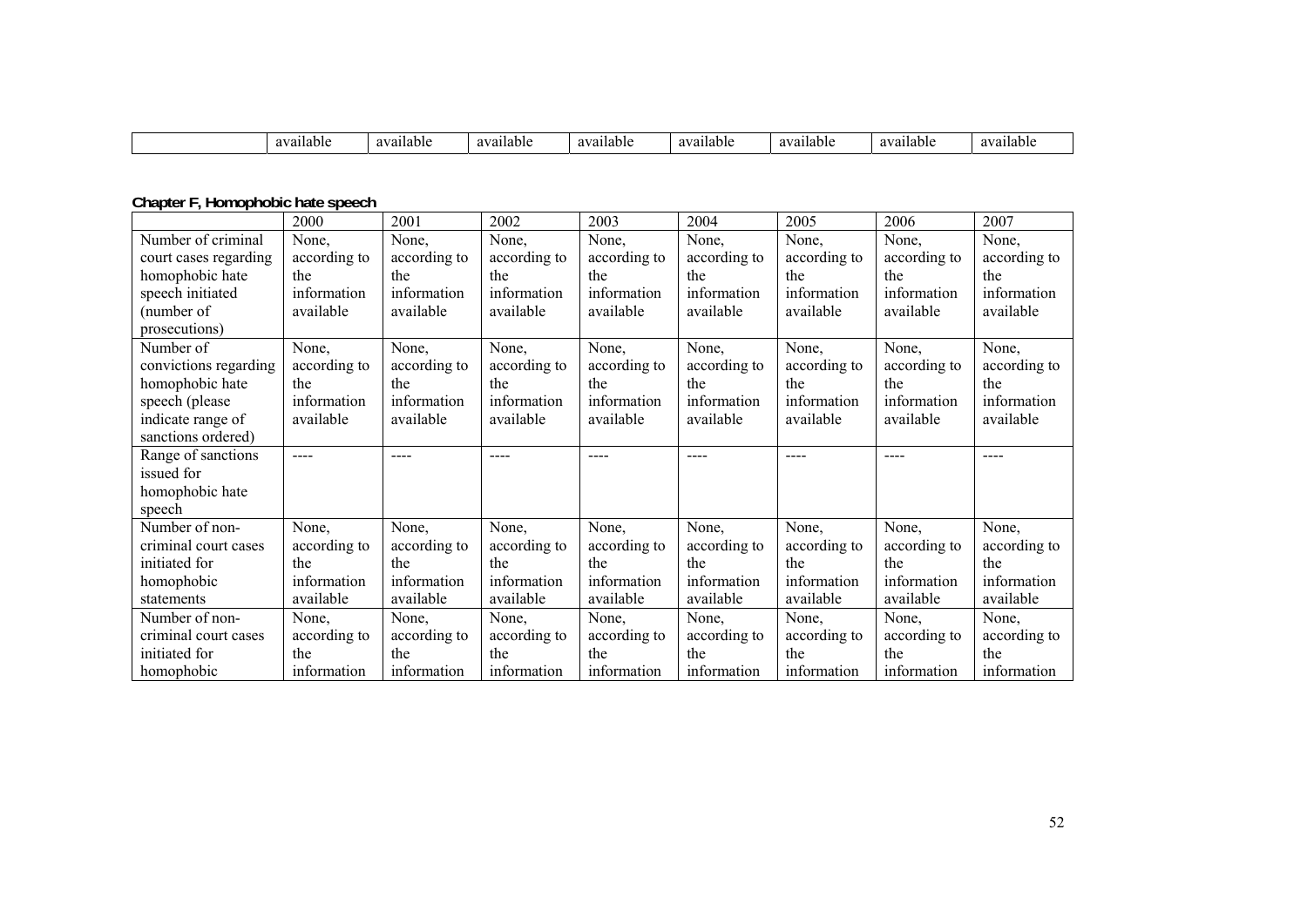| statements which      | available | available | available | available | available | available | available | available |
|-----------------------|-----------|-----------|-----------|-----------|-----------|-----------|-----------|-----------|
| were successfully     |           |           |           |           |           |           |           |           |
| completed (leading    |           |           |           |           |           |           |           |           |
| to a decision in      |           |           |           |           |           |           |           |           |
| favour of the         |           |           |           |           |           |           |           |           |
| plaintiff, even if no |           |           |           |           |           |           |           |           |
| sanctions other than  |           |           |           |           |           |           |           |           |
| symbolic were         |           |           |           |           |           |           |           |           |
| imposed)              |           |           |           |           |           |           |           |           |

### **Chapter F, Homophobic motivation of crimes as aggravating factor**

|                    |              |              | ັບ           |              |              |              |              |              |  |  |
|--------------------|--------------|--------------|--------------|--------------|--------------|--------------|--------------|--------------|--|--|
|                    | 2000         | 2001         | 2002         | 2003         | 2004         | 2005         | 2006         | 2007         |  |  |
| Number of          | None,        | None,        | None,        | None,        | None,        | None,        | None,        | None,        |  |  |
| criminal court     | according to | according to | according to | according to | according to | according to | according to | according to |  |  |
| decisions in       | the          | the          | the          | the          | the          | the          | the          | the          |  |  |
| which              | information  | information  | information  | information  | information  | information  | information  | information  |  |  |
| homophobic         | available    | available    | available    | available    | available    | available    | available    | available    |  |  |
| motivation was     |              |              |              |              |              |              |              |              |  |  |
| used as an         |              |              |              |              |              |              |              |              |  |  |
| aggravating factor |              |              |              |              |              |              |              |              |  |  |
| in sentencing      |              |              |              |              |              |              |              |              |  |  |

### **Chapter G, Transgender issues**

|                                                                                                    | 2000 | 2001 | 2002 | 2003 | 2004 | 2005 | 2006 | 2007 |
|----------------------------------------------------------------------------------------------------|------|------|------|------|------|------|------|------|
| Number of name changes effected due to change of gender                                            |      |      |      |      |      |      |      |      |
| Number of persons who changed their gender/sex in your country under the applicable<br>legislation |      |      |      |      |      |      |      |      |